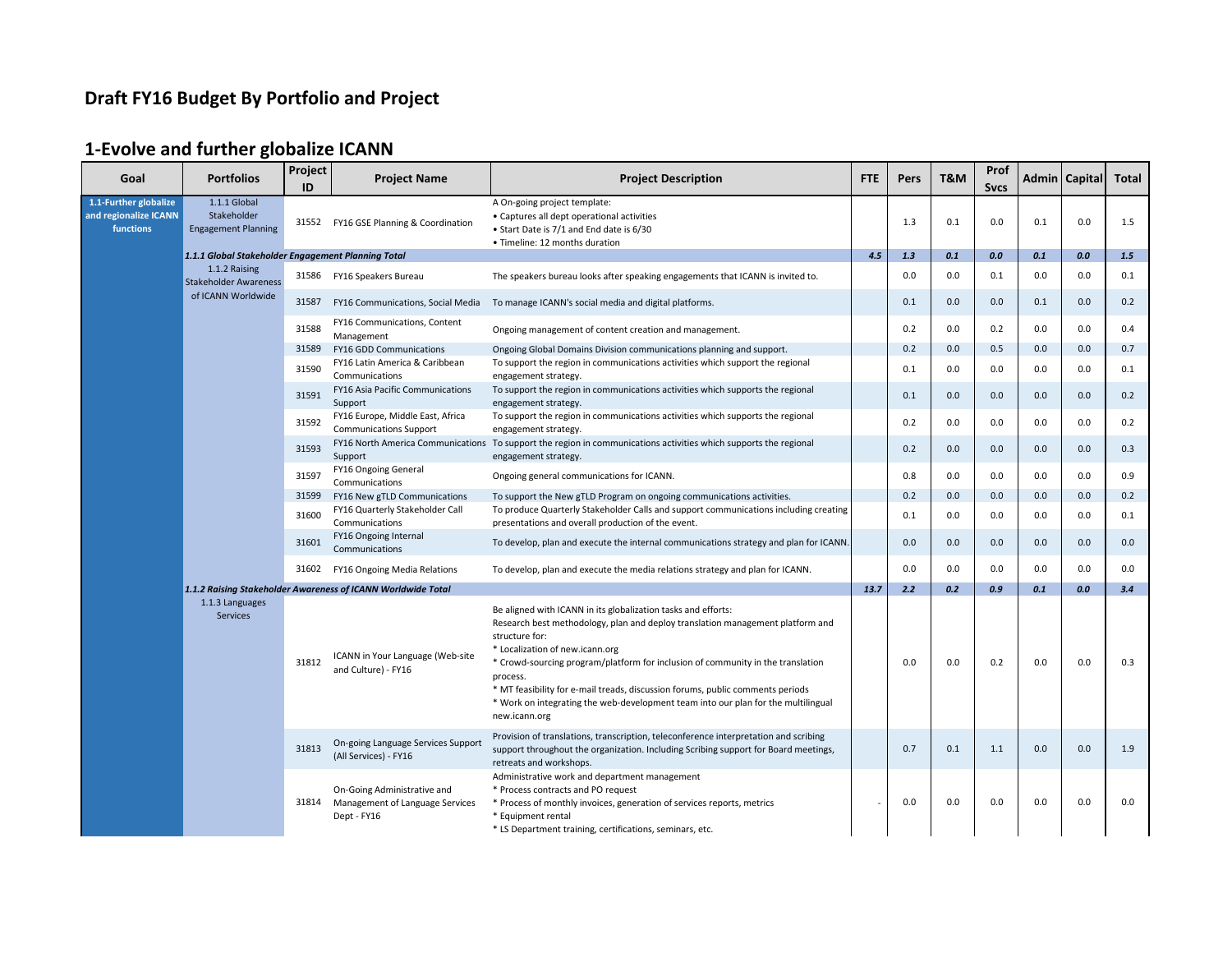| Goal                                                        | <b>Portfolios</b>                                | Project<br>ID | <b>Project Name</b>                                                   | <b>Project Description</b>                                                                                                                                                                                                                                                                                                                                                                                                                                                                                                                                                                                                                                                                           | <b>FTE</b>                                                                            | <b>Pers</b> | <b>T&amp;M</b> | Prof<br><b>Svcs</b> |            | Admin   Capital | Total      |     |
|-------------------------------------------------------------|--------------------------------------------------|---------------|-----------------------------------------------------------------------|------------------------------------------------------------------------------------------------------------------------------------------------------------------------------------------------------------------------------------------------------------------------------------------------------------------------------------------------------------------------------------------------------------------------------------------------------------------------------------------------------------------------------------------------------------------------------------------------------------------------------------------------------------------------------------------------------|---------------------------------------------------------------------------------------|-------------|----------------|---------------------|------------|-----------------|------------|-----|
|                                                             |                                                  | 31816         | Language Services Department -<br>Team Work and Growth - FY16         | On Going team work and continue enhancing and expanding the LS Department.<br>* Work on contracting additional resources to assist in the PM tasks<br>* Assess, produce and implement program to enhance document production and<br>writing capabilities across the organization<br>* Research, produce and deploy Plain English Program (include courses and webinars)<br>* Create and implement LS style guide for all languages<br>* Create terminology platform to deploy throughout the organization to ensure<br>consistency and quality in all written forms [AS NOTE: In first line in this cell, I would<br>change "On Going" to "On-going" and I would change "LS" to Language Services".] |                                                                                       | 0.0         | 0.0            | 0.0                 | 0.0        | 0.0             | 0.0        |     |
|                                                             |                                                  |               | 31817 Additional Support FY16                                         | TBD                                                                                                                                                                                                                                                                                                                                                                                                                                                                                                                                                                                                                                                                                                  |                                                                                       | 0.0         | 0.1            | 0.0                 | 0.0        | 0.0             | 0.1        |     |
| 1.1-Further globalize and regionalize ICANN functions Total | 1.1.3 Languages Services Total                   |               |                                                                       |                                                                                                                                                                                                                                                                                                                                                                                                                                                                                                                                                                                                                                                                                                      | 7.0<br>25.2                                                                           | 0.7<br>4.2  | 0.3<br>0.6     | 1.3<br>2.2          | 0.1<br>0.4 | 0.0<br>0.0      | 2.4<br>7.3 |     |
| 1.2-Bring ICANN to the                                      | 1.2.1 Broadcast and                              |               |                                                                       | This project covers the regular engagement activities for the GSE Africa Region team in                                                                                                                                                                                                                                                                                                                                                                                                                                                                                                                                                                                                              |                                                                                       |             |                |                     |            |                 |            |     |
| world by creating a<br>balanced and                         | <b>Engage with Global</b><br>Stakeholders        | 31554         | 31553 FY16 Ongoing Engagement Africa<br>FY16 Africa Regional Strategy | FY16.<br>This project covers the activities under the Africa Regional Engagement Strategy (a                                                                                                                                                                                                                                                                                                                                                                                                                                                                                                                                                                                                         |                                                                                       | 0.3<br>0.1  | 0.1<br>0.0     | 0.2<br>0.1          | 0.1<br>0.1 | 0.0<br>0.0      | 0.7<br>0.3 |     |
| proactive approach to<br>regional engagement                |                                                  | 31555         | FY16 Ongoing Engagement Asia                                          | multi-year project).<br>This project covers the ongoing engagement activities for the GSE Asia Pacific team.                                                                                                                                                                                                                                                                                                                                                                                                                                                                                                                                                                                         |                                                                                       | 1.1         | 0.2            | 0.1                 | 0.1        | 0.0             | 1.5        |     |
| with stakeholders                                           |                                                  | 31556         | Pacific<br>FY16 Asia Pacific Regional Strategy                        | This project covers the activities under the community-driven Asia Pacific Regional                                                                                                                                                                                                                                                                                                                                                                                                                                                                                                                                                                                                                  |                                                                                       | 0.1         | 0.0            | 0.0                 | 0.0        | 0.0             | 0.1        |     |
|                                                             |                                                  | 31557         | FY16 Ongoing Engagement Europe                                        | Strategy for FY16.<br>This project covers the ongoing engagement activities for the GSE Europe team.                                                                                                                                                                                                                                                                                                                                                                                                                                                                                                                                                                                                 |                                                                                       | 0.5         | 0.1            | 0.1                 | 0.0        | 0.0             | 0.7        |     |
|                                                             |                                                  |               |                                                                       |                                                                                                                                                                                                                                                                                                                                                                                                                                                                                                                                                                                                                                                                                                      |                                                                                       |             |                |                     |            |                 |            |     |
|                                                             |                                                  | 31558         | FY16 Global Civil Society Engagement                                  | This project is managed by the GSE Europe team, covering ongoing global engagement<br>activities with Civil Society.                                                                                                                                                                                                                                                                                                                                                                                                                                                                                                                                                                                 |                                                                                       | 0.3         | 0.0            | 0.0                 | 0.0        | 0.0             | 0.3        |     |
|                                                             |                                                  |               | 31560                                                                 | FY16 Ongoing Engagement EE/Central<br>Asia                                                                                                                                                                                                                                                                                                                                                                                                                                                                                                                                                                                                                                                           | This covers ongoing engagement activities for the Eastern Europe & Central Asia team. |             | 0.4            | 0.1                 | 0.1        | 0.1             | 0.0        | 0.7 |
|                                                             |                                                  | 31563         | FY16 Ongoing Engagement Latin<br>America & Caribbean                  | This project covers the ongoing engagement activities by the GSE LAC team.                                                                                                                                                                                                                                                                                                                                                                                                                                                                                                                                                                                                                           |                                                                                       | 0.8         | 0.1            | 0.0                 | 0.0        | 0.0             | 0.9        |     |
|                                                             |                                                  | 31564         | Latin America & Caribbean Regional<br>Strategy                        | This project covers the activities under the Latin America & Caribbean Regional<br>Engagement Strategy.                                                                                                                                                                                                                                                                                                                                                                                                                                                                                                                                                                                              |                                                                                       | 0.1         | 0.0            | 0.0                 | 0.0        | 0.0             | 0.1        |     |
|                                                             |                                                  | 31566         | FY16 Ongoing Engagement Middle<br>East                                | This project covers the ongoing engagement activities for the GSE Middle East team.                                                                                                                                                                                                                                                                                                                                                                                                                                                                                                                                                                                                                  |                                                                                       | 0.1         | 0.1            | 0.0                 | 0.0        | 0.0             | 0.2        |     |
|                                                             |                                                  | 31567         | Middle East Regional Strategy                                         | This proejct covers the activities under the Middle East Regional Engagement Strategy.                                                                                                                                                                                                                                                                                                                                                                                                                                                                                                                                                                                                               |                                                                                       | 0.1         | 0.0            | 0.0                 | 0.0        | 0.0             | 0.1        |     |
|                                                             |                                                  | 31568         | DNS Entrepreneurship Center Egypt                                     | This project covers the activities in support of the DNS Entrepreneurship Center in<br>Cairo, Egypt.                                                                                                                                                                                                                                                                                                                                                                                                                                                                                                                                                                                                 |                                                                                       | 0.1         | 0.0            | 0.0                 | 0.0        | 0.0             | 0.1        |     |
|                                                             |                                                  | 31569         | FY16 ATRT2 Recommendation 8<br>Implementation                         | FY16 ATRT2 Recommendation 8 Implementation                                                                                                                                                                                                                                                                                                                                                                                                                                                                                                                                                                                                                                                           |                                                                                       | 0.0         | 0.0            | 0.0                 | 0.0        | 0.0             | 0.0        |     |
|                                                             |                                                  | 31570         | FY16 Ongoing Engagement North<br>America                              | This project covers the ongoing engagement activities of the GSE North America team.                                                                                                                                                                                                                                                                                                                                                                                                                                                                                                                                                                                                                 |                                                                                       | 0.3         | 0.0            | 0.0                 | 0.0        | 0.0             | 0.3        |     |
|                                                             |                                                  | 31572         | FY16 Ongoing Engagement Oceania                                       | This project covers the ongoing engagement activities of the GSE Oceania team.                                                                                                                                                                                                                                                                                                                                                                                                                                                                                                                                                                                                                       |                                                                                       | 0.4         | 0.1            | 0.0                 | 0.0        | 0.0             | 0.5        |     |
|                                                             |                                                  | 31576         | FY16 Ongoing Global Business<br>Engagement                            | This project covers the ongoing engagement activities of the GSE Global Business team.                                                                                                                                                                                                                                                                                                                                                                                                                                                                                                                                                                                                               |                                                                                       | 0.3         | 0.1            | 0.1                 | 0.0        | 0.0             | 0.4        |     |
|                                                             |                                                  | 31577         | FY16 Ongoing Security/Technical<br><b>Community Engagement</b>        | This project covers ongoing engagement activities with stakeholders in the Security &<br>Technical Community.                                                                                                                                                                                                                                                                                                                                                                                                                                                                                                                                                                                        |                                                                                       | 0.3         | 0.1            | $0.0\,$             | 0.2        | 0.0             | 0.5        |     |
|                                                             |                                                  |               | 1.2.1 Broadcast and Engage with Global Stakeholders Total             |                                                                                                                                                                                                                                                                                                                                                                                                                                                                                                                                                                                                                                                                                                      | 25.3                                                                                  | 5.2         | 1.0            | 0.7                 | 0.6        | 0.0             | 7.4        |     |
|                                                             | 1.2.2 Broadcast and<br><b>Engage with Global</b> | 31496         | <b>Digital Services - Operations</b>                                  | General operations of the Digital Services team.<br>Work to define, implement, deploy and manage ICANN principal and subsidiary                                                                                                                                                                                                                                                                                                                                                                                                                                                                                                                                                                      |                                                                                       | 0.4         | 0.0            | 0.1                 | 0.0        | 0.0             | 0.5        |     |
|                                                             | <b>Stakeholders</b>                              |               | 31497 Digital Services - Websites                                     | websites as well as SO/AC websites.                                                                                                                                                                                                                                                                                                                                                                                                                                                                                                                                                                                                                                                                  |                                                                                       | 0.3         | 0.0            | 0.1                 | 0.0        | 0.0             | 0.4        |     |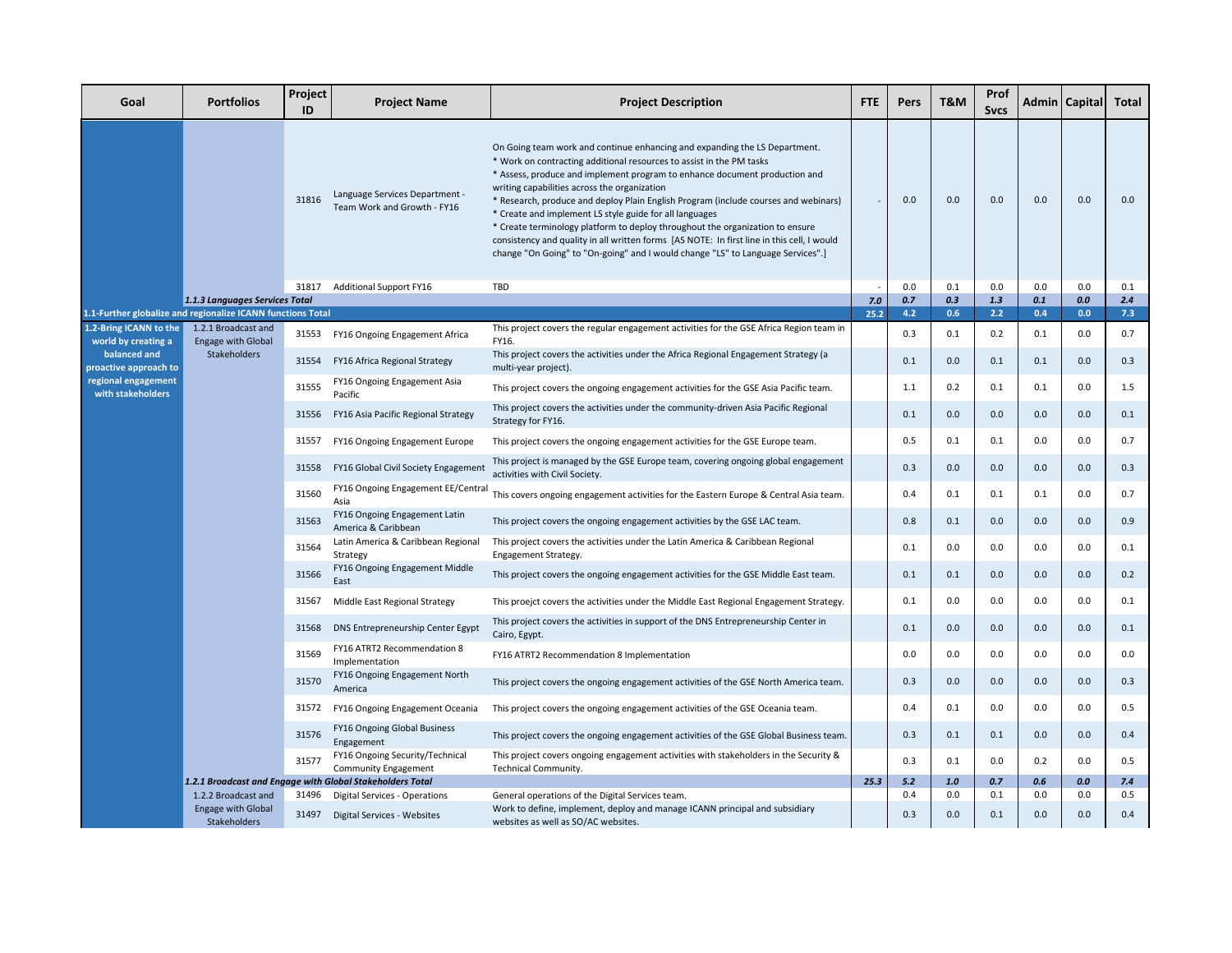| Goal | <b>Portfolios</b>                           | Project<br>ID | <b>Project Name</b>                                                                                                       | <b>Project Description</b>                                                                                                                                                                                                                                                                                                                                                                                                                                                                                                                                                                                                                          | <b>FTE</b>                                                               | Pers                                                                                                                                                                                                                                                                                                                                                       | T&M | Prof<br><b>Sycs</b> |     | <b>Admin</b> Capital | Total |     |     |
|------|---------------------------------------------|---------------|---------------------------------------------------------------------------------------------------------------------------|-----------------------------------------------------------------------------------------------------------------------------------------------------------------------------------------------------------------------------------------------------------------------------------------------------------------------------------------------------------------------------------------------------------------------------------------------------------------------------------------------------------------------------------------------------------------------------------------------------------------------------------------------------|--------------------------------------------------------------------------|------------------------------------------------------------------------------------------------------------------------------------------------------------------------------------------------------------------------------------------------------------------------------------------------------------------------------------------------------------|-----|---------------------|-----|----------------------|-------|-----|-----|
|      |                                             | 31499         | Digital Services - User Engagement                                                                                        | Work to define, implement, and deploy digital services that increase or facilitate user<br>engagement and participation within ICANN policy development activities.                                                                                                                                                                                                                                                                                                                                                                                                                                                                                 |                                                                          | 0.0                                                                                                                                                                                                                                                                                                                                                        | 0.0 | 0.2                 | 0.0 | 0.0                  | 0.2   |     |     |
|      |                                             |               | 1.2.2 Broadcast and Engage with Global Stakeholders Total                                                                 |                                                                                                                                                                                                                                                                                                                                                                                                                                                                                                                                                                                                                                                     | 2.8                                                                      | 0.7                                                                                                                                                                                                                                                                                                                                                        | 0.0 | 0.3                 | 0.0 | 0.0                  | 1.1   |     |     |
|      |                                             |               | 1.2-Bring ICANN to the world by creating a balanced and proactive approach to regional engagement with stakeholders Total |                                                                                                                                                                                                                                                                                                                                                                                                                                                                                                                                                                                                                                                     | 28.0                                                                     | 5.8                                                                                                                                                                                                                                                                                                                                                        | 1.0 | 1.0                 | 0.6 | 0.0                  | 8.5   |     |     |
|      | 1.3.1 Support Policy<br>Development, Policy | 10957         | gTLDs                                                                                                                     | GNSO PDP - IGO/INGO Protections in Provide policy and secretariat support to IGO-INGO PDP Working Group.                                                                                                                                                                                                                                                                                                                                                                                                                                                                                                                                            |                                                                          | 0.1                                                                                                                                                                                                                                                                                                                                                        | 0.0 | 0.0                 | 0.0 | 0.0                  | 0.1   |     |     |
|      | Related and Advisory<br><b>Activities</b>   | 10966         | <b>GNSO Non-PDP CWG Principles Cross</b><br><b>Community Working Group</b>                                                | Cross-Community Working Groups Framework Drafting Team<br>The CWG Framework Drafting Team was formed to develop a charter for a Working<br>Group that will further refine the principles for the formation, operation and<br>termination of cross-community working groups.<br>Staff will provide policy and secretariat support to the CWG DT to support its efforts to<br>create a cross community WG to develop principles for the operation of cross-<br>community WGs                                                                                                                                                                          |                                                                          | 0.0                                                                                                                                                                                                                                                                                                                                                        | 0.0 | 0.0                 | 0.0 | 0.0                  | 0.0   |     |     |
|      |                                             |               |                                                                                                                           | 19955                                                                                                                                                                                                                                                                                                                                                                                                                                                                                                                                                                                                                                               | GNSO PDP - Translation &<br>Transliteration of Internationalized<br>Date | Translation/Transliteration of Internationalized Registration Data PDP WG<br>The Council approved the initiation of a PDP on translation and transliteration of<br>contact information on 13 June 2013.<br>Staff will provide policy and secretariat support for the GNSO Policy Development<br>Process on Translation and Transliteration of Contact Data |     | 0.1                 | 0.0 | 0.0                  | 0.0   | 0.0 | 0.1 |
|      |                                             |               |                                                                                                                           | 19957                                                                                                                                                                                                                                                                                                                                                                                                                                                                                                                                                                                                                                               | GNSO PDP - Purpose of gTLD<br>Registration Data Services.                | Issue Report on the purpose of collecting and maintaining gTLD registration data and on<br>solutions to improve accuracy and access to gTLD registration data.<br>Staff will provide policy and secretariat support for the GNSO Policy Development<br>Process on the Purpose of gTLD Registration Data Services                                           |     | 0.0                 | 0.1 | 0.0                  | 0.0   | 0.0 | 0.1 |
|      |                                             | 19960         | GNSO non-PDP Data & Metrics for<br>Policy Making Working Group.                                                           | GNSO non-PDP Data & Metrics for Policy Making Working Group.<br>The WG is tasked to provide the GNSO Council with a set of recommendations on:<br>• A set of principles that may complement any GNSO policy efforts related to<br>metric/data requirements to better inform the policy development process;<br>• A process for requesting metrics and reports both internal to ICANN or external,<br>including GNSO contracted parties;<br>• A framework for distributing metrics and reports to Working Groups, the GNSO<br>Council and the GNSO as a whole;<br>. Thanges, if any, to existing Working Group Guidelines and work product templates |                                                                          | 0.1                                                                                                                                                                                                                                                                                                                                                        | 0.0 | 0.0                 | 0.0 | 0.0                  | 0.1   |     |     |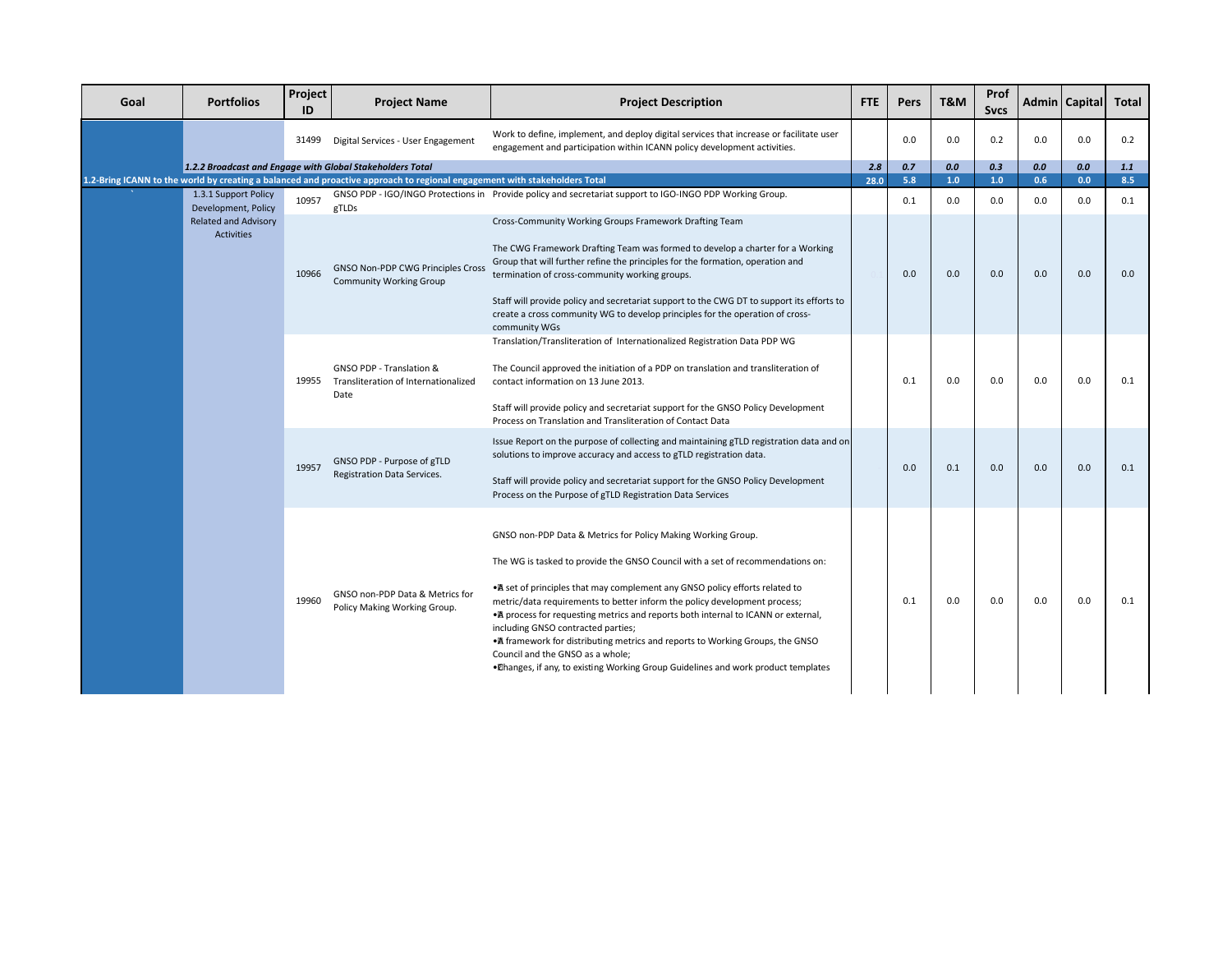| Goal | <b>Portfolios</b> | Project<br>ID | <b>Project Name</b>                                                           | <b>Project Description</b>                                                                                                                                                                                                                                                                                                                                                                                                                                                                                                                                                                                                                                                                                                                                                                                                                                                                                                                                                                        | <b>FTE</b> | Pers | T&M | Prof<br><b>Svcs</b> | Admin   Capital |     | <b>Total</b> |
|------|-------------------|---------------|-------------------------------------------------------------------------------|---------------------------------------------------------------------------------------------------------------------------------------------------------------------------------------------------------------------------------------------------------------------------------------------------------------------------------------------------------------------------------------------------------------------------------------------------------------------------------------------------------------------------------------------------------------------------------------------------------------------------------------------------------------------------------------------------------------------------------------------------------------------------------------------------------------------------------------------------------------------------------------------------------------------------------------------------------------------------------------------------|------------|------|-----|---------------------|-----------------|-----|--------------|
|      |                   | 19961         | GNSO Non-PDP - Policy &<br>Implementation WG                                  | Policy & Implementation WG<br>The WG is tasked to provide the GNSO Council with a set of recommendations on:<br>• A set of principles that would underpin any GNSO policy and implementation related<br>discussions<br>• A process for developing gTLD policy, perhaps in the form of "Policy Guidance",<br>including criteria for when it would be appropriate to use such a process (for<br>developing policy other than "Consensus Policy") instead of a GNSO Policy<br><b>Development Process;</b><br>• A framework for implementation related discussions associated with GNSO Policy<br>Recommendations;<br>. Triteria to be used to determine when an action should be addressed by a policy<br>process and when it should be considered implementation, and;<br>. Eurther guidance on how GNSO Implementation Review Teams are expected to<br>function and operate.<br>Staff will provide policy and secretariat support for the GNSO Non-PDP Working Group<br>on Policy & Implementation |            | 0.0  | 0.0 | 0.0                 | 0.0             | 0.0 | 0.0          |
|      |                   | 20184         | Policy - PDP Improvements                                                     | GNSO PDP Improvements Implementation Discussion Group<br>The GNSO Council agreed to form a small committee of interested Council members to<br>work with staff on the implementation of the GNSO PDP Improvements (see<br>http://gnso.icann.org/en/drafts/pdp-improvements-table-16jan14-en.pdf), particularly<br>items 3 (Increase pool of PDP volunteers) and 5 (Improved online tools & training).<br>Tasks and activities intended to improve ICANN and SO-AC policy development and<br>advisory efforts. Including development, management and operations of overall<br>strategy, methodologies, processes and implementation improvements.                                                                                                                                                                                                                                                                                                                                                  |            | 0.0  | 0.0 | 0.0                 | 0.0             | 0.0 | 0.0          |
|      |                   |               | GNSO PDP IGO-INGO Access to<br>25916 Curative Rights Protection<br>Mechanisms | PDP IGO-INGO Access to Curative Rights Protection Mechanism<br>This effort determines whether the curative rights protection mechanisms in place for<br>both pre-2012 and new gTLDs should be amended to permit their use by International<br>Governmental Organizations (IGOs) and International Non-Governmental Organizations<br>(INGOs).                                                                                                                                                                                                                                                                                                                                                                                                                                                                                                                                                                                                                                                      |            | 0.1  | 0.0 | 0.0                 | 0.0             | 0.0 | 0.1          |
|      |                   | 27652         | GAC-GNSO Consultation Group on<br>GAC Early Engagement in GNSO PDP            | The Governmental Advisory Committee (GAC) and the Generic Names Supporting<br>Organization (GNSO) have jointly established a consultation group to explore ways for<br>the GAC to engage early in the GNSO Policy Development Process (PDP) and to improve<br>overall cooperation between the two bodies (for example, by exploring the option of a<br>liaison).<br>This project is associated with ATRT2 Recommendation #6. This Project is to be<br>associated with AtTask Project No. 31562 - GL Internal Initiative No. 5.                                                                                                                                                                                                                                                                                                                                                                                                                                                                    |            | 0.1  | 0.0 | 0.0                 | 0.0             | 0.0 | 0.1          |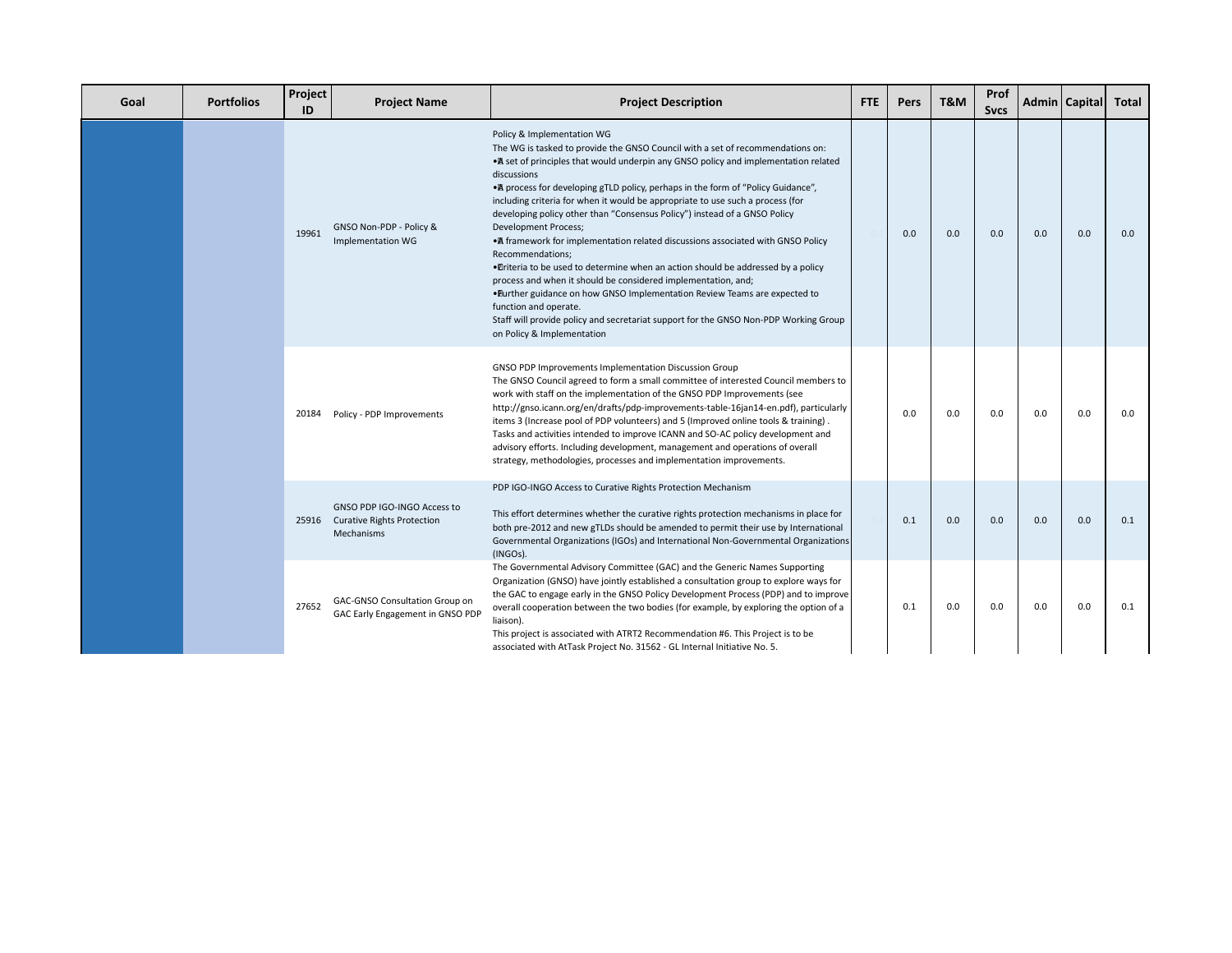| Goal | <b>Portfolios</b> | Project<br>ID | <b>Project Name</b>                                                 | <b>Project Description</b>                                                                                                                                                                                                                                                                                                                                                                                                                                                                                                                                                                                                                                                                                                                                                                                                                                                                                                                                                                                                                                                                                                                                                                                                                                                                                                                                                                                                                                                                                                                                                                                                                                                                                     | <b>FTE</b> | Pers | T&M | Prof<br><b>Sycs</b> |     | Admin   Capital | Total |
|------|-------------------|---------------|---------------------------------------------------------------------|----------------------------------------------------------------------------------------------------------------------------------------------------------------------------------------------------------------------------------------------------------------------------------------------------------------------------------------------------------------------------------------------------------------------------------------------------------------------------------------------------------------------------------------------------------------------------------------------------------------------------------------------------------------------------------------------------------------------------------------------------------------------------------------------------------------------------------------------------------------------------------------------------------------------------------------------------------------------------------------------------------------------------------------------------------------------------------------------------------------------------------------------------------------------------------------------------------------------------------------------------------------------------------------------------------------------------------------------------------------------------------------------------------------------------------------------------------------------------------------------------------------------------------------------------------------------------------------------------------------------------------------------------------------------------------------------------------------|------------|------|-----|---------------------|-----|-----------------|-------|
|      |                   | 28550         | <b>GNSO Non-PDP Discussion Group</b><br>New gTLD Subsequent Rounds  | The Discussion Group is to review the first round of the new gTLD program and discuss<br>and reflect upon experiences gained. The Discussion Group is expected to report its<br>findings to the GNSO Council, which may include a list of recommended subjects for<br>future GNSO issue reports that may lead to changes or adjustments for subsequent<br>new gTLD application procedures. Issue reports are a required first step in developing<br>new policies.<br>This project stems from Resolution 1 below, but will also include resolutions 2 and 3.<br>1. The GNSO Council creates a new Discussion Group to discuss the experiences gained<br>by the first round of new gTLD applications and identify subjects for future issue<br>reports, if any, that might lead to changes or adjustments for subsequent application<br>procedures; and,<br>2. ICANN invites the New gTLD Program Committee of the ICANN Board to provide<br>input into the GNSO Council discussion to identify areas that it believes may be<br>appropriate for discussion for an evaluation of the current gTLD application round<br>and/or for possible adjustments for subsequent application procedures; and,<br>3. The GNSO Council requests a status report from ICANN Staff on the current progress<br>of (a) the New gTLD program generally; (b) ICANN's anticipated timeline and work plan<br>for the review specified in Section 9.3 of the Affirmation of Commitments; (c) ICANN's<br>work to date on any evaluation of the first round; (d) the work to date on the post-<br>launch independent review of the Trademark Clearinghouse; and (e) ICANN's current<br>projection for a timetable for subsequent rounds. |            | 0.0  | 0.0 | 0.0                 | 0.0 | 0.0             | 0.0   |
|      |                   | 31412         | ALAC - At-Large Communication<br>Coordination                       | Coordination of activities and management related to At-Large Social Media, Website<br>and Wiki Management                                                                                                                                                                                                                                                                                                                                                                                                                                                                                                                                                                                                                                                                                                                                                                                                                                                                                                                                                                                                                                                                                                                                                                                                                                                                                                                                                                                                                                                                                                                                                                                                     |            | 0.1  | 0.0 | 0.0                 | 0.0 | 0.0             | 0.1   |
|      |                   | 31413         | ALAC - Secretariat Support to the<br>ALAC and ALT-FY16              | Secretariat and administrative support to the ALAC and ALAC Leadership Team                                                                                                                                                                                                                                                                                                                                                                                                                                                                                                                                                                                                                                                                                                                                                                                                                                                                                                                                                                                                                                                                                                                                                                                                                                                                                                                                                                                                                                                                                                                                                                                                                                    |            | 0.0  | 0.0 | 0.0                 | 0.0 | 0.0             | 0.0   |
|      |                   | 31415         | ALAC and Secretariat Support to the<br>At-Large Working Groups FY16 | Secretariat and administrative support to the At-Large Working Groups                                                                                                                                                                                                                                                                                                                                                                                                                                                                                                                                                                                                                                                                                                                                                                                                                                                                                                                                                                                                                                                                                                                                                                                                                                                                                                                                                                                                                                                                                                                                                                                                                                          |            | 0.0  | 0.0 | 0.0                 | 0.0 | 0.0             | 0.0   |
|      |                   | 31417         | ALAC - At-Large Policy Development<br>and Process Coordination      | Coordination of activities related to Policy Development and process coordination<br>including election, selection and appointment process, online voting for policy<br>development statements and ALAC and At-Large mailing list management                                                                                                                                                                                                                                                                                                                                                                                                                                                                                                                                                                                                                                                                                                                                                                                                                                                                                                                                                                                                                                                                                                                                                                                                                                                                                                                                                                                                                                                                   |            | 0.1  | 0.0 | 0.0                 | 0.0 | 0.0             | 0.1   |
|      |                   | 31419         | ALAC - At-Large at ICANN Meetings -<br>Substantive Support - FY16   | Substantive and procedural advice to the ALAC and the ALT on Implementation; Follow-<br>up on specific action items.                                                                                                                                                                                                                                                                                                                                                                                                                                                                                                                                                                                                                                                                                                                                                                                                                                                                                                                                                                                                                                                                                                                                                                                                                                                                                                                                                                                                                                                                                                                                                                                           |            | 0.0  | 0.0 | 0.0                 | 0.0 | 0.0             | 0.0   |
|      |                   |               |                                                                     | 31420 ALAC - ALAC Policy Support Program General Program Management for the ALAC, ALT and At-Large for FY16                                                                                                                                                                                                                                                                                                                                                                                                                                                                                                                                                                                                                                                                                                                                                                                                                                                                                                                                                                                                                                                                                                                                                                                                                                                                                                                                                                                                                                                                                                                                                                                                    |            | 0.3  | 0.0 | 0.0                 | 0.0 | 0.0             | 0.3   |
|      |                   | 31423         | GNSO PDP - UDRP & RPMs                                              | The GNSO Council deferred commencement of a PDP on reviewing the UDRP, except<br>with regard to the lock issue. Instead, an Issue Report reviewing all rights protection<br>mechanisms (current and developed for the New gTLD Program) including the UDRP<br>and URS was requested by the GNSO Council, to be delivered eighteen months after<br>the first delegation of new gTLDs (which occurred in October 2013). Staff has most<br>recently requested that the Council grant an extension of the deadline for the Issue<br>Report, to October 2015.                                                                                                                                                                                                                                                                                                                                                                                                                                                                                                                                                                                                                                                                                                                                                                                                                                                                                                                                                                                                                                                                                                                                                       |            | 0.1  | 0.0 | 0.0                 | 0.0 | 0.0             | 0.1   |
|      |                   | 31429         | <b>GNSO Policy Development Support</b><br>FY16                      | Tasks and activities related to providing substantive as well as secretariat support to<br>the GNSO Council and the GNSO policy development activities.                                                                                                                                                                                                                                                                                                                                                                                                                                                                                                                                                                                                                                                                                                                                                                                                                                                                                                                                                                                                                                                                                                                                                                                                                                                                                                                                                                                                                                                                                                                                                        |            | 0.5  | 0.0 | 0.1                 | 0.0 | 0.0             | 0.6   |
|      |                   | 31438         | GNSO non-PDP - GNSO Review<br>Implementation                        | Support implementation of GNSO Review recommendations                                                                                                                                                                                                                                                                                                                                                                                                                                                                                                                                                                                                                                                                                                                                                                                                                                                                                                                                                                                                                                                                                                                                                                                                                                                                                                                                                                                                                                                                                                                                                                                                                                                          |            | 0.0  | 0.0 | 0.1                 | 0.0 | 0.0             | 0.1   |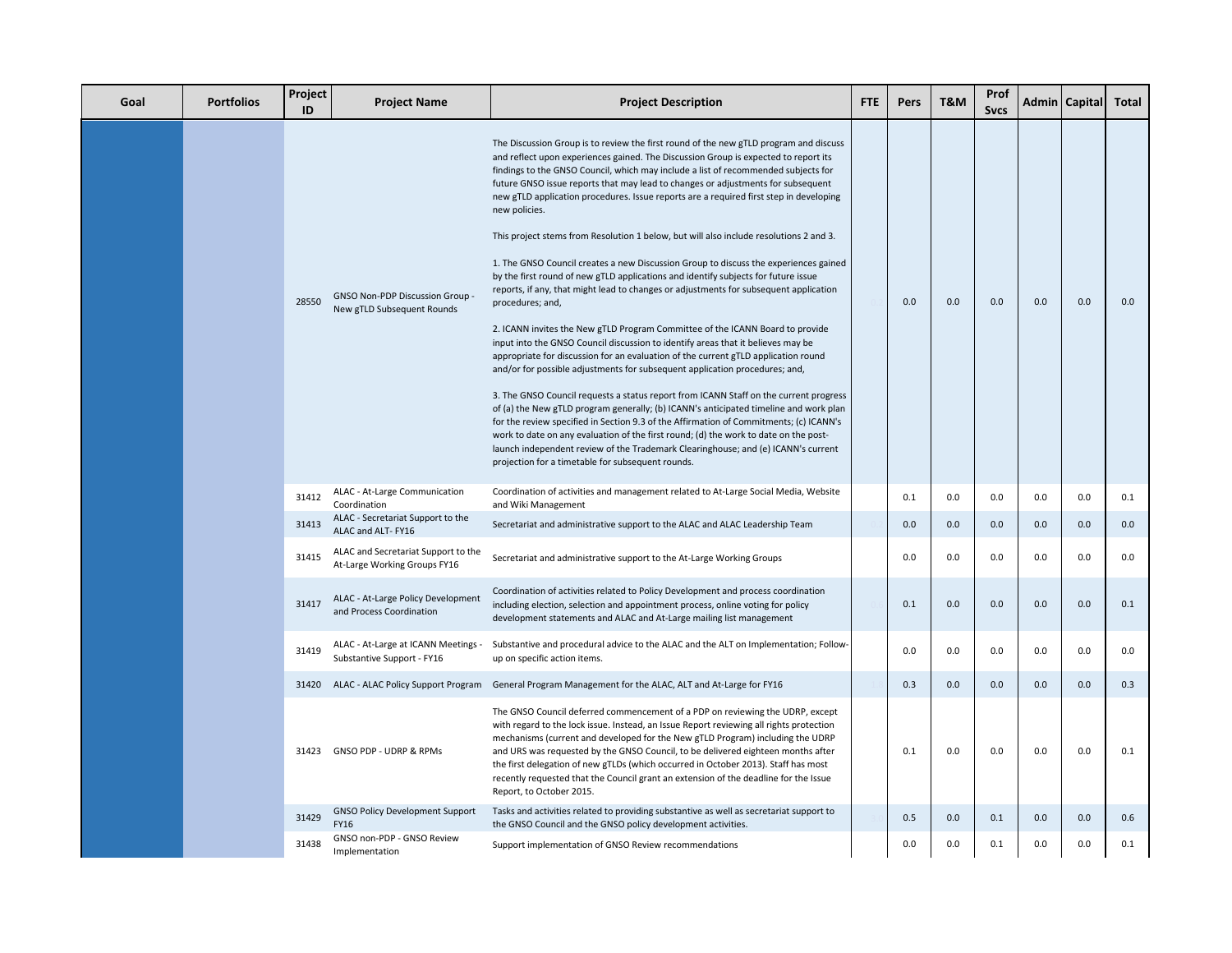| Goal | <b>Portfolios</b> | Project<br>ID | <b>Project Name</b>                                               | <b>Project Description</b>                                                                                                                                                                                                                                                                                                                                 | <b>FTE</b> | Pers | T&M | Prof<br><b>Sycs</b> |     | Admin   Capital | <b>Total</b> |
|------|-------------------|---------------|-------------------------------------------------------------------|------------------------------------------------------------------------------------------------------------------------------------------------------------------------------------------------------------------------------------------------------------------------------------------------------------------------------------------------------------|------------|------|-----|---------------------|-----|-----------------|--------------|
|      |                   | 31463         | General ccNSO Support                                             | All major support (secretariat) activities relating to support of ccNSO and ccTLD<br>community                                                                                                                                                                                                                                                             |            | 0.3  | 0.0 | 0.1                 | 0.0 | 0.0             | 0.4          |
|      |                   | 31465         | ccNSO Council Support                                             | All Activities and Tasks in support of the ccNSO Council                                                                                                                                                                                                                                                                                                   |            | 0.1  | 0.0 | 0.0                 | 0.0 | 0.0             | 0.1          |
|      |                   | 31467         | GAC Policy Advice Support and<br><b>Activities</b>                | Tasks and activities intended to support GAC policy advice efforts and related activities.                                                                                                                                                                                                                                                                 |            | 0.4  | 0.0 | 0.0                 | 0.0 | 0.0             | 0.4          |
|      |                   | 31469         | Implementation Framework of<br>Interpretation Recommendations     | Support Monitoring of Framework of Interpretation recommendations.                                                                                                                                                                                                                                                                                         |            | 0.0  | 0.0 | 0.0                 | 0.0 | 0.0             | 0.0          |
|      |                   | 31470         | PDP Retirement of ccTLDs                                          | It is anticipated that once the Framework of Interpretation recommendations are<br>adopted, the ccNSO Council will initiate the PDP on the retirement of ccTLDs.                                                                                                                                                                                           |            | 0.0  | 0.0 | 0.0                 | 0.0 | 0.0             | 0.0          |
|      |                   | 31471         | Phase 2 ccTLD incident Response<br>Repository                     | Second phase of developing and implentation of incident repsonse reportiory. Will be<br>initiated once minimal model (see above row 16 has been completed)                                                                                                                                                                                                 |            | 0.0  | 0.0 | 0.0                 | 0.0 | 0.0             | 0.0          |
|      |                   | 31474         | ccNSO Election Guidelines Review<br>Process                       | Lead Study Group on ccNSO Election Guidelines, to review and update ccNSO Election<br>Guidelines.                                                                                                                                                                                                                                                          |            | 0.0  | 0.0 | 0.0                 | 0.0 | 0.0             | 0.0          |
|      |                   | 31481         | SO-AC Effectiveness Program<br>Management - FY16                  | Tasks and activities intended to improve and promote community engagement with<br>ICANN Supporting Organizations and Advisory Committees.                                                                                                                                                                                                                  |            | 0.2  | 0.0 | 0.0                 | 0.0 | 0.0             | 0.3          |
|      |                   |               | 31482 SO-AC Budget Management - FY16                              | Tasks and activities to support SO-AC budget matters including assessments,<br>recommendations, notifications, reporting and implementation of community special<br>budget requests.                                                                                                                                                                       |            | 0.1  | 0.0 | 0.0                 | 0.0 | 0.0             | 0.1          |
|      |                   | 31484         | SO-AC Communications - FY16                                       | Effective and regular communications are critical to improved community collaboration<br>and engagement. This project identifies a number of specific "task" activities that<br>support the development and management of a number of core communications tools<br>made available to the community.                                                        |            | 1.1  | 0.0 | 0.0                 | 0.0 | 0.0             | 1.1          |
|      |                   | 31485         | Policy - General Management<br>Administration - FY 16             | Administration and management of all core internal management processes and liaison<br>efforts for department (e.g., finance, HR, etc.) This project is budget home for all<br>general Policy Team Admin expenses.                                                                                                                                         |            | 0.1  | 0.1 | 0.4                 | 0.1 | 0.0             | 0.7          |
|      |                   | 31487         | SSAC - Policy Support Program<br>Management - FY16                | Provide administrative support for all ongoing SSAC activities, including support for the<br>SSAC Administrative Committee and Membership Committee. Activities include<br>developing SSAC work plans and priorities; managing the logistics, content, and reports<br>of all SSAC meetings and workshops; and preparing and publishing SSAC work products. |            | 0.2  | 0.1 | $0.0\,$             | 0.0 | 0.0             | 0.4          |
|      |                   | 31488         | SSAC - Work Party Support - FY16                                  | Provide support for all SSAC work parties identified in the SSAC's work plan, including<br>meetings, notes, document development, and document publication (if a document is<br>approved by the SSAC for publication).                                                                                                                                     |            | 0.1  | 0.0 | 0.0                 | 0.0 | 0.0             | 0.1          |
|      |                   | 31489         | SSAC - DNSSEC Workshop Support -<br>FY16                          | Supporting the development, planning, and execution of the DNSSEC workshops held at<br>ICANN meetings. Activities include supporting weekly meetings, developing programs,<br>soliciting participants, gathering slides, and managing all workshop logistics.                                                                                              |            | 0.0  | 0.0 | 0.0                 | 0.0 | 0.0             | 0.0          |
|      |                   | 31490         | RSSAC - Policy Support Program<br>Management - FY16               | Provide administrative support for all ongoing RSSAC activities. Activities include<br>developing RSSAC work plans and priorities; managing the logistics, content, and<br>reports of all RSSAC meetings, preparing and publishing RSSAC work products.                                                                                                    |            | 0.2  | 0.0 | 0.0                 | 0.0 | 0.0             | 0.2          |
|      |                   | 31491         | <b>RSSAC Caucus - Policy Support</b><br>Program Management - FY16 | Provide administrative support for all ongoing RSSAC caucus activities. Activities<br>include developing RSSAC caucus work plans and priorities; managing the logistics,<br>content, and reports of all RSSAC caucus meetings, preparing and publishing RSSAC<br>caucus work products.                                                                     |            | 0.1  | 0.0 | 0.0                 | 0.0 | 0.0             | 0.1          |
|      |                   | 31492         | RSSAC & RSSAC Caucus Work Party<br>Support - FY16                 | Provide support for all RSSAC and RSSAC caucus work parties identified in the RSSAC's<br>work plan, including meetings, notes, document development, and document<br>publication (if a document is approved by the RSSAC for publication).                                                                                                                 |            | 0.1  | 0.0 | 0.0                 | 0.0 | 0.0             | 0.1          |
|      |                   | 31498         | Digital Services - Working Group<br>Management & Collaboration    | Work to define, implement, and deploy group management and collaboration services<br>to staff and community.                                                                                                                                                                                                                                               |            | 0.2  | 0.0 | 0.1                 | 0.0 | 0.0             | 0.3          |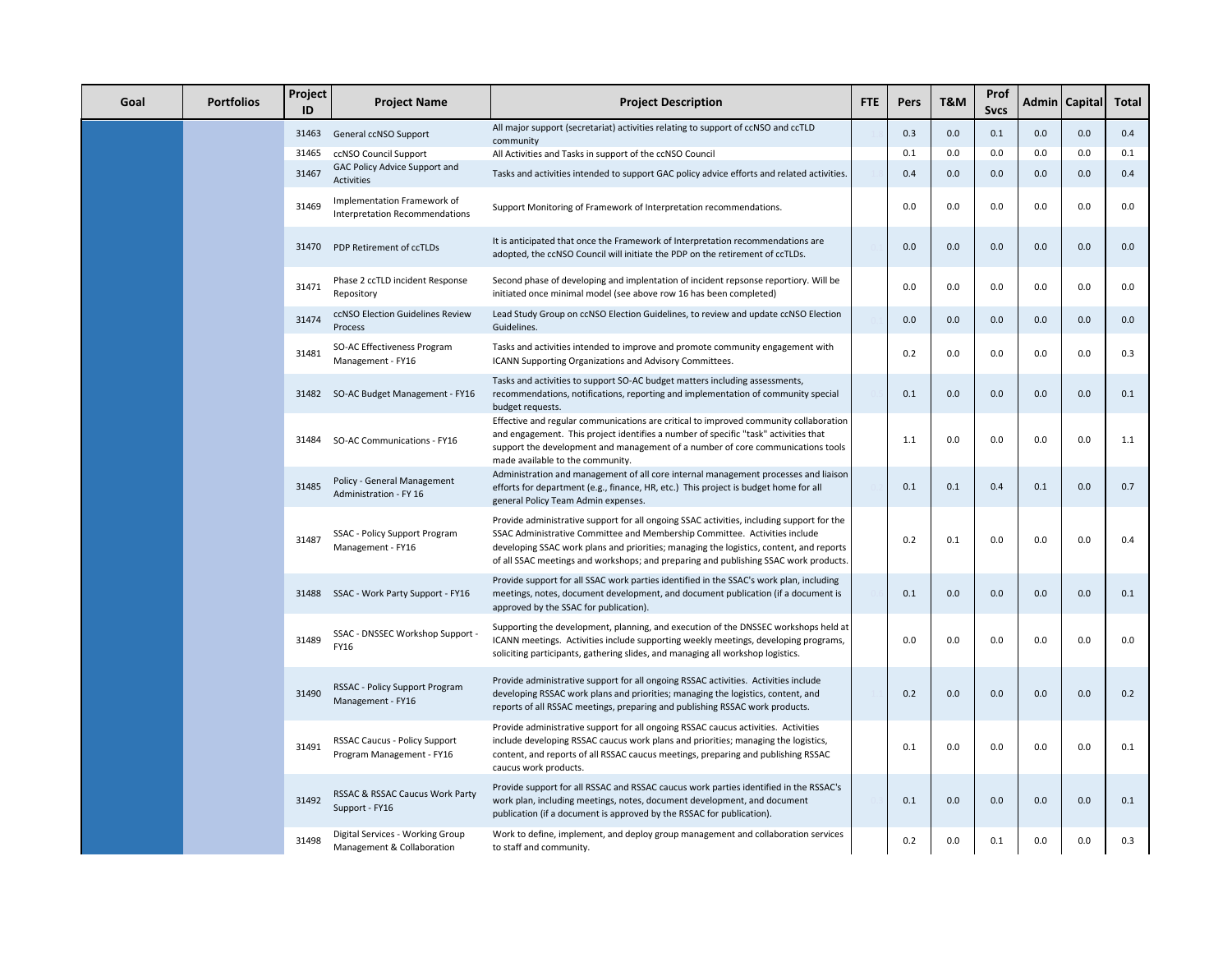| Goal | <b>Portfolios</b>                                                                                                                                            | Project<br>ID | <b>Project Name</b>                                                             | <b>Project Description</b>                                                                                                                                                                                                                                                                   | <b>FTE</b> | Pers       | T&M        | Prof<br><b>Sycs</b> |     | Admin   Capital | <b>Total</b> |
|------|--------------------------------------------------------------------------------------------------------------------------------------------------------------|---------------|---------------------------------------------------------------------------------|----------------------------------------------------------------------------------------------------------------------------------------------------------------------------------------------------------------------------------------------------------------------------------------------|------------|------------|------------|---------------------|-----|-----------------|--------------|
|      |                                                                                                                                                              | 31519         | RALO and At-Large Structure Support<br><b>FY16</b>                              | Substantive and procedural advice support to the RALO and ALSes                                                                                                                                                                                                                              |            | 0.1        | 0.0        | 0.0                 | 0.0 | 0.0             | 0.1          |
|      |                                                                                                                                                              | 31522         | Leadership Training Program - FY16                                              | Support development and implementation of Leadership Training Program.                                                                                                                                                                                                                       |            | 0.0        | 0.0        | 0.1                 | 0.0 | 0.0             | 0.1          |
|      |                                                                                                                                                              | 31539         | ASO Policy Development Support -<br><b>FY16</b>                                 | Tasks and activities related to providing substantive as well as secretariat support to<br>the ASO Council and the ASO policy development activities.                                                                                                                                        |            | 0.2        | 0.0        | 0.0                 | 0.0 | 0.0             | 0.2          |
|      |                                                                                                                                                              | 31559         | Policy Development Next Phase New<br>gTLD FY16                                  | Policy Development Next Phase New gTLD FY16                                                                                                                                                                                                                                                  |            | 0.0        | 0.0        | 0.1                 | 0.0 | 0.0             | 0.1          |
|      |                                                                                                                                                              |               | 1.3.1 Support Policy Development, Policy Related and Advisory Activities Total  |                                                                                                                                                                                                                                                                                              | 27.2       | 5.1        | 0.4        | 0.9                 | 0.1 | 0.0             | 6.5          |
|      | 1.3.2 Enable                                                                                                                                                 | 31542         | Travel Support for ICANN 54                                                     | Support for travelers to ICANN 54                                                                                                                                                                                                                                                            |            | 0.0        | 1.0        | 0.0                 | 0.0 | 0.0             | 1.0          |
|      | Stakeholder                                                                                                                                                  | 31543         | Travel Support for ICANN 55                                                     | Support for travelers to ICANN 55                                                                                                                                                                                                                                                            |            | 0.1        | 1.3        | 0.0                 | 0.0 | 0.0             | 1.3          |
|      | collaboration,                                                                                                                                               | 31544         | Travel Support for ICANN 56                                                     | Support for travelers to ICANN 56                                                                                                                                                                                                                                                            |            | 0.0        | 1.1        | 0.0                 | 0.0 | 0.0             | 1.2          |
|      | communication &<br>engagement                                                                                                                                | 31565         | FY16 ATRT2 Recommendation 7<br>Implementation                                   | FY16 ATRT2 Recommendation 7 Implementation                                                                                                                                                                                                                                                   |            | 0.0        | 0.0        | 0.0                 | 0.0 | 0.0             | 0.1          |
|      |                                                                                                                                                              | 32501         | FY16 SO/AC Additional Budget<br>Requests                                        | FY16 SO/AC Additional Budget Requests                                                                                                                                                                                                                                                        |            | 0.0        | 0.7        | 0.1                 | 0.0 | 0.0             | 0.8          |
|      |                                                                                                                                                              |               | 1.3.2 Enable Stakeholder collaboration, communication & engagement Total        |                                                                                                                                                                                                                                                                                              | 1.5        | 0.2        | 4.0        | 0.2                 | 0.0 | 0.0             | 4.3          |
|      | 1.3.3 Structural<br><b>Organizational Reviews</b>                                                                                                            |               | 12918 Board Guidance for GNSO Review                                            | Provide guidance and support to the Structural Improvements Committee and the<br>Board in connection with the GNSO Review started in 2014.                                                                                                                                                   |            | 0.0        | 0.0        | 0.0                 | 0.0 | 0.0             | 0.0          |
|      |                                                                                                                                                              |               | 12920 SSAC Review                                                               | Plan and conduct SSAC review mandated by ICANN Bylaws; provide guidance and<br>support to the Structural Improvements Committee and the Board on all aspects of<br>planning and conducting the review.                                                                                       |            | 0.0        | 0.0        | 0.0                 | 0.0 | 0.0             | 0.0          |
|      |                                                                                                                                                              | 25918         | <b>Structural Reviews: RSSAC</b>                                                | Plan and conduct RSSAC review mandated by ICANN Bylaws; provide guidance and<br>support to the Structural Improvements Committee and the Board on all aspects of<br>planning and conducting the review.                                                                                      |            | 0.0        | 0.0        | 0.0                 | 0.0 | 0.0             | 0.0          |
|      |                                                                                                                                                              | 26003         | <b>Structural Reviews: At Large</b>                                             | Plan and conduct At Large review mandated by ICANN Bylaws; provide guidance and<br>support to the Structural Improvements Committee and the Board on all aspects of<br>planning and conducting the review.                                                                                   |            | 0.0        | 0.0        | 0.0                 | 0.0 | 0.0             | 0.0          |
|      |                                                                                                                                                              | 26004         | <b>Structural Reviews: NomCom</b>                                               | Plan and conduct NomCom review mandated by ICANN Bylaws; provide guidance and<br>support to the Structural Improvements Committee and the Board on all aspects of<br>planning and conducting the review.                                                                                     |            | 0.0        | 0.0        | 0.0                 | 0.0 | 0.0             | 0.0          |
|      | 1.3.3 Structural Organizational Reviews Total                                                                                                                |               |                                                                                 |                                                                                                                                                                                                                                                                                              |            | 0.0        | 0.0        | 0.0                 | 0.0 | 0.0             | 0.0          |
|      | 1.3.4 Evolving<br>Multistakeholder<br>Model                                                                                                                  | 31459         | Evolve Reviews as Accountability and<br><b>Improvement Mechanisms</b>           | Develop and socialize a means of improving and evolving reviews, taking into<br>consideration diverse points of view and work streams. Leverage findings from<br>organizational and ATRT reviews and related work to foster a productive discussion on<br>how ICANN structures could evolve. |            | 0.0        | 0.0        | 0.1                 | 0.0 | 0.0             | 0.1          |
|      |                                                                                                                                                              | 31500         | Multistakeholder Engagement Best<br>Practices and Shared Understanding<br>Roles | Frame and prepare best practices on roles and responsibilities of stakeholders in the<br>multistakeholder engagement, including principles around accountability and<br>responsibilities of respective stakeholders. Begin dialogue with the community on this<br>framework and next steps.  |            | 0.0        | 0.0        | 0.0                 | 0.0 | 0.0             | 0.0          |
|      | 1.3.4 Evolving Multistakeholder Model Total                                                                                                                  |               |                                                                                 |                                                                                                                                                                                                                                                                                              | 28.7       | 0.0<br>5.2 | 0.0        | 0.1                 | 0.0 | 0.0             | 0.1          |
|      | 1.3-Evolve policy development and governance processes, structures and meetings to be more accountable, inclusive, efficient, effective and responsive Total |               |                                                                                 |                                                                                                                                                                                                                                                                                              |            |            | 4.5<br>6.1 | $1.1$               | 0.1 | 0.0             | 10.9         |
|      | 1-Evolve and further globalize ICANN Total                                                                                                                   |               |                                                                                 |                                                                                                                                                                                                                                                                                              |            |            |            | 4.3                 | 1.0 | 0.0             | 26.7         |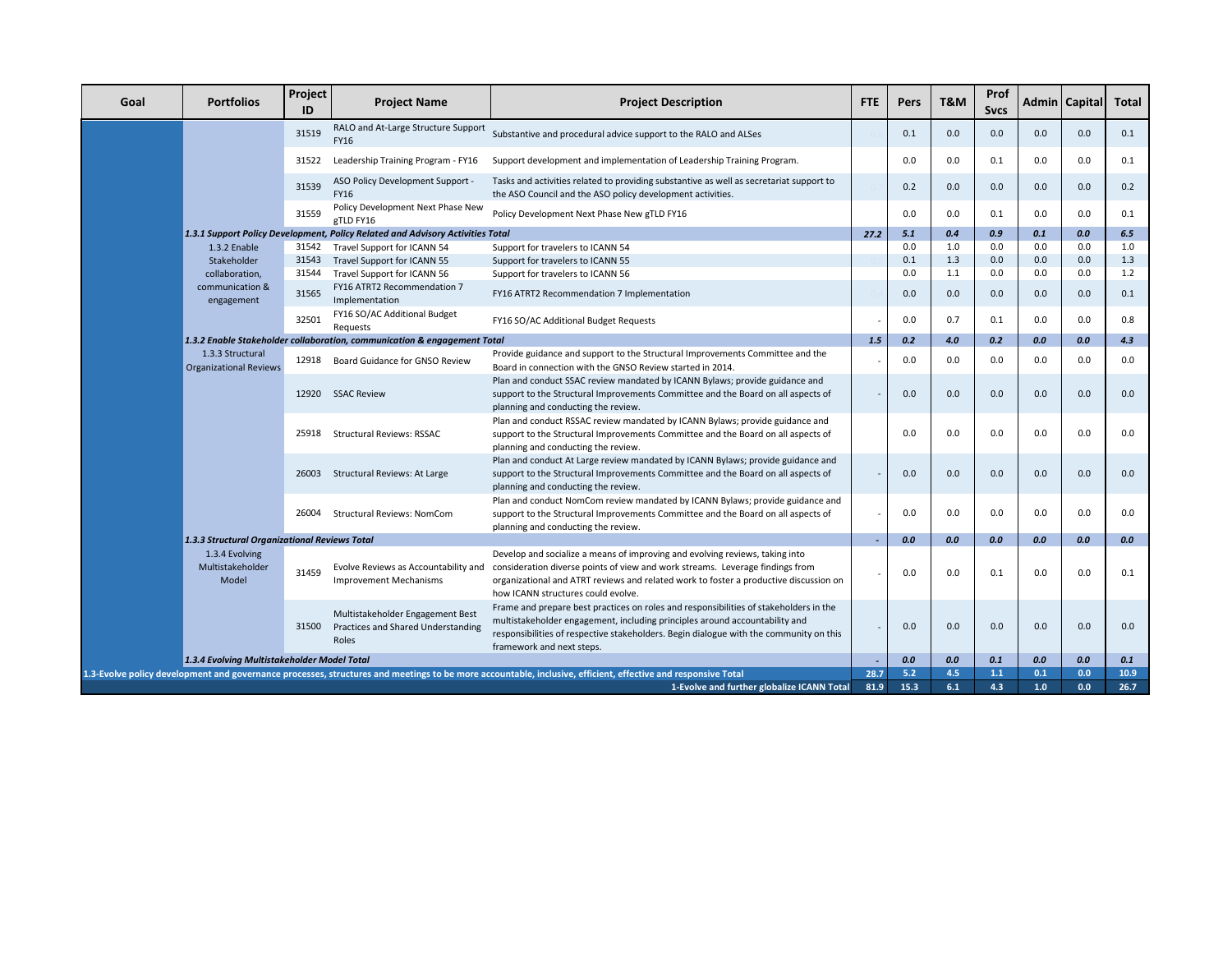## **2-Support a healthy, stable and resilient unique identifier ecosystem**

| Goal                                                     | <b>Portfolios</b>                               | Project<br>ID                                 | <b>Project Name</b>                                       | <b>Project Description</b>                                                                                                                                                                                                                                                                                                                                                                                                                                                                               | <b>FTE</b>                                                                                                                                                                                                                                                  | Pers | T&M | Prof<br><b>Sycs</b> |     | Admin   Capital | <b>Total</b> |     |
|----------------------------------------------------------|-------------------------------------------------|-----------------------------------------------|-----------------------------------------------------------|----------------------------------------------------------------------------------------------------------------------------------------------------------------------------------------------------------------------------------------------------------------------------------------------------------------------------------------------------------------------------------------------------------------------------------------------------------------------------------------------------------|-------------------------------------------------------------------------------------------------------------------------------------------------------------------------------------------------------------------------------------------------------------|------|-----|---------------------|-----|-----------------|--------------|-----|
| 2.1-Foster and<br>coordinate a healthy,                  | 2.1.1 IANA Department<br><b>Operations</b>      |                                               | 10533 RZMS System Improvements                            | Implementation of round of system improvements to the Root Zone Management<br>System.                                                                                                                                                                                                                                                                                                                                                                                                                    |                                                                                                                                                                                                                                                             | 0.1  | 0.0 | 0.0                 | 0.0 | 0.0             | 0.1          |     |
| secure, stable, and<br>resilient identifier<br>ecosystem |                                                 | 31516                                         | Revised Processes for Trusted<br>Community Representation | A public consultation was performed on the process for trusted community<br>representation at key ceremonies. Based on the consultation, the recommendation is<br>to have a new round of soliciting volunteers to be TCRs, instituting term limits and<br>rotating the current TCRs from their position, and providing a certain level of travel<br>funding to TCRs. Equitable mechanisms need to be determined for both TCR selection<br>and rotation, documented and socialized; and then implemented. |                                                                                                                                                                                                                                                             | 0.0  | 0.0 | 0.0                 | 0.0 | 0.0             | 0.0          |     |
|                                                          |                                                 | 31527                                         | IANA 2015 C.4.5 Customer Service<br>Survey                | This is a project to develop and conduct the third annual IANA customer service survey<br>about performance of the IANA functions. This is an annual project to identify areas for<br>improvement based on customer feedback.                                                                                                                                                                                                                                                                            |                                                                                                                                                                                                                                                             | 0.0  | 0.0 | 0.0                 | 0.0 | 0.0             | 0.0          |     |
|                                                          |                                                 | 31529                                         | <b>IANA: General Operations</b>                           | Ongoing day-to-day activities for IANA department, including staff development                                                                                                                                                                                                                                                                                                                                                                                                                           |                                                                                                                                                                                                                                                             | 0.8  | 0.1 | 0.1                 | 0.0 | 0.0             | 0.9          |     |
|                                                          |                                                 | 31530                                         | <b>EFQM Internal Assessment</b>                           | Identify IANA's improvements and gaps through an EFQM internal assessment.                                                                                                                                                                                                                                                                                                                                                                                                                               |                                                                                                                                                                                                                                                             | 0.0  | 0.0 | 0.0                 | 0.0 | 0.0             | 0.1          |     |
|                                                          |                                                 |                                               | 31531 IANA: Customer Engagements                          | Intended to list all customer related activities that the department participates in such<br>as Public Speaking, Conferences, Meetings and other community events.                                                                                                                                                                                                                                                                                                                                       |                                                                                                                                                                                                                                                             | 0.2  | 0.1 | 0.0                 | 0.0 | 0.0             | 0.3          |     |
|                                                          |                                                 | 31532                                         | IANA: Recurring Activities                                | This space is intended for tasks that will generate quarterly, semi-annual or annual<br>deliverables that are measured and obtained relating to performing the IANA functions<br>and services with no third party cost.                                                                                                                                                                                                                                                                                  |                                                                                                                                                                                                                                                             | 0.3  | 0.0 | 0.0                 | 0.0 | 0.0             | 0.3          |     |
|                                                          |                                                 | <b>2.1.1 IANA Department Operations Total</b> |                                                           | 31533 IANA: Systrusts Audit                                                                                                                                                                                                                                                                                                                                                                                                                                                                              | This is a project to engage a third party auditor to execute the SysTrust audit for<br>DNSSEC, the IANA functions, and Protocol Parameter registration processes.                                                                                           |      | 0.1 | 0.0                 | 0.2 | 0.0             | 0.0          | 0.4 |
|                                                          |                                                 |                                               | 31535                                                     | IANA: Key Signing Ceremonies                                                                                                                                                                                                                                                                                                                                                                                                                                                                             | Hold four key signing ceremonies per year; review and revise policy and procedures<br>documents; select TCRs for each of the key ceremonies; update scripts for the<br>ceremonies, and other administrative tasks related to signing of the root zone.      |      | 0.1 | 0.0                 | 0.1 | 0.1             | 0.0          | 0.3 |
|                                                          |                                                 |                                               |                                                           |                                                                                                                                                                                                                                                                                                                                                                                                                                                                                                          | 9.9                                                                                                                                                                                                                                                         | 1.6  | 0.2 | 0.4                 | 0.1 | 0.0             | 2.3          |     |
|                                                          | 2.1.2 Root Server<br><b>System Evolution</b>    |                                               | 32001 Root Server System Support                          | Root Server System Support                                                                                                                                                                                                                                                                                                                                                                                                                                                                               |                                                                                                                                                                                                                                                             | 0.0  | 0.0 | 0.0                 | 0.0 | 0.0             | 0.0          |     |
|                                                          | <b>2.1.2 Root Server System Evolution Total</b> |                                               |                                                           |                                                                                                                                                                                                                                                                                                                                                                                                                                                                                                          | 0.1                                                                                                                                                                                                                                                         | 0.0  | 0.0 | 0.0                 | 0.0 | 0.0             | 0.0          |     |
|                                                          | 2.1.3 Advice Registry<br>Management             |                                               | 32003 Advice Registry                                     | <b>Advice Registry</b>                                                                                                                                                                                                                                                                                                                                                                                                                                                                                   |                                                                                                                                                                                                                                                             | 0.0  | 0.0 | 0.1                 | 0.0 | 0.0             | 0.1          |     |
|                                                          | 2.1.3 Advice Registry Management Total          |                                               |                                                           |                                                                                                                                                                                                                                                                                                                                                                                                                                                                                                          | 0.1                                                                                                                                                                                                                                                         | 0.0  | 0.0 | 0.1                 | 0.0 | 0.0             | 0.1          |     |
|                                                          | 2.1.4 Security, Stability<br>and Resiliency of  | 31802                                         | FY16 - Global Security Engagement                         | Project for Global Security engagement in collaboration with GSE                                                                                                                                                                                                                                                                                                                                                                                                                                         |                                                                                                                                                                                                                                                             | 0.4  | 0.1 | 0.0                 | 0.1 | 0.0             | 0.6          |     |
|                                                          | <b>Internet Identifiers</b>                     | 31803                                         | FY16 - DNSSEC Adoption &<br>Engagement                    | DNSSEC training and participation in activities to encourage the adoption of DNSSEC in<br>the community                                                                                                                                                                                                                                                                                                                                                                                                  |                                                                                                                                                                                                                                                             | 0.2  | 0.1 | 0.0                 | 0.0 | 0.0             | 0.2          |     |
|                                                          |                                                 |                                               | 31807                                                     | FY16 - Capability Building                                                                                                                                                                                                                                                                                                                                                                                                                                                                               | Providing capability training in coordination with GSE with the goal of improving the<br>overall SSR of the Identifiers systems.<br>Developing remote training solutions and train the trainer programs whilst continuing<br>to deliver in person training. |      | 0.5 | 0.1                 | 0.2 | 0.0             | 0.0          | 0.8 |
|                                                          |                                                 | 31808                                         | FY16 - Outreach (Trust Based<br>Collaboration)            | Activities related to working with the community that entail providing Subject Matter<br>Expertise (SME) resources. These include participation in panels, working groups,<br>committees etc.<br>They also include participation at events upon request from GSE, the ICANN Speaker<br>bureau or others.                                                                                                                                                                                                 |                                                                                                                                                                                                                                                             | 0.1  | 0.0 | 0.0                 | 0.0 | 0.0             | 0.1          |     |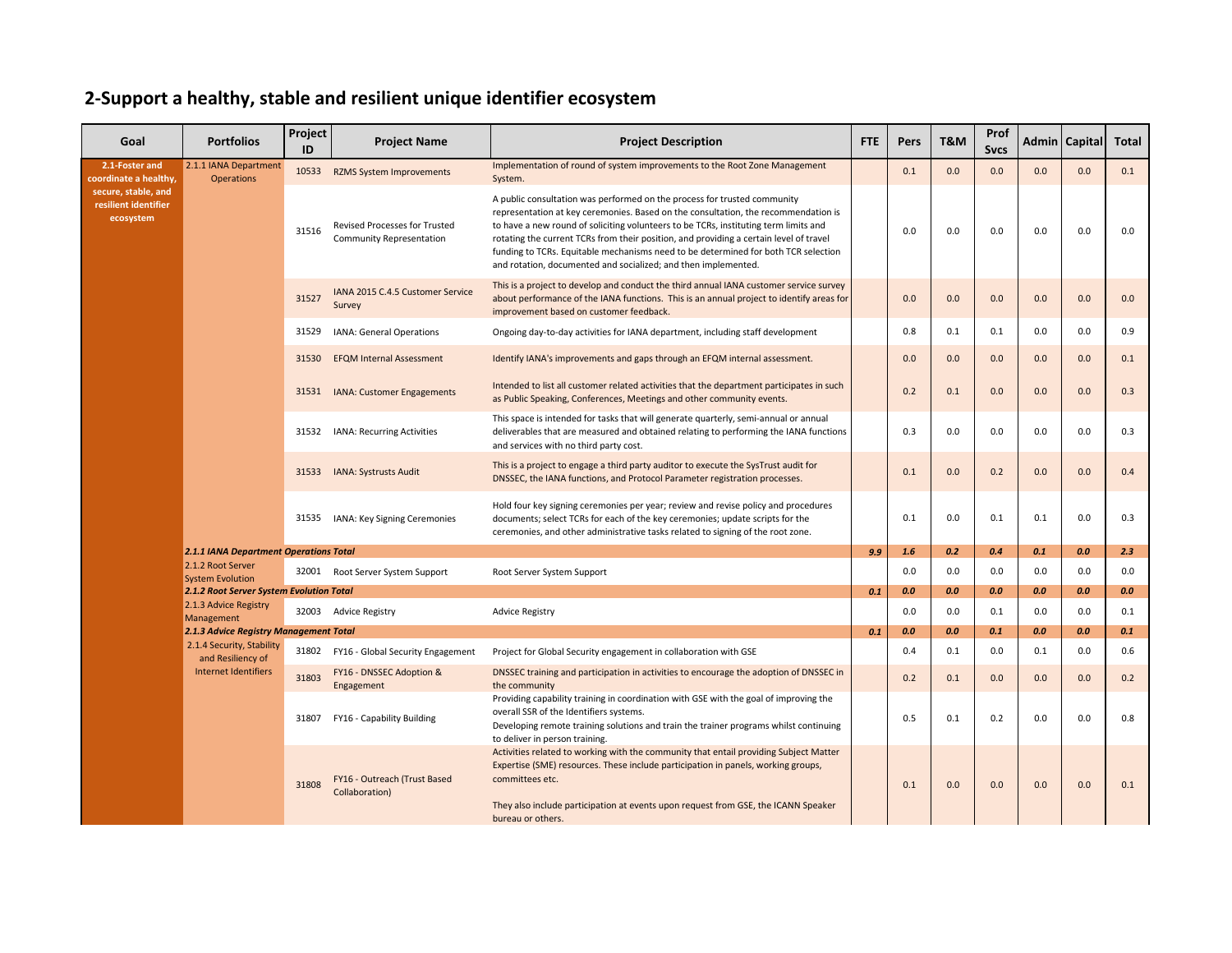| <b>Portfolios</b>                  | Project<br>ID | <b>Project Name</b>                                                    | <b>Project Description</b>                                                                                                                                                                                                                                                                                                                                                                                                                                                                                                                                                                                                     | FTE  | <b>Pers</b> | T&M        | Prof<br><b>Svcs</b> |            | Admin   Capital | Total      |
|------------------------------------|---------------|------------------------------------------------------------------------|--------------------------------------------------------------------------------------------------------------------------------------------------------------------------------------------------------------------------------------------------------------------------------------------------------------------------------------------------------------------------------------------------------------------------------------------------------------------------------------------------------------------------------------------------------------------------------------------------------------------------------|------|-------------|------------|---------------------|------------|-----------------|------------|
|                                    |               |                                                                        | Identifier SSR Analytics. Projects in this area are intended to develop metrics or<br>analytics for identifier systems and include:                                                                                                                                                                                                                                                                                                                                                                                                                                                                                            |      |             |            |                     |            |                 |            |
|                                    |               | 31809 FY16 - SSR Analytics                                             | a. Root system metrics. Definition of metrics, collection conventions, and analytics that<br>provide information related to the SSR of root (and by extension, TLD) operations.<br>(Note: this is to be coordinated with the root operator and other external communities,<br>and will consider SSAC's root scaling recommendations.)<br>b. Innovative uses of data. This initiative will explore ICANN's access to DNS-OARC, "L"<br>root or other big DNS data, such as Day In The Life (DITL), to observe what effects the<br>increase in delegations, IPv6 and DNSSEC usage, or new criminal misuses of DNS have<br>on SSR. |      | 0.2         | 0.0        | 0.1                 | 0.0        | 0.0             | 0.3        |
|                                    |               | 31810 FY16 - SSR General                                               | This project is to capture and track activities that supports Oversight and to the other<br>projects for the IS-SSR portfolio and to manage the IS-SSR Department                                                                                                                                                                                                                                                                                                                                                                                                                                                              |      | 0.3         | 0.0        | 0.0                 | 0.0        | 0.0             | 0.3        |
|                                    | 32000         | <b>KSK Rollover</b>                                                    | <b>KSK Rollover</b>                                                                                                                                                                                                                                                                                                                                                                                                                                                                                                                                                                                                            |      | 0.4         | 0.1        | 0.1                 | 0.0        | 0.0             | 0.6        |
|                                    | 32005         | <b>KSK Improvement</b>                                                 | <b>KSK Improvement</b>                                                                                                                                                                                                                                                                                                                                                                                                                                                                                                                                                                                                         |      | 0.1         | 0.0        | 0.0                 | 0.0        | 0.0             | 0.1        |
|                                    | 32007         | <b>Bumblebee Application</b>                                           | <b>Bumblebee Application</b>                                                                                                                                                                                                                                                                                                                                                                                                                                                                                                                                                                                                   |      | 0.0         | 0.0        | 0.0                 | 0.0        | 0.0             | 0.0        |
|                                    |               | 32006 Internet Health Indicators                                       | <b>Internet Health Indicators</b>                                                                                                                                                                                                                                                                                                                                                                                                                                                                                                                                                                                              |      | 0.1         | 0.0        | 0.2                 | 0.0        | 0.0             | 0.2        |
|                                    |               | 2.1.4 Security, Stability and Resiliency of Internet Identifiers Total |                                                                                                                                                                                                                                                                                                                                                                                                                                                                                                                                                                                                                                | 8.2  | 2.2         | 0.4        | 0.6                 | 0.1        | 0.0             | 3.3        |
| 2.1.5 IANA Product<br>Evolution    | 31504         | <b>IANA Website Improvements</b>                                       | Overarching design update, Improved search functionality, General IANA Notification<br>Service, Customer API, Migration to CDN, Stand alone technical checks, Knowledge<br>Base, Registry change tracking. Project with multiple phases over a couple of years.                                                                                                                                                                                                                                                                                                                                                                |      | 0.1         | 0.0        | 0.0                 | 0.0        | 0.0             | 0.1        |
|                                    | 31505         | <b>Registry Workflow Systems</b>                                       | Analyze and enhance automation systems to support the common registry workflow<br>used for protocol parameter assignments and other IANA registries.                                                                                                                                                                                                                                                                                                                                                                                                                                                                           |      | 0.1         | 0.0        | 0.1                 | 0.0        | 0.0             | 0.1        |
|                                    | 31506         | <b>RDAP Development</b>                                                | Support the Registration Data Access Protocol (RDAP). This includes publication of the<br>Bootstrap registry, and offering IANA's registration data via an RDAP service.                                                                                                                                                                                                                                                                                                                                                                                                                                                       |      | 0.0         | 0.0        | 0.0                 | 0.0        | 0.0             | 0.0        |
|                                    | 31508         | Root Key Management Facility<br>Improvements                           | Evaluate need for enhancements to intrusion detection system.                                                                                                                                                                                                                                                                                                                                                                                                                                                                                                                                                                  |      | 0.1         | 0.0        | 0.0                 | 0.0        | 0.1             | 0.2        |
|                                    |               | 31515 Root KSK HSM Replacement                                         | While the hardware security modules (HSMs) that store the Root Key Signing Keys are<br>reporting good battery condition, and are expected to last many years longer than that,<br>it is prudent to replace or augment them with newer units.                                                                                                                                                                                                                                                                                                                                                                                   |      | 0.0         | 0.0        | 0.0                 | 0.0        | 0.0             | 0.0        |
|                                    | 31518         | Implementation Plan for Framework<br>of Interpretation                 | Updates to the Root Zone Management System, and other processes and procedures<br>based on the outcomes of the ccNSO/GAC Framework of Interpretation Working Group                                                                                                                                                                                                                                                                                                                                                                                                                                                             |      | 0.0         | 0.0        | 0.0                 | 0.0        | 0.0             | 0.0        |
| 2.1.5 IANA Product Evolution Total |               |                                                                        |                                                                                                                                                                                                                                                                                                                                                                                                                                                                                                                                                                                                                                | 2.1  | 0.4         | 0.0        | 0.1                 | 0.0        | 0.1             | 0.5        |
| 2.1.6 GDD Operations               | 31475         | <b>EBERO Operational Management</b><br>FY16                            | Ongoing activities to expand, operate and support the EBERO program                                                                                                                                                                                                                                                                                                                                                                                                                                                                                                                                                            |      | 0.4         | 0.1        | 0.6                 | 0.0        | 0.0             | 1.0        |
|                                    | 31476         |                                                                        | TMCH Operational Management FY16 Operate and support Trademark Clearinghouse to enable New gTLD launch processes                                                                                                                                                                                                                                                                                                                                                                                                                                                                                                               |      | 0.1         | 0.0        | 0.0                 | 0.0        | 0.0             | 0.1        |
|                                    | 31477         | Registry Service Delivery FY16                                         | Operational Service Delivery on behalf of Registry Services                                                                                                                                                                                                                                                                                                                                                                                                                                                                                                                                                                    |      | 0.5         | 0.0        | 0.1                 | 0.0        | 0.0             | 0.7        |
|                                    | 31478         | Registrar Service Delivery FY16                                        | Operational Service Delivery on behalf of Registrar Services                                                                                                                                                                                                                                                                                                                                                                                                                                                                                                                                                                   |      | 0.3         | 0.0        | 0.6                 | 0.0        | 0.0             | 0.9        |
|                                    | 31479         | Technical Services Service Delivery<br>FY16                            | Operational Service Delivery on behalf of Technical Services                                                                                                                                                                                                                                                                                                                                                                                                                                                                                                                                                                   |      | 0.1         | 0.0        | 0.0                 | 0.0        | 0.0             | 0.1        |
|                                    | 32102         | FY16 Office of president, GDD<br><b>Operations</b>                     | Office of president, GDD Operations daily activites                                                                                                                                                                                                                                                                                                                                                                                                                                                                                                                                                                            |      | 1.1         | 0.1        | 0.2                 | 0.0        | 0.0             | 1.4        |
| <b>2.1.6 GDD Operations Total</b>  |               | 32551 FY16 - CTO, Ongoing Operations                                   | FY16 - CTO, Ongoing Operations                                                                                                                                                                                                                                                                                                                                                                                                                                                                                                                                                                                                 | 10.8 | 0.0<br>2.5  | 0.1<br>0.2 | 0.0<br>1.4          | 0.0<br>0.0 | 0.0<br>0.0      | 0.1<br>4.2 |
|                                    |               |                                                                        |                                                                                                                                                                                                                                                                                                                                                                                                                                                                                                                                                                                                                                |      |             |            |                     |            |                 |            |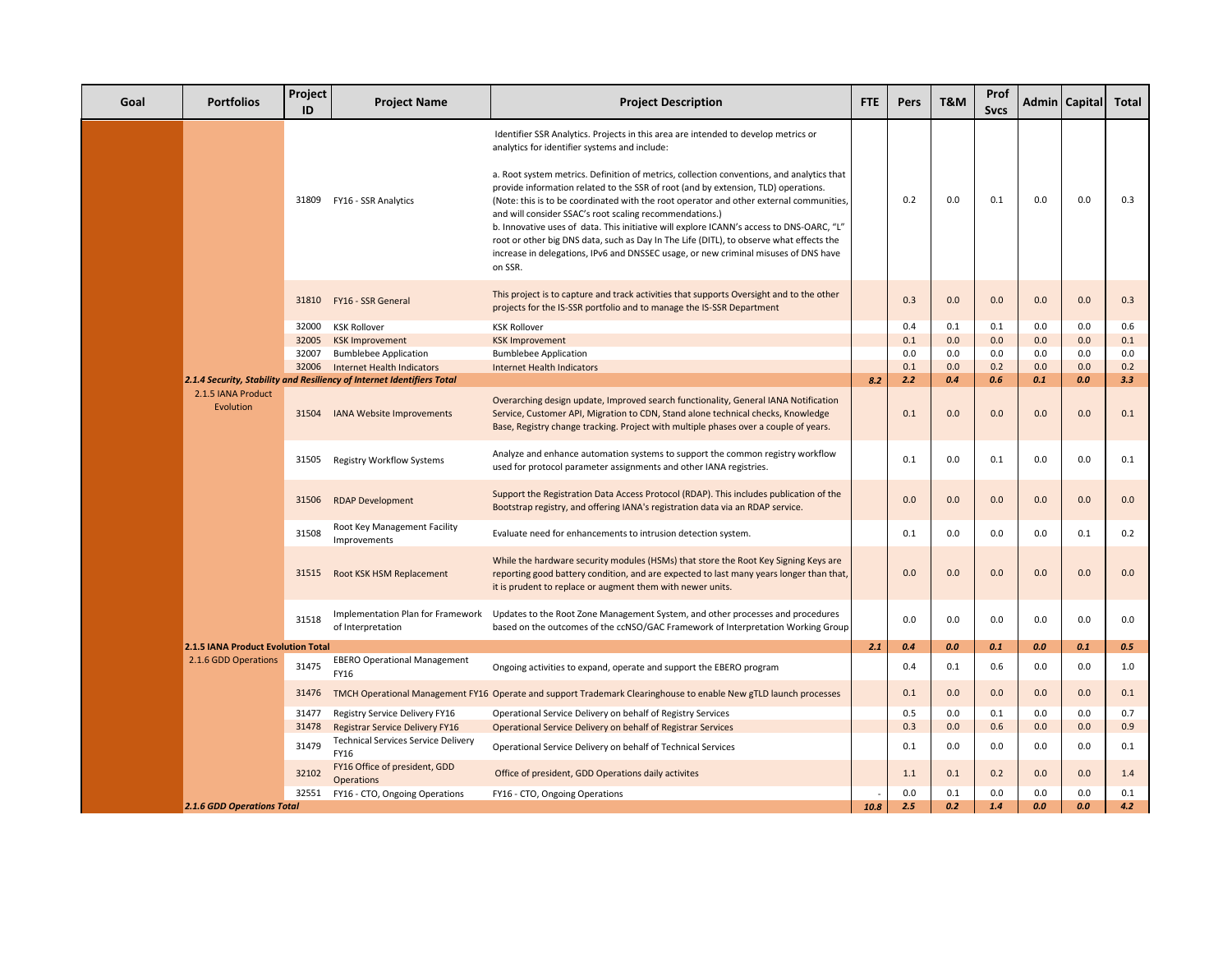| Goal                                                                                        | <b>Portfolios</b>                                                 | Project<br>ID | <b>Project Name</b>                                                                                 | <b>Project Description</b>                                                                                                                                                                                                                                                                                                                                                                             | <b>FTE</b>                                                                                                                                | Pers | T&M | Prof<br><b>Svcs</b> |     | Admin   Capital | <b>Total</b> |
|---------------------------------------------------------------------------------------------|-------------------------------------------------------------------|---------------|-----------------------------------------------------------------------------------------------------|--------------------------------------------------------------------------------------------------------------------------------------------------------------------------------------------------------------------------------------------------------------------------------------------------------------------------------------------------------------------------------------------------------|-------------------------------------------------------------------------------------------------------------------------------------------|------|-----|---------------------|-----|-----------------|--------------|
|                                                                                             | 2.1.7 Global Domains<br>Division (GDD)<br><b>Customer Service</b> |               | 31670 Global CSC / CRM Implementation                                                               | This project is to track the Globalization of the Customer Service Center and includes<br>the implementation of processes and technology required to implement global tier one<br>customer service operations in the hub locations. It also includes the implementation of<br>Tier one customer service for Registrars and Compliance functions as they implement<br>their proceses on salesforce CRM. |                                                                                                                                           | 0.2  | 0.0 | 0.0                 | 0.0 | 0.0             | 0.2          |
|                                                                                             |                                                                   |               | 31698 Ongoing CSC Operations FY2016                                                                 | This project is to track ongoing Customer Service Center operations and includes day-to-<br>day activities such as: telephone support, inquiry management, case management and<br>issue resolution for GDD contracted parties.                                                                                                                                                                         |                                                                                                                                           | 1.0  | 0.1 | 0.1                 | 0.0 | 0.0             | 1.1          |
|                                                                                             |                                                                   |               | 2.1.7 Global Domains Division (GDD) Customer Service Total                                          |                                                                                                                                                                                                                                                                                                                                                                                                        | 9.0                                                                                                                                       | 1.2  | 0.1 | 0.1                 | 0.0 | 0.0             | 1.4          |
|                                                                                             | 2.1.8 GDD Online<br><b>Services Product</b><br>Management         | 32353         | & Administration                                                                                    | FY16 - Product Management Training FY16 - Product Management Training & Administration                                                                                                                                                                                                                                                                                                                 |                                                                                                                                           | 0.4  | 0.0 | 0.0                 | 0.0 | 0.0             | 0.4          |
|                                                                                             | 2.1.8 GDD Online Services Product Management Total                |               |                                                                                                     |                                                                                                                                                                                                                                                                                                                                                                                                        | 2.0                                                                                                                                       | 0.4  | 0.0 | 0.0                 | 0.0 | 0.0             | 0.4          |
|                                                                                             |                                                                   |               | 2.1-Foster and coordinate a healthy, secure, stable, and resilient identifier ecosystem Total       |                                                                                                                                                                                                                                                                                                                                                                                                        | 42.1                                                                                                                                      | 8.3  | 0.9 | 2.6                 | 0.2 | 0.1             | 12.1         |
| 2.2-Proactively plan for<br>changes in the use of                                           | 2.2.1 WHOIS Core<br><b>Function/Service &amp;</b>                 |               | 11913 Next Generation PDP                                                                           | Supervise the GNSO WHOIS PDP requested by the Board addressing the purpose,<br>access and accuracy of WHOIS                                                                                                                                                                                                                                                                                            |                                                                                                                                           | 0.0  | 0.0 | 0.1                 | 0.0 | 0.0             | 0.1          |
| unique identifiers, and<br>develop technology<br>roadmaps to help<br>guide ICANN activities | <b>Improvement Evolution</b>                                      | 14550         | WHOIS Implementation Follow-up                                                                      | Manage ICANN's implementation of the 3 November 2012 Board Resolution in<br>response to the recommendations of the WHOIS Review Team's Final Report related to<br>the review of the WHOIS policy under the Affirmation of Commitments.                                                                                                                                                                 |                                                                                                                                           | 0.1  | 0.0 | 0.0                 | 0.0 | 0.0             | 0.1          |
|                                                                                             |                                                                   | 26119         | Expert Working Group Follow-Up                                                                      | Follow-up work on the Expert Working Group                                                                                                                                                                                                                                                                                                                                                             |                                                                                                                                           | 0.0  | 0.0 | 0.1                 | 0.0 | 0.0             | 0.1          |
|                                                                                             |                                                                   | 31405         | <b>FY16 Whois Accuracy Reporting</b><br>System                                                      | To promote trust and confidence in the Internet for all stakeholders, ICANN is<br>committed to enforcing its current WHOIS policy, to identify improvements to the<br>accuracy and reliability of the WHOIS system, and to determine whether there is a<br>better system for providing information about gTLD domain names, consistent with<br>applicable data protection and privacy laws.            |                                                                                                                                           | 0.2  | 0.0 | 0.6                 | 0.0 | 0.0             | 0.8          |
|                                                                                             |                                                                   |               | 31461                                                                                               | Strategic Support on WHOIS Issues<br>and Evolution of WHOIS                                                                                                                                                                                                                                                                                                                                            | Oversee and provide strategic direction on the cross-functional activities related to<br>WHOIS and the evolution or replacement of WHOIS. |      | 0.0 | 0.0                 | 0.1 | 0.0             | 0.0          |
|                                                                                             |                                                                   |               | 2.2.1 WHOIS Core Function/Service & Improvement Evolution Total                                     |                                                                                                                                                                                                                                                                                                                                                                                                        | 1.8                                                                                                                                       | 0.4  | 0.0 | 0.9                 | 0.0 | 0.0             | 1.3          |
|                                                                                             | 2.2.2 Identifier<br>Evolution                                     |               | 32009 Applied Research                                                                              | Applied Research                                                                                                                                                                                                                                                                                                                                                                                       |                                                                                                                                           | 0.2  | 0.1 | 0.1                 | 0.0 | 0.0             | 0.5          |
|                                                                                             | 2.2.2 Identifier Evolution Total                                  |               |                                                                                                     |                                                                                                                                                                                                                                                                                                                                                                                                        | 1.0                                                                                                                                       | 0.2  | 0.1 | 0.1                 | 0.0 | 0.0             | 0.5          |
|                                                                                             | 2.2.3 Technical Experts<br>Group                                  | 32002         | <b>TEG Improvements</b>                                                                             | <b>TEG Improvements</b>                                                                                                                                                                                                                                                                                                                                                                                |                                                                                                                                           | 0.0  | 0.0 | 0.0                 | 0.0 | 0.0             | 0.1          |
|                                                                                             | <b>2.2.3 Technical Experts Group Total</b>                        |               |                                                                                                     |                                                                                                                                                                                                                                                                                                                                                                                                        | 0.1                                                                                                                                       | 0.0  | 0.0 | 0.0                 | 0.0 | 0.0             | 0.1          |
|                                                                                             |                                                                   |               |                                                                                                     | 2.2-Proactively plan for changes in the use of unique identifiers, and develop technology roadmaps to help guide ICANN activities Total                                                                                                                                                                                                                                                                | 2.8                                                                                                                                       | 0.7  | 0.2 | 1.0                 | 0.0 | 0.0             | $1.8$        |
| 2.3-Support the<br>evolution of domain<br>name marketplace to                               | 2.3.10 New gTLD<br>Program                                        | 31403         | gTLD FY16 Pre-Delegation Processing                                                                 | Program activities post registry agreement (contracting) and prior to delegation of the<br>gTLD. Includes: Registry Onboarding, Pre-Delegation Testing, and Transition to<br><b>Delegation Operations</b>                                                                                                                                                                                              |                                                                                                                                           | 0.3  | 0.0 | 6.3                 | 0.0 | 0.0             | 6.6          |
| be robust, stable and<br>trusted                                                            |                                                                   | 31404         | gTLD FY16 Contention Set<br>Management                                                              | Management of the AGB prescribed contention set resolution processes, including last<br>resort auctions and community priority evaluation (CPE), as well as maintaining<br>contention set status and application withdrawal processing.                                                                                                                                                                |                                                                                                                                           | 0.1  | 0.0 | 0.2                 | 0.0 | 0.0             | 0.2          |
|                                                                                             |                                                                   | 31406         | Manangement                                                                                         | gTLD FY16 Program Administration & Fiscal Year 2016 Program Administration and Management operations of the 2012<br>round of the New gTLD Program.                                                                                                                                                                                                                                                     |                                                                                                                                           | 0.7  | 0.2 | 4.4                 | 1.2 | 0.0             | 6.5          |
|                                                                                             |                                                                   | 31668         | Effectiveness of New gTLD Program<br>Processes and Implementation (FY16) Implementation from FY2015 | Continuation of Review of the Effectiveness of New gTLD Program Processes and                                                                                                                                                                                                                                                                                                                          |                                                                                                                                           | 0.0  | 0.0 | 0.0                 | 0.0 | 0.0             | 0.0          |
|                                                                                             |                                                                   | 31669         |                                                                                                     | Ongoing Contracting Operations FY16 This project covers all activities related to contracting of new gTLDs.                                                                                                                                                                                                                                                                                            |                                                                                                                                           | 0.5  | 0.0 | 0.3                 | 0.0 | 0.0             | 0.8          |
|                                                                                             |                                                                   | 31671         | FY16 New gTLD Program Support<br>Activities                                                         | This project tracks all activities in support of the operation of the New gTLD Program.                                                                                                                                                                                                                                                                                                                |                                                                                                                                           | 0.7  | 0.0 | 0.5                 | 0.0 | 0.0             | 1.2          |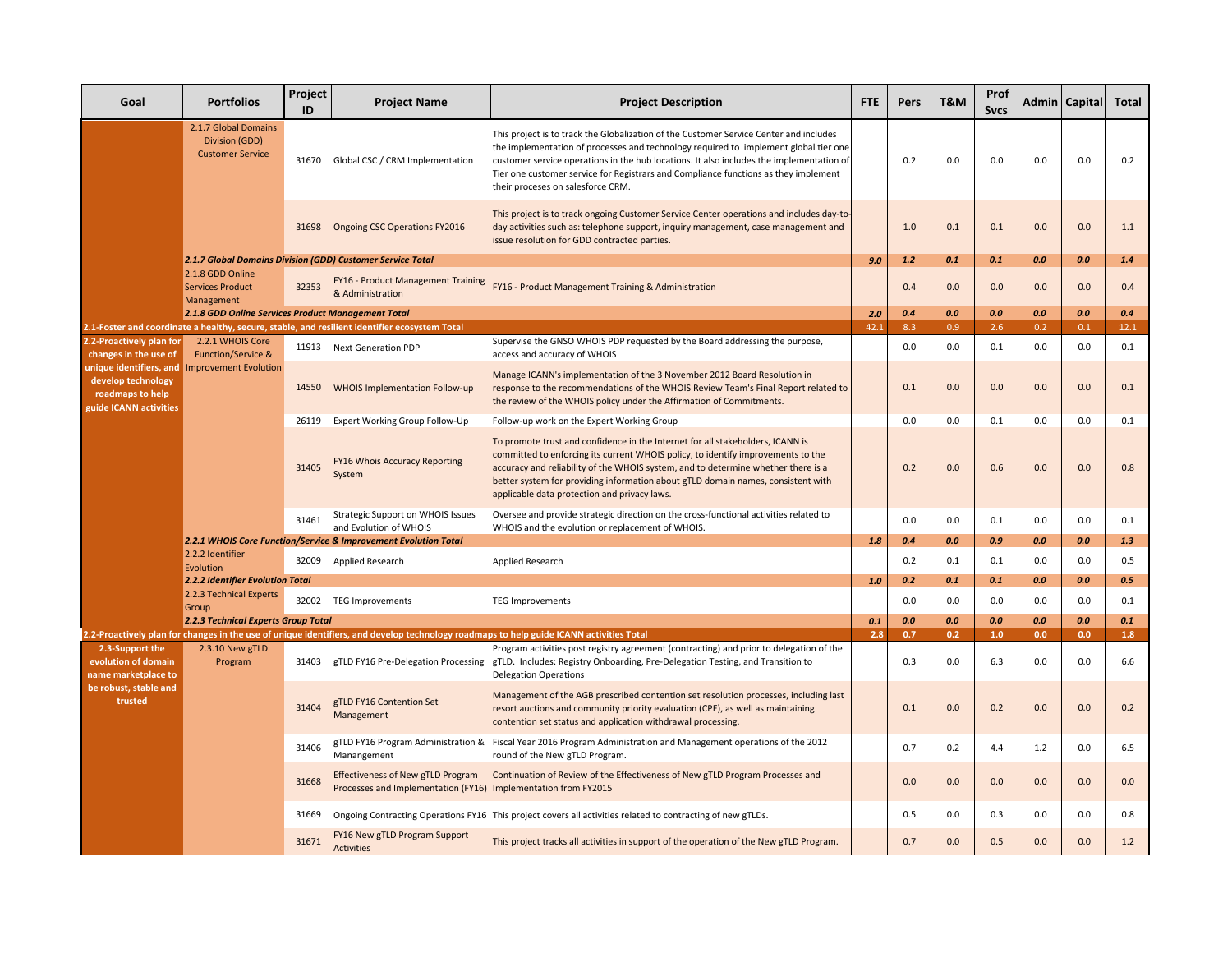| Goal | <b>Portfolios</b>                   | Project<br>ID  | <b>Project Name</b>                                                                                   | <b>Project Description</b>                                                                                                                                                                                                                                                                                                                                                 | <b>FTE</b> | Pers       | <b>T&amp;M</b> | Prof<br><b>Svcs</b> |            | Admin   Capital | Total       |
|------|-------------------------------------|----------------|-------------------------------------------------------------------------------------------------------|----------------------------------------------------------------------------------------------------------------------------------------------------------------------------------------------------------------------------------------------------------------------------------------------------------------------------------------------------------------------------|------------|------------|----------------|---------------------|------------|-----------------|-------------|
|      |                                     | 31672          | FY16 Continued Operations<br><b>Instrument Management</b>                                             | This project tracks the COI migration and COI amount adjustment work with BofA.                                                                                                                                                                                                                                                                                            |            | 0.1        | 0.0            | 0.4                 | 0.2        | 0.0             | 0.7         |
|      | 2.3.10 New gTLD Program Total       | 31700          | gTLD ICANN Allocation FY16                                                                            | Support by ICANN Ops for New gTLD Program.                                                                                                                                                                                                                                                                                                                                 | 14.1       | 3.8<br>6.1 | $1.2$<br>1.3   | 1.3<br>13.4         | 1.0<br>2.5 | 0.0<br>0.0      | 7.3<br>23.4 |
|      | 2.3.11 Next gTLD Round              | 31673          | New AGB                                                                                               | FY16 - Second Round Planning - Draft This project tracks work around planning for the second round of new gTLDs,<br>specifically around drafting of the new AGB.                                                                                                                                                                                                           |            | 0.0        | 0.0            | 0.0                 | 0.0        | 0.0             | 0.0         |
|      |                                     | 31677          | FY16 - Second Round Planning -<br>Define Change Management Process                                    | This project tracks work around planning for a second round of new gTLDs, specifically<br>around defining the change management process.                                                                                                                                                                                                                                   |            | 0.1        | 0.0            | 0.0                 | 0.0        | 0.0             | 0.1         |
|      |                                     | 31678          | FY16 - Second Round Planning - RSP<br><b>Accreditation Program</b>                                    | This project tracks work around planning for a second round of new gTLDs, specifically<br>around defining a RSP accreditation program.                                                                                                                                                                                                                                     |            | 0.1        | 0.0            | 0.1                 | 0.0        | 0.0             | 0.1         |
|      |                                     | 31679          | FY16 - Second Round Planning -<br><b>Background Screening</b>                                         | This project tracks work around planning for a second round of new gTLDs, specifically<br>around reviewing and updating as necessary the criteria and process for background<br>screening.                                                                                                                                                                                 |            | 0.0        | 0.0            | 0.0                 | 0.0        | 0.0             | 0.1         |
|      |                                     | 31680          | FY16 - Second Round Planning -<br><b>Financial Capability Evaluation</b>                              | This project tracks work around planning for a second round of new gTLDs, specifically<br>around reviewing and updating as necessary the criteria and process for financial<br>capability evaluation.                                                                                                                                                                      |            | 0.0        | 0.0            | 0.0                 | 0.0        | 0.0             | 0.0         |
|      |                                     | 31682          | FY16 - Second Round Planning -<br>Applicant Support Program                                           | This project tracks work around planning for a second round of new gTLDs, specifically<br>around defining criteria and process for the applicant support program.                                                                                                                                                                                                          |            | 0.0        | 0.0            | 0.0                 | 0.0        | 0.0             | 0.0         |
|      |                                     | 31687          | FY16 - Second Round Planning -<br><b>Program Communications</b>                                       | This project tracks work around planning for a second round of new gTLDs, specifically<br>around defining the communications plan for the Program.                                                                                                                                                                                                                         |            | 0.1        | 0.0            | 0.0                 | 0.0        | 0.0             | 0.1         |
|      |                                     | 31693          | FY16 - Second Round Planning -<br>Project Management and<br>Administration                            | This project will track work associated with the management of various second round<br>planning activities and projects.                                                                                                                                                                                                                                                   |            | 0.3        | 0.0            | 0.0                 | 0.0        | 0.0             | 0.4         |
|      |                                     | 31694          | FY16 - Second Round Planning -<br><b>Application Support Program</b><br>Communications                | This project tracks work around defining a communications plan to raise awareness of<br>the Applicant Support Program.                                                                                                                                                                                                                                                     |            | 0.1        | 0.0            | 0.0                 | 0.0        | 0.0             | 0.1         |
|      | 2.3.11 Next gTLD Round Total        |                |                                                                                                       |                                                                                                                                                                                                                                                                                                                                                                            | 3.1        | 0.7        | 0.0            | 0.2                 | 0.0        | 0.0             | 0.9         |
|      | 2.3.12 Outreach and<br>Relationship | 31692          | Engagement Manager RO Site Visits<br><b>FY16</b>                                                      | (2x/year in each region, per Svcs Mgr)                                                                                                                                                                                                                                                                                                                                     |            | 0.0        | 0.0            | 0.0                 | 0.0        | 0.0             | 0.0         |
|      | Management with<br>Existing and new | 31767          | RO Roadshow (3 cities in/around<br>Hubs) FY16                                                         | Produce and conduct Registry Roadshows in three cities in and around the ICANN Hubs                                                                                                                                                                                                                                                                                        |            | 0.1        | 0.0            | 0.0                 | 0.0        | 0.0             | 0.1         |
|      | Registry, Registrar                 | 31768          | <b>Registry Training Videos FY16</b>                                                                  | Produce Registry Operator Training Videos                                                                                                                                                                                                                                                                                                                                  |            | 0.1        | 0.0            | 0.0                 | 0.0        | 0.0             | 0.1<br>0.4  |
|      | Community                           | 31793<br>32051 | Intersessional Meetings FY16<br>Registry Operator Outreach and<br>Engagement FY16                     | RyS team travel to two intersessional meetings.<br>Create outreach and engagement strategy for Registry Operators. Plan and conduct<br>outreach and engagement activities to promote and cultivate positive and constructive<br>relationship with Registry Operators: among ICANN Staff, Registries, Registrars and<br>other participants in the DNS Industry value chain. |            | 0.1<br>0.5 | 0.4<br>0.0     | 0.0<br>0.0          | 0.0<br>0.0 | 0.0<br>0.0      | 0.5         |
|      |                                     | 32058          | Registry Operator Training FY16                                                                       | Create Registry Operator Training strategy. Plan, create, and deliver training to assist<br>and educate Registry Operators.                                                                                                                                                                                                                                                |            | 0.0        | 0.0            | 0.0                 | 0.0        | 0.0             | 0.0         |
|      |                                     |                | 2.3.12 Outreach and Relationship Management with Existing and new Registry, Registrar Community Total |                                                                                                                                                                                                                                                                                                                                                                            | 4.8        | 0.8        | 0.4            | 0.0                 | 0.0        | 0.0             | 1.2         |
|      | 2.3.13 Registrar<br><b>Services</b> | 26316          | Whois Privacy Service Accreditation<br>Program                                                        | (Planned) implementation of a Whois privacy & proxy service accreditation program in<br>accordance with the forthcoming GNSO policy recommendations.                                                                                                                                                                                                                       |            | 0.1        | 0.0            | 0.1                 | 0.0        | 0.0             | 0.2         |
|      |                                     | 26317          | <b>Registrar Whois Address Cross Field</b><br><b>Validation Initiative</b>                            | Collaborative work with Registrar Working Group to develop a technically and<br>commercially feasible approach to cross-field address validation (Whois) as described in<br>the 2013 RAA's Whois Accuracy Program Specification.                                                                                                                                           |            | 0.0        | 0.0            | 0.0                 | 0.2        | 0.0             | 0.2         |
|      |                                     | 28554<br>31502 | Underserved Regions Outreach<br>IRTP WG D Recommendations -<br>Implementation                         | Outreach to Domain Name Industry Businesses in Underserved Regions.<br>Implementation of the GNSO's IRTP Working Group D consensus policy<br>recommendations.                                                                                                                                                                                                              |            | 0.1<br>0.1 | 0.0<br>0.0     | 0.1<br>0.0          | 0.0<br>0.0 | 0.0<br>0.0      | 0.2<br>0.1  |
|      |                                     | 31507          | Registrar Services (FY16)                                                                             | All Registrar Services team services and functions (and expenses) that take place in<br>Fiscal Year 2016 and are not related to application processing, registrar outreach, or a<br>project already identified in at-task.                                                                                                                                                 |            | 0.5        | 0.0            | 0.0                 | 0.0        | $0.0\,$         | 0.5         |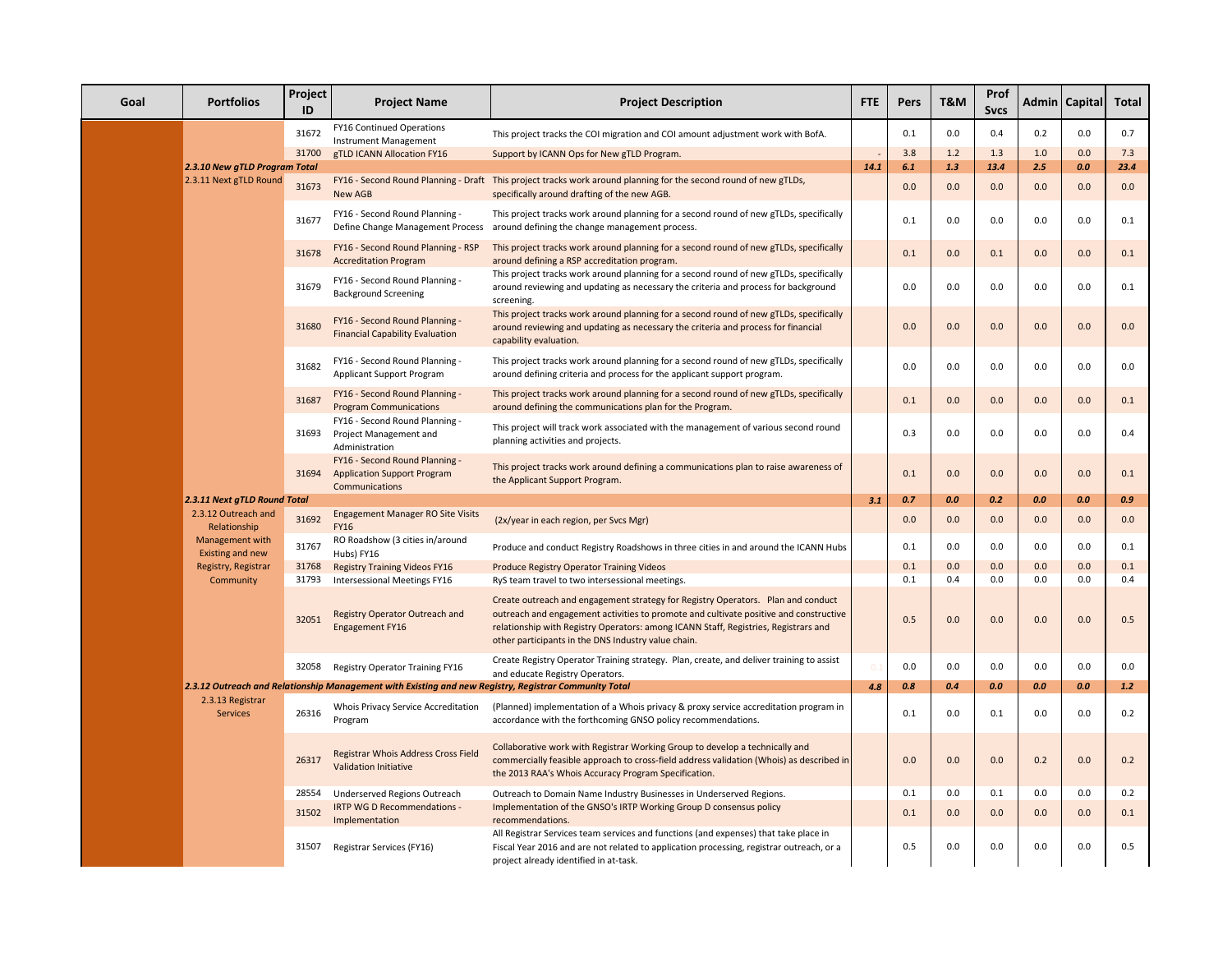| Goal | <b>Portfolios</b>               | Project<br>ID | <b>Project Name</b>                                                 | <b>Project Description</b>                                                                                                                                                                                                                                                                                                | <b>FTE</b> | Pers | T&M | Prof<br><b>Svcs</b> |     | Admin   Capital | Total |
|------|---------------------------------|---------------|---------------------------------------------------------------------|---------------------------------------------------------------------------------------------------------------------------------------------------------------------------------------------------------------------------------------------------------------------------------------------------------------------------|------------|------|-----|---------------------|-----|-----------------|-------|
|      |                                 | 31511         | Registrar & Community Outreach<br>(FY16)                            | The ongoing, day-to-day operational efforts of the Registrar Services team related<br>primarily to registrar and applicant training and outreach activities in Fiscal Year 2016.                                                                                                                                          |            | 0.2  | 0.0 | 0.0                 | 0.0 | 0.0             | 0.2   |
|      | 2.3.13 Registrar Services Total |               |                                                                     |                                                                                                                                                                                                                                                                                                                           | 6.0        | 1.0  | 0.0 | 0.2                 | 0.2 | 0.0             | 1.4   |
|      | 2.3.14 Registry Services        | 31770         | RyS Annual Team and Cross Training<br>meeting FY16                  | Produce and conduct cross training event for RyS team.                                                                                                                                                                                                                                                                    |            | 0.0  | 0.0 | 0.0                 | 0.0 | 0.0             | 0.0   |
|      |                                 | 31783         | AROS Maintenance Budget FY16                                        | AROS Maintenance Budget FY16                                                                                                                                                                                                                                                                                              |            | 0.0  | 0.0 | 0.0                 | 0.0 | 0.0             | 0.0   |
|      |                                 | 31784         | <b>CZDS Maintenance Budget FY16</b>                                 | <b>CZDS Maintenance Budget FY16</b>                                                                                                                                                                                                                                                                                       |            | 0.0  | 0.0 | 0.0                 | 0.0 | 0.0             | 0.1   |
|      |                                 | 31785         | DocuSign FY16                                                       | DocuSign FY16                                                                                                                                                                                                                                                                                                             |            | 0.0  | 0.0 | 0.0                 | 0.0 | 0.0             | 0.0   |
|      |                                 | 31786         | Home Internet Expenses FY16                                         | Internet access expenses.                                                                                                                                                                                                                                                                                                 |            | 0.0  | 0.0 | 0.0                 | 0.0 | 0.0             | 0.0   |
|      |                                 | 31787         | IGO/INGO Policy Implementation<br>FY16                              | Protection of IGO-INGO Identifiers in All gTLDs<br>(1) consider and implement the policy recommendations from the GNSO on protections<br>for INGOs; and<br>(2) consider the policy recommendations from the GNSO as it continues to actively<br>develop an approach to respond to the GAC advice on protections for IGOs. |            | 0.0  | 0.0 | 0.0                 | 0.0 | 0.0             | 0.0   |
|      |                                 | 31788         | PICDRP Panel Stipends FY16                                          | PICDRP Panel Stipends FY16                                                                                                                                                                                                                                                                                                |            | 0.0  | 0.0 | 0.1                 | 0.0 | 0.0             | 0.1   |
|      |                                 | 31789         |                                                                     | Registry Department Operation FY16 Day to day management of the Registry Service department.                                                                                                                                                                                                                              |            | 0.2  | 0.0 | 0.0                 | 0.0 | 0.0             | 0.2   |
|      |                                 | 31790         | <b>RSTEP Panel Stipend FY16</b>                                     | <b>RSTEP Panel Stipend FY16</b>                                                                                                                                                                                                                                                                                           |            | 0.0  | 0.0 | 0.1                 | 0.0 | 0.0             | 0.1   |
|      |                                 | 31791         | Thick Whois Communication Plan<br>FY16                              | Deployment of communication plan related to the implementation of the Thick Whois<br>policy involving the transition of 140M+ registration from thick to thick Whois.                                                                                                                                                     |            | 0.0  | 0.0 | 0.0                 | 0.0 | 0.0             | 0.0   |
|      |                                 | 31792         | Zooknik FY16                                                        | Zooknik FY16                                                                                                                                                                                                                                                                                                              |            | 0.0  | 0.0 | 0.0                 | 0.0 | 0.0             | 0.0   |
|      |                                 | 32050         | Authorization Process for Release of<br>Two-Chararacter Labels FY16 | Per Board Resolution, create and communicate efficient process for Registry Operators<br>to submit and for staff to review 2-character ASCII label requests. After the launch of<br>the new service, maintain day-to-day processing of letter/letter 2-character<br>authorization requests.                               |            | 0.0  | 0.0 | 0.0                 | 0.0 | 0.0             | 0.0   |
|      |                                 | 32053         | <b>Registry Services Document</b><br><b>Translation FY16</b>        | Some external facing documents, web pages, and tools need to be provided in 6 UN<br>languages. This project is to identify, prioritize, and implement the translation.                                                                                                                                                    |            | 0.0  | 0.0 | 0.0                 | 0.0 | 0.0             | 0.0   |
|      |                                 | 32056         | Registry Website Redesign FY16                                      | Redesign the Registry Website for the new ICANN website and GDD website to improve<br>online interface for Registry Operators and the community.                                                                                                                                                                          |            | 0.0  | 0.0 | 0.0                 | 0.0 | 0.0             | 0.0   |
|      |                                 | 32057         | <b>Registry Agreement Assignments</b><br><b>FY16</b>                | Manage the process for Registry Agreement assignments.                                                                                                                                                                                                                                                                    |            | 0.0  | 0.0 | 0.0                 | 0.0 | 0.0             | 0.0   |
|      |                                 | 32059         | GDD Portal FY16                                                     | Provide overall direction and guidance on Global Domain Division Webportal program.<br>Determine priorities of feature addition and integration with other tools. Create and<br>maintain good user feed-back system for ongoing enhancements.                                                                             |            | 0.0  | 0.0 | 0.0                 | 0.0 | $0.0\,$         | 0.0   |
|      |                                 | 32060         | Post Delegation Dispute Resolution<br>Program (PDDRP) FY16          | On-going Operation of Post-Delegation Dispute Resolution Program including TMPDRP<br>& RRDRP. Evaluate new applications for service providers.                                                                                                                                                                            |            | 0.1  | 0.0 | 0.0                 | 0.0 | 0.0             | 0.1   |
|      |                                 | 32061         | PICDRP Recruitment Advertising FY16 PICDRP Recruitment Activities   |                                                                                                                                                                                                                                                                                                                           |            | 0.0  | 0.0 | 0.0                 | 0.0 | 0.0             | 0.0   |
|      |                                 | 32062         | IGO/INGO Policy Implementation -<br>retrofit TMCH & TMDB FY16       | Implementation of Protection of IGO-INGO Identifiers in All gTLDs requiring new<br>development in the TMCH in order to introduce new types of Claims mechanisms, and<br>related costs incurred to ICANN, as required per Policy.                                                                                          |            | 0.0  | 0.0 | 0.0                 | 0.1 | 0.0             | 0.1   |
|      |                                 | 32063         | IGO/INGO Policy Implementation -<br>IGO TMCH record fees FY16       | Implementation of Protection of IGO-INGO Identifiers in All gTLDs based on inclusion of<br>names in the TMCH, with related costs incurred to ICANN, as required per Policy.                                                                                                                                               |            | 0.0  | 0.0 | 0.0                 | 0.1 | 0.0             | 0.1   |
|      |                                 | 32064         | <b>Registry Crisis Management Program</b><br><b>FY16</b>            | Define, prepare, and Operationalize Registry Crisis Management Program.                                                                                                                                                                                                                                                   |            | 0.0  | 0.0 | 0.0                 | 0.0 | 0.0             | 0.0   |
|      |                                 | 32065         | Thick Whois policy implementation<br>FY16                           | Implement the Thick Whois policy. Define process, develop tools, and document the<br>procedure.                                                                                                                                                                                                                           |            | 0.0  | 0.0 | 0.0                 | 0.0 | 0.0             | 0.0   |
|      | 2.3.14 Registry Services Total  |               |                                                                     |                                                                                                                                                                                                                                                                                                                           | 4.2        | 0.7  | 0.0 | 0.2                 | 0.2 | 0.0             | 1.1   |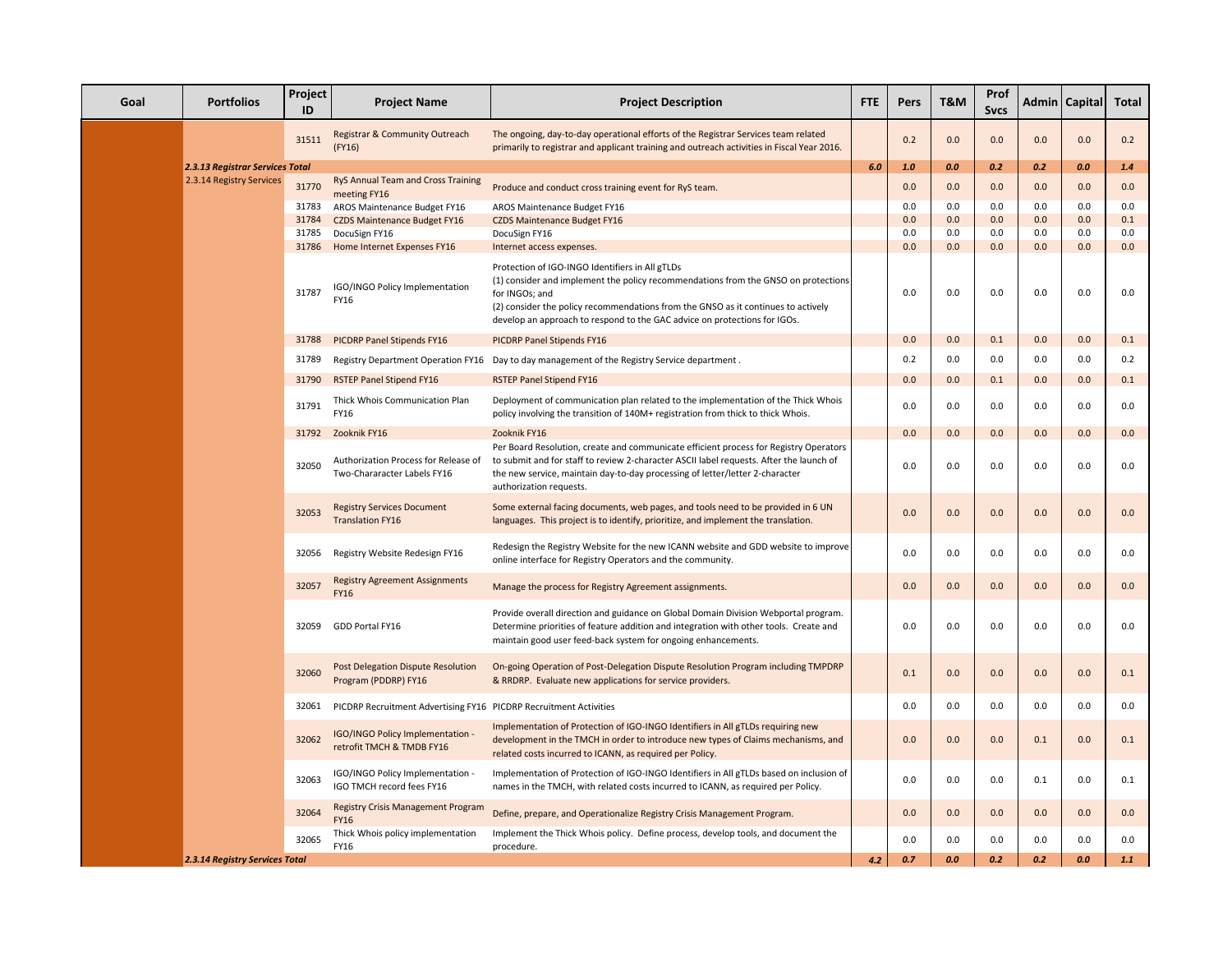| Goal | <b>Portfolios</b>                                              | Project<br>ID | <b>Project Name</b>                                                   | <b>Project Description</b>                                                                                                                                                                                                                                                              | <b>FTE</b> | Pers | <b>T&amp;M</b> | Prof<br><b>Sycs</b> |         | Admin   Capital | Total |
|------|----------------------------------------------------------------|---------------|-----------------------------------------------------------------------|-----------------------------------------------------------------------------------------------------------------------------------------------------------------------------------------------------------------------------------------------------------------------------------------|------------|------|----------------|---------------------|---------|-----------------|-------|
|      | 2.3.2 Domain Name<br><b>Services</b>                           | 12535         | New gTLD Program Reviews &<br>Assessment                              | Coordination of various program reviews and assessments; construction of steps to<br>next application round.                                                                                                                                                                            |            | 0.3  | 0.0            | 0.6                 | 0.0     | 0.0             | 0.9   |
|      |                                                                |               | 19104 Universal Acceptance of TLDs                                    | Promote the technical acceptance of all TLDs in software so that names that include<br>new TLDs can be used just like those that include old TLDs.                                                                                                                                      |            | 0.0  | 0.0            | 1.4                 | 0.0     | 0.0             | 1.4   |
|      |                                                                | 25250         | CCT Metrics Research & Reporting                                      | This project implements collection, analysis, and presentation of information in<br>response to the GNSO/ALAC recommended metrics to inform the anticipated AOC<br>review of the New gTLD Program.                                                                                      |            | 0.1  | 0.0            | 0.7                 | 0.0     | 0.0             | 0.8   |
|      |                                                                | 31900         | Domain Name Services & Industry<br>Engagement FY16                    | Domain Name Services ongoing operations and Industry Engagement.                                                                                                                                                                                                                        |            | 0.5  | 0.5            | 0.1                 | 0.0     | 0.0             | 1.0   |
|      | 2.3.2 Domain Name Services Total                               |               |                                                                       |                                                                                                                                                                                                                                                                                         | 3.7        | 0.8  | 0.5            | 2.8                 | 0.0     | 0.0             | 4.1   |
|      | 2.3.5 Contractual<br><b>Compliance Functions</b>               | 31211         | <b>Contractual Compliance Audit</b><br>Program                        | To proactively identify deficiencies, manage the remediation process to ensure<br>contracted parties compliance with the Agreement between ICANN, publish the audit<br>report findings and provide an update to the community.                                                          |            | 0.2  | 0.0            | 0.6                 | 0.0     | 0.0             | 0.8   |
|      |                                                                | 31350         | Contractual Compliance for Registrar<br>& Registries                  | To capture staff efforts to address and resolve non-compliance issues by using the<br>informal and formal contractual compliance process. This activity covers complaints<br>submitted to ICANN and internal efforts identified through monitoring.                                     |            | 2.2  | 0.1            | 0.2                 | 0.0     | 0.1             | 2.4   |
|      |                                                                | 31351         | <b>Contractual Compliance</b><br><b>Administration &amp; Training</b> | To capture staff development and administrative activities; Administrative refers to non<br>direct project activities for example: recruiting, meetings, management, support<br>activities, training, travel, etc.                                                                      |            | 0.3  | 0.0            | 0.0                 | 0.1     | 0.0             | 0.4   |
|      |                                                                | 31353         | <b>Contractual Compliance Reporting</b><br>and Outreach               | To develop and deliver outreach activities related to community and contracted parties<br>for information purposes, training or improvements. This project includes travel and<br>metric updates and reporting                                                                          |            | 0.2  | 0.0            | 0.1                 | 0.0     | 0.0             | 0.4   |
|      | <b>2.3.5 Contractual Compliance Functions Total</b>            |               |                                                                       |                                                                                                                                                                                                                                                                                         | 21.7       | 2.9  | 0.1            | 0.9                 | 0.1     | 0.1             | 4.0   |
|      | 2.3.6 Contractual<br><b>Compliance Initiatives</b>             | 31210         | Contractual Compliance Contract &<br>Policy Work                      | To support and contribute to activities related to contract, Policy and working groups<br>effort.                                                                                                                                                                                       |            | 0.1  | 0.0            | 0.0                 | 0.0     | 0.0             | 0.1   |
|      | & Improvements                                                 | 31300         | <b>Contractual Compliance</b><br>Improvements                         | To plan, document and implement process & system improvements as it relates to<br>enhanced requirements, contract and/or policy updates and process improvements.                                                                                                                       |            | 0.7  | 0.0            | 0.2                 | 0.0     | 0.0             | 0.9   |
|      |                                                                | 31301         | Contractual Compliance Online<br>Learning                             | To deliver online learning modules (eLearning) to the community in an effort to<br>improve knowledge and awareness of contractual compliance.                                                                                                                                           |            | 0.0  | 0.0            | 0.0                 | 0.0     | 0.0             | 0.1   |
|      |                                                                |               | 2.3.6 Contractual Compliance Initiatives & Improvements Total         |                                                                                                                                                                                                                                                                                         | 3.8        | 0.9  | 0.0            | 0.2                 | $0.0\,$ | 0.0             | 1.1   |
|      | 2.3.7 Contractual<br>Compliance &<br><b>Consumer Safeguard</b> |               | 31665 Outreach to constituents                                        | Outreach to ICANN consituents and interested parties re compliance. Establish regular<br>channels of communication with a number of parties to understand their concerns and<br>consider how those concerns may be addressed within compliance.                                         |            | 0.0  | 0.0            | 0.0                 | 0.0     | 0.2             | 0.2   |
|      |                                                                |               | 2.3.7 Contractual Compliance & Consumer Safeguard Total               |                                                                                                                                                                                                                                                                                         |            | 0.0  | 0.0            | 0.0                 | 0.0     | 0.2             | 0.2   |
|      | 2.3.8 GDD Online<br><b>Services Product</b><br>Management      |               | 10343 Registry SLA Monitoring System                                  | Specification 10 of the new gTLD base agreement specifies the Service Level<br>Requirements that Registry Operators need to comply with. In case that the Registry<br>Operator does not comply with the specified SLRs, ICANN may designate an Emergency<br>Back-End Registry Operator. |            | 0.2  | 0.0            | 0.1                 | 0.0     | $0.0\,$         | 0.2   |
|      |                                                                |               |                                                                       | A monitoring system called SLA (Service Level Agreement) Registry monitoring system<br>is envisioned as the tool that will measure the compliance of the Registry Operators<br>with the specified SLRs.                                                                                 |            |      |                |                     |         |                 |       |
|      |                                                                | 12809         | RESTful Whois open-source server                                      | Develop a RESTful Whois open-source server for domain name registries that can be<br>used by registries or registrars. The server will use the specifications developed in the<br><b>IETF WEIRDS WG.</b>                                                                                |            | 0.0  | 0.0            | 0.1                 | 0.0     | 0.0             | 0.1   |
|      |                                                                | 26015         | <b>GTLD Registry Agreement Compliance</b><br>monitoring               | Provide periodic monitoring/notification (where it does not already exist) of compliance<br>to control points defined within the registry agreement (Articles 2,6 and all<br>specifications) for all contracted GTLD Registry operators.                                                |            | 0.5  | 0.0            | 0.0                 | 0.0     | $0.0\,$         | 0.5   |
|      |                                                                | 26016         | WHOIS protocol replacement                                            | Support the development of the RDAP protocol in the IETF and work on ICANN side to<br>adopt it.                                                                                                                                                                                         |            | 0.2  | 0.0            | 0.0                 | 0.0     | 0.0             | 0.2   |
|      |                                                                |               | 26017 DANE technology development                                     | Support development of DANE and other technologies that help solve core technical<br>issues seen in the name collision project and others.                                                                                                                                              |            | 0.0  | 0.0            | 0.1                 | 0.0     | 0.0             | 0.1   |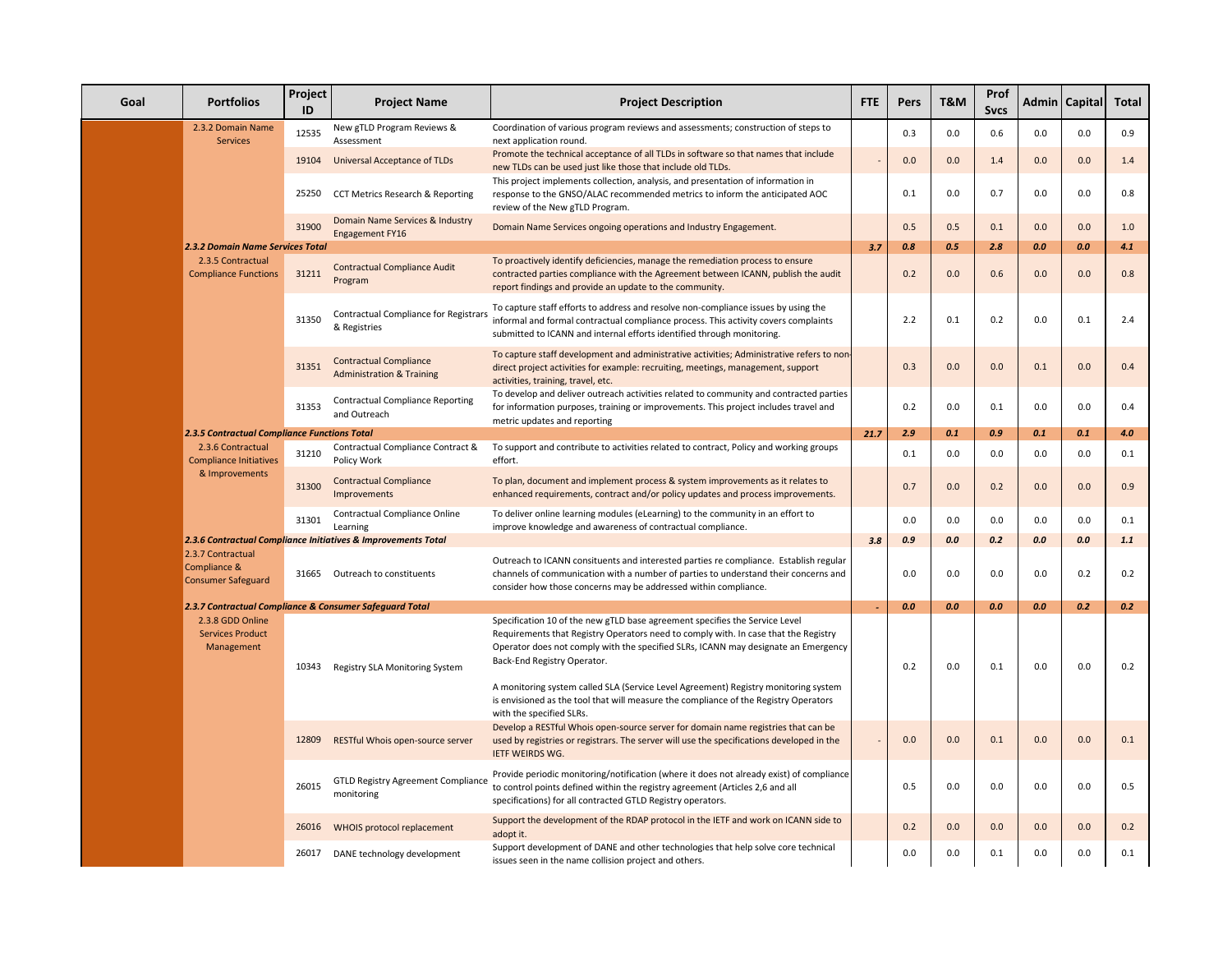| Goal | <b>Portfolios</b>                                                                           | Project<br>ID | <b>Project Name</b>                                              | <b>Project Description</b>                                                                                                                                                                                                                                                                                                                                                                                                                                                                                                                        | <b>FTE</b> | Pers | T&M | Prof<br><b>Sycs</b> |     | Admin   Capital | Total |
|------|---------------------------------------------------------------------------------------------|---------------|------------------------------------------------------------------|---------------------------------------------------------------------------------------------------------------------------------------------------------------------------------------------------------------------------------------------------------------------------------------------------------------------------------------------------------------------------------------------------------------------------------------------------------------------------------------------------------------------------------------------------|------------|------|-----|---------------------|-----|-----------------|-------|
|      |                                                                                             | 31400         | <b>Policy Implementation Coordination</b>                        | Communication, scheduling, and coordination activities for consensus policy<br>implementation projects within GDD. Support for community dialogue on policy and<br>implementation procedures within ICANN.                                                                                                                                                                                                                                                                                                                                        |            | 0.0  | 0.0 | 0.0                 | 0.0 | 0.0             | 0.0   |
|      |                                                                                             | 31401         | <b>Ongoing Operations &amp; Policy</b><br>Research Admin - FY16  | Completion of department administration & operations work.                                                                                                                                                                                                                                                                                                                                                                                                                                                                                        |            | 0.0  | 0.0 | 0.0                 | 0.0 | 0.0             | 0.0   |
|      | 2.3.8 GDD Online Services Product Management Total                                          |               |                                                                  |                                                                                                                                                                                                                                                                                                                                                                                                                                                                                                                                                   | 3.3        | 0.8  | 0.0 | 0.3                 | 0.0 | 0.0             | 1.1   |
|      | 2.3.9 Internationalized<br><b>Domain Names</b>                                              | 10753         | IDN Variants Project 1 - Label<br><b>Generation Ruleset Tool</b> | Develop a technical standard, and supporting proof-of-concept tools, for IDN label<br>generation rulesets (a.k.a. IDN tables).                                                                                                                                                                                                                                                                                                                                                                                                                    |            | 0.0  | 0.0 | 0.2                 | 0.0 | 0.0             | 0.2   |
|      |                                                                                             | 10855         | IDN Variant TLD Program - Project 2.                             | This project implements the LGR Procedure which was developed in Project 2.1. Project<br>Deliverables: 1. Establish the Integration Panel. 2. Identify Advisors to all Panels. 3.<br>Create infrastructure and suport needed for Generation Panels.4. Support Integration<br>and Community Panels to create the Root IDN LGR.                                                                                                                                                                                                                     |            | 0.0  | 0.2 | 0.4                 | 0.0 | 0.0             | 0.5   |
|      |                                                                                             | 13006         | IDN Variant TLD Program - Project 7                              | The scope of this project is to prepare ICANN systems and processes for allocation of<br>Variant TLD labels. This work is being carried out in preparation for Variant TLD<br>delegation should the Label Generation Rules deem that an applied for variant TLD<br>Label is allocatable. It includes:<br>1. Identifying updates to ICANN procedures and systems to account for IDN Variants<br>labels, if allocated.<br>2. Identifying updates to new gTLD and IDN ccTLD programs to process variants if LGR<br>defines any allocatable variants. |            | 0.0  | 0.0 | 0.2                 | 0.0 | 0.0             | 0.2   |
|      |                                                                                             | 31207         | <b>IDN ccTLD Evaluation</b>                                      | Evaluation of IDN ccLTDs under the Fast track process or eventually the approved<br>policy.                                                                                                                                                                                                                                                                                                                                                                                                                                                       |            | 0.1  | 0.0 | 0.2                 | 0.0 | 0.0             | 0.2   |
|      |                                                                                             | 31357         | IDN TLD - LGR Tool Set P1                                        | Tool Set to Develop LGR Tool Set for developing, using and testing LGRs.                                                                                                                                                                                                                                                                                                                                                                                                                                                                          |            | 0.3  | 0.0 | 0.2                 | 0.0 | 0.0             | 0.4   |
|      | <b>2.3.9 Internationalized Domain Names Total</b>                                           |               |                                                                  |                                                                                                                                                                                                                                                                                                                                                                                                                                                                                                                                                   | 2.3        | 0.4  | 0.2 | 1.0                 | 0.0 | 0.0             | 1.5   |
|      | 2.3-Support the evolution of domain name marketplace to be robust, stable and trusted Total |               |                                                                  |                                                                                                                                                                                                                                                                                                                                                                                                                                                                                                                                                   |            | 15.1 | 2.5 | 19.2                | 3.1 | 0.3             | 40.1  |
|      | 2-Support a healthy, stable and resilient unique identifier ecosystem Total                 |               |                                                                  |                                                                                                                                                                                                                                                                                                                                                                                                                                                                                                                                                   |            | 24.0 | 3.6 | 22.8                | 3.3 | 0.3             | 54.0  |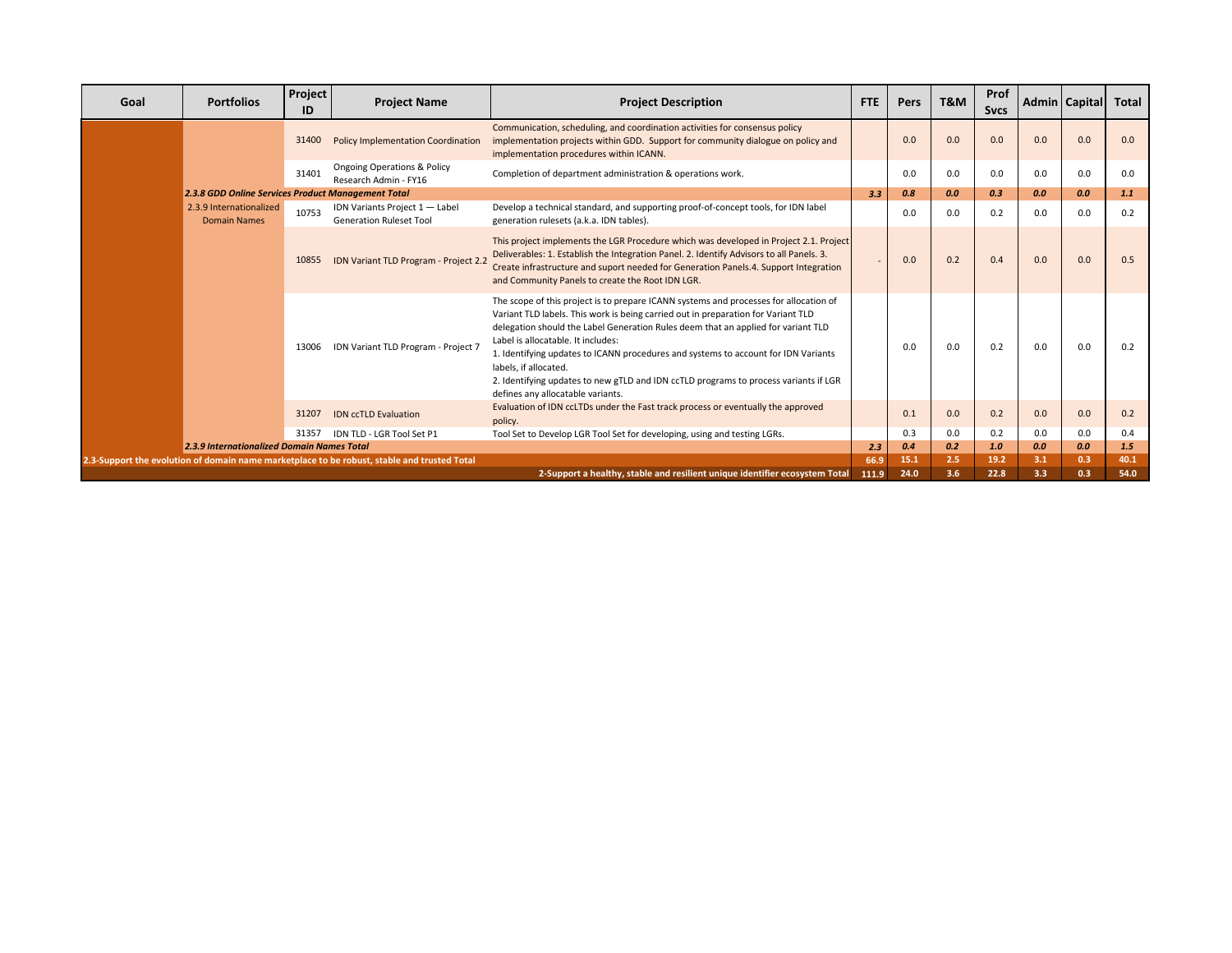## **3-Advance organizational, technological and operational excellence**

| Goal                                                         | <b>Portfolios</b>                                                | Project<br>ID | <b>Project Name</b>                                                                   | <b>Project Description</b>                                                                                                                                                                                                 | <b>FTE</b> | Pers | T&M | Prof<br><b>Sycs</b> |     | Admin   Capital | <b>Total</b> |
|--------------------------------------------------------------|------------------------------------------------------------------|---------------|---------------------------------------------------------------------------------------|----------------------------------------------------------------------------------------------------------------------------------------------------------------------------------------------------------------------------|------------|------|-----|---------------------|-----|-----------------|--------------|
| 3.1-Ensure ICANN's<br>long-term financial<br>accountability, | 3.1.1 Strategic and<br><b>Operating Planning</b>                 | 31055         | <b>Ongoing Strategic Initiatives</b><br>Operations                                    | Manage budget and operations of the Strategic Initiatives Department including<br>recruiting and filling department positions, and initiating and supporting new initiatives                                               |            | 0.4  | 0.0 | 0.3                 | 0.0 | 0.0             | 0.8          |
| stability and<br>sustainability                              |                                                                  | 31460         | Strategic Initiatives KSF/KPI<br>Development and Reporting                            | Evolve the reporting mechanism and meaningful measures for monitoring and tracking<br>the Strategic Initiatives team's performance.                                                                                        |            | 0.1  | 0.0 | 0.0                 | 0.0 | 0.0             | 0.1          |
|                                                              |                                                                  | 31652         | <b>ICANN Operating Plans</b>                                                          | Progress review of the Five-Year Operating Plan and development of the FY17<br>Operating Plan and Budget.                                                                                                                  |            | 0.0  | 0.0 | 0.0                 | 0.0 | 0.0             | 0.0          |
|                                                              | 3.1.1 Strategic and Operating Planning Total                     |               |                                                                                       |                                                                                                                                                                                                                            | 1.9        | 0.5  | 0.0 | 0.3                 | 0.0 | 0.0             | 0.8          |
|                                                              | 3.1.2 Business<br><b>Excellence and Business</b><br>Intelligence | 25957         | Business Excellence - Improvement<br><b>Measurement Activities</b>                    | Continue to train staff and implement 1st internal Operations EFQM RADAR<br>evaluation.                                                                                                                                    |            | 0.1  | 0.0 | 0.0                 | 0.0 | 0.0             | 0.1          |
|                                                              |                                                                  | 31439         | FY16 Ongoing - Business Excellence                                                    | Ongoing activities of assessment, evaluation, reporting and guidance towards<br>advancing organizational, technological and operational excellence.                                                                        |            | 0.3  | 0.0 | 0.0                 | 0.0 | 0.0             | 0.3          |
|                                                              |                                                                  | 31534         | FY16 Ongoing Business Intelligence<br>Program                                         | Ongoing activities of organizational performance metrics analysis, evaluation, reporting<br>& improvements.                                                                                                                |            | 0.2  | 0.0 | 0.0                 | 0.0 | 0.0             | 0.2          |
|                                                              | 3.1.2 Business Excellence and Business Intelligence Total        |               |                                                                                       |                                                                                                                                                                                                                            | 2.8        | 0.6  | 0.0 | 0.0                 | 0.0 | 0.0             | 0.6          |
|                                                              | 3.1.3 Finance and<br>Procurement                                 | 31578         | FY16 ATRT2 Recommendation 12<br>Implementation                                        | FY16 ATRT2 Recommendation 12 Implementation.                                                                                                                                                                               |            | 0.0  | 0.0 | 0.0                 | 0.0 | 0.0             | 0.0          |
|                                                              |                                                                  | 31660         | FY16 Finance & Procurement<br>Operations                                              | FY16 Finance and Procurement Operational On-going Activities                                                                                                                                                               |            | 0.0  | 0.0 | 0.0                 | 0.0 | 0.0             | 0.0          |
|                                                              |                                                                  | 31664         | FY16 Ongoing Singapore<br>accounting/tax/audit activities                             | Finance and Procurement activities performed by the Singapore-based Operations<br>team.                                                                                                                                    |            | 0.0  | 0.0 | 0.0                 | 0.0 | 0.0             | 0.0          |
|                                                              | 3.1.3 Finance and Procurement Total                              | 32200         | FY16 Finance and Procurement<br><b>Operational Activities - Budget</b><br>Placeholder | All FY15 finance & procurement on-going operational activities w/o updates.                                                                                                                                                |            | 2.7  | 0.0 | 0.3                 | 0.3 | 0.1             | 3.3          |
|                                                              |                                                                  |               |                                                                                       |                                                                                                                                                                                                                            | 17.1       | 2.7  | 0.0 | 0.3                 | 0.3 | 0.1             | 3.3          |
|                                                              | 3.1.4 Enterprise Risk<br>Management                              | 31150         | FY16 - Ongoing - Insurance Renewal                                                    | Assessment of ICANN insurance needs, and data collection and negotiations of annual<br>risk Insurance coverage renewals.                                                                                                   |            | 0.1  | 0.0 | 0.0                 | 0.7 | 0.0             | 0.8          |
|                                                              |                                                                  | 31209         | FY16 ERM Special Projects                                                             | ERM efforts to address projects identified during the year to be priorities.                                                                                                                                               |            | 0.0  | 0.0 | 0.0                 | 0.0 | 0.0             | 0.0          |
|                                                              |                                                                  | 31250         | FY16 - Ongoing - ERM Operations                                                       | ERM activities include risk assessment and evaluation, risk mitigation monitoring and<br>validation, and progress reporting.                                                                                               |            | 0.2  | 0.0 | 0.0                 | 0.0 | 0.0             | 0.3          |
|                                                              | 3.1.4 Enterprise Risk Management Total                           |               |                                                                                       |                                                                                                                                                                                                                            | 1.4        | 0.4  | 0.0 | 0.0                 | 0.7 | 0.0             | 1.1          |
|                                                              | 3.1.5 Support<br>Operations                                      | 31052         |                                                                                       | Manage ICANN 54 in Dublin. This includes all travel and meeting costs, professional<br>ICANN 54 MEETING COSTS TRACKING services, administration, and technical services. This does not include the labor for<br>attending. |            | 0.0  | 1.7 | 1.2                 | 0.3 | 0.0             | 3.2          |
|                                                              |                                                                  | 31053         |                                                                                       | Manage ICANN 55 in Africa. This includes all travel and meeting costs, professional<br>ICANN 55 MEETING COSTS TRACKING services, administration, and technical services. This does not include the labor for<br>attending. |            | 0.0  | 1.8 | 1.1                 | 0.3 | 0.0             | 3.2          |
|                                                              |                                                                  | 31054         | ICANN 56 MEETING COSTS TRACKING                                                       | Manage ICANN 56 in Latin America. This includes all travel and meeting costs,<br>professional services, administration, and technical services. This does not include the<br>labor for attending.                          |            | 0.0  | 1.7 | 0.8                 | 0.2 | 0.0             | 2.7          |
|                                                              |                                                                  |               | 31102 FY16 - Ongoing - HR Ops                                                         | Ongoing HR Ops activities, including compensation, benefits, payroll, HR transactions,<br>and HR policies & compliance.                                                                                                    |            | 0.8  | 0.0 | 0.1                 | 0.2 | 0.0             | 1.1          |
|                                                              |                                                                  | 31355         | Office of the CEO Management                                                          | Central coordinating point for activities related to the President and CEO's Office.                                                                                                                                       |            | 1.4  | 0.5 | 0.1                 | 0.0 | 0.0             | 2.0          |
|                                                              |                                                                  | 31448         | FY16 - Ongoing - Administrative<br><b>Operations - General</b>                        | Administration of the ongoing and general operations of the ICANN offices.                                                                                                                                                 |            | 0.0  | 0.0 | 0.2                 | 0.0 | 0.2             | 0.5          |
|                                                              |                                                                  | 31449         | FY16 - Ongoing - Administrative<br><b>Operations - Engagement Offices</b>             | Administration of the ongoing operations of the Engagement Offices.                                                                                                                                                        |            | 0.1  | 0.0 | 0.0                 | 1.3 | 0.0             | 1.4          |
|                                                              |                                                                  | 31456         | FY16 - Ongoing - Administrative<br>Services - Hub Offices                             | Administration of the ongoing operations of the Hub Offices.                                                                                                                                                               |            | 0.2  | 0.0 | 0.0                 | 4.0 | 0.6             | 4.8          |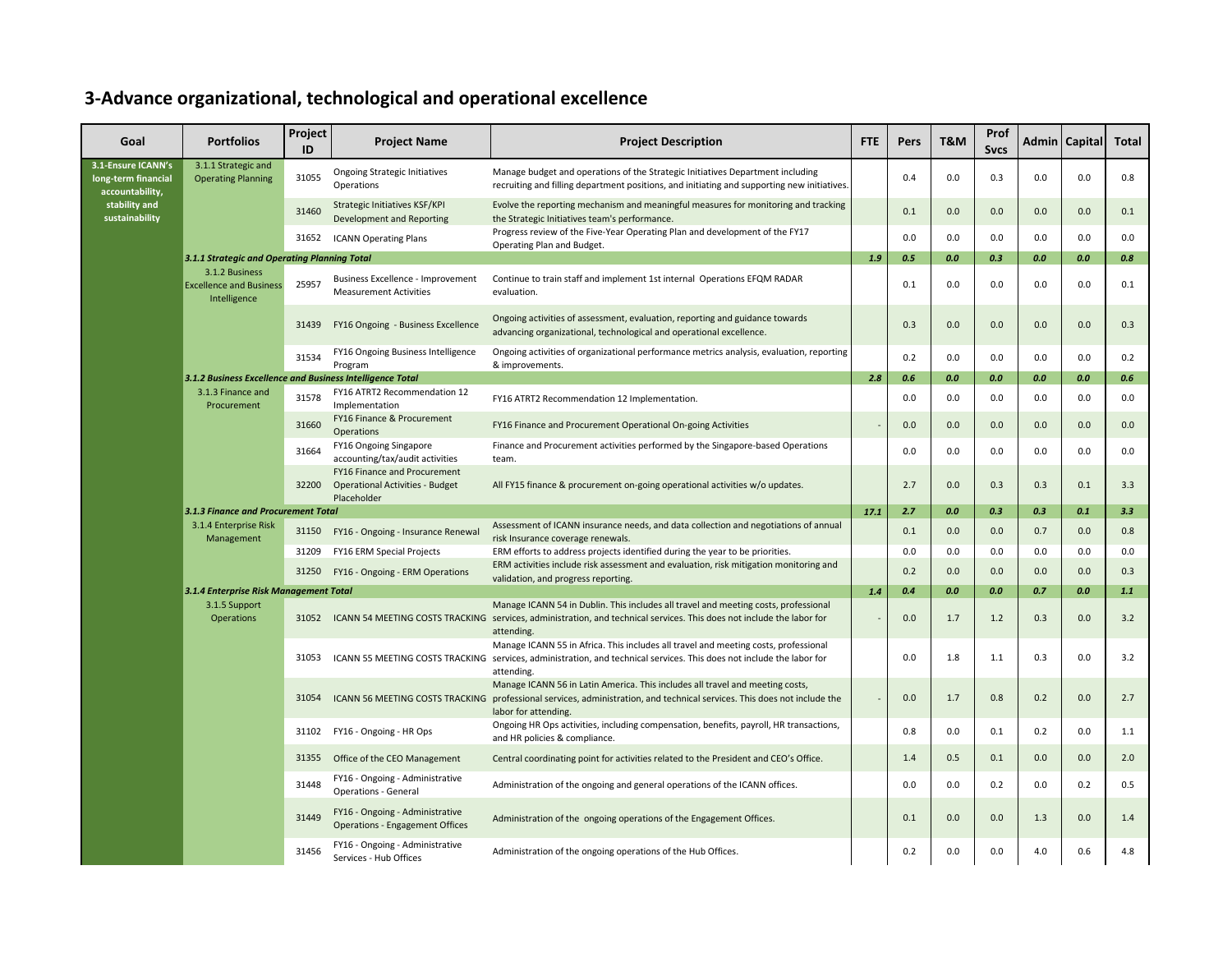| Goal                                                                 | <b>Portfolios</b>                                                       | Project<br>ID  | <b>Project Name</b>                                                                           | <b>Project Description</b>                                                                                                                                                                        | <b>FTE</b> | Pers       | <b>T&amp;M</b> | Prof<br><b>Sycs</b> |            | Admin   Capital | <b>Total</b> |
|----------------------------------------------------------------------|-------------------------------------------------------------------------|----------------|-----------------------------------------------------------------------------------------------|---------------------------------------------------------------------------------------------------------------------------------------------------------------------------------------------------|------------|------------|----------------|---------------------|------------|-----------------|--------------|
|                                                                      |                                                                         | 31462          | FY16 - Ongoing - APAC Operations                                                              | Operational support activities of the APAC Hub.                                                                                                                                                   |            | 0.0        | 0.0            | 0.0                 | 0.0        | 0.0             | 0.1          |
|                                                                      |                                                                         | 31473          | FY16 - Ongoing - Operations<br>Leadership                                                     | Leadership & management of ICANN Operations.                                                                                                                                                      |            | 0.5        | 0.1            | 0.1                 | 0.0        | 0.0             | 0.7          |
|                                                                      |                                                                         | 31524          | FY16 Ongoing - Program<br>Management & Planning                                               | Ongoing management of program management and planning services supporting<br>various departments.                                                                                                 |            | 0.4        | 0.0            | 0.2                 | 0.0        | 0.0             | 0.7          |
|                                                                      |                                                                         | 31653          | ICANN Meeting 54 - Dublin                                                                     | Manage ICANN 54 in Dublin. This includes all travel and meeting costs, professional<br>services, administration, and technical services. This does not include the labor for<br>attending.        |            | 0.2        | 0.0            | 0.0                 | 0.0        | 0.0             | 0.2          |
|                                                                      |                                                                         | 31654          | ICANN Meeting 55 - Africa                                                                     | Manage ICANN 55 in Africa. This includes all travel and meeting costs, professional<br>services, administration, and technical services. This does not include the labor for<br>attending.        |            | 0.2        | 0.0            | 0.0                 | 0.0        | 0.0             | 0.2          |
|                                                                      |                                                                         | 31655          | ICANN Meeting 56 - Latin America                                                              | Manage ICANN 56 in Latin America. This includes all travel and meeting costs,<br>professional services, administration, and technical services. This does not include the<br>labor for attending. |            | 0.1        | 0.0            | 0.0                 | 0.0        | 0.0             | 0.1          |
|                                                                      |                                                                         | 31656          | FY2016 Meetings Team Ongoing<br><b>Operations and Coordination</b>                            | FY2016 Meetings Team Ongoing Operations and Coordination.                                                                                                                                         |            | 0.2        | 0.1            | 0.0                 | 0.0        | 0.0             | 0.2          |
|                                                                      |                                                                         | 31657          | Manage other conferences and<br>events                                                        | Manage conferences and events requested by ICANN staff.                                                                                                                                           |            | 0.4        | 0.1            | 0.0                 | 0.0        | 0.0             | 0.5          |
|                                                                      |                                                                         | 31658          | <b>Implement New ICANN Meetings</b><br>Strategy                                               | Manage planning and execution.                                                                                                                                                                    |            | 0.3        | 0.1            | 0.0                 | 0.0        | 0.0             | 0.4          |
|                                                                      | <b>3.1.5 Support Operations Total</b>                                   |                |                                                                                               |                                                                                                                                                                                                   | 22.7       | 4.9        | 6.1            | 3.8                 | 6.4        | 0.8             | 22.0         |
|                                                                      |                                                                         |                | 3.1-Ensure ICANN's long-term financial accountability, stability and sustainability Total     |                                                                                                                                                                                                   | 46.0       | 9.1        | 6.2            | 4.4                 | 7.4        | 0.8             | 27.9         |
| 3.2-Ensure structured<br>coordination of<br><b>ICANN's technical</b> | 3.2.1 IT Infrastructure<br>Maintenance                                  | 31450          | FY16 Infrastructure projects and<br>Services Ongoing                                          | All infrastructure on-going infrastructure projects and services to maintain adequate<br>performance of the systems supporting all ICANN operations.                                              |            | 1.2        | 0.1            | 0.0                 | 0.0        | 0.0             | 1.3          |
| resources                                                            | 3.2.1 IT Infrastructure Maintenance Total                               |                |                                                                                               |                                                                                                                                                                                                   | 6.4        | 1.2        | 0.1            | 0.0                 | 0.0        | 0.0             | 1.3          |
|                                                                      | 3.2.2 IT Infrastructure<br>and Service Scaling                          | 31203          | FY16 ERP Implementation Support                                                               | Team training and advancement on ERP and other related activities.                                                                                                                                |            | 0.1        | 0.0            | 0.0                 | 0.0        | 0.0             | 0.1          |
|                                                                      |                                                                         | 31253          | FY16 Ongoing BCP Development                                                                  | Development and adoption of formal IT oversight framework for ICANN Information<br>Technology Initiatives and Operations.                                                                         |            | 0.1        | 0.0            | 0.0                 | 0.0        | 0.0             | 0.1          |
|                                                                      |                                                                         | 31440          | Development & Testing Outsourcing                                                             | Development & Testing Outsourcing                                                                                                                                                                 |            | 0.2        | 0.0            | 0.0                 | 0.0        | 1.7             | 1.9          |
|                                                                      |                                                                         | 31441          | <b>Operations - ERP</b>                                                                       | <b>Operations - ERP</b>                                                                                                                                                                           |            | 0.5        | 0.0            | 0.0                 | 0.0        | 0.9             | 1.5          |
|                                                                      |                                                                         | 31442          | Operations - Intranet                                                                         | Operations - Intranet                                                                                                                                                                             |            | 0.3        | $0.0\,$        | 0.0                 | 0.0        | 0.5             | 0.8          |
|                                                                      |                                                                         | 31443          | <b>Stakeholder Support Tools</b><br>Kayako Conversion & Compliance                            | <b>Stakeholder Support Tools</b>                                                                                                                                                                  |            | 0.1        | 0.0            | 0.0                 | 0.0        | 0.5             | 0.6          |
|                                                                      |                                                                         | 31444          | Projects                                                                                      | Kayako Conversion & Compliance Projects                                                                                                                                                           |            | 0.2        | 0.0            | 0.0                 | 0.0        | 0.5             | 0.7          |
|                                                                      |                                                                         | 31445          | <b>Community Support Tools</b>                                                                | Tools such as Kavi to support community.                                                                                                                                                          |            | 0.9        | 0.0            | 0.0                 | 0.0        | 0.4             | 1.3          |
|                                                                      |                                                                         | 31446          | Meetings Equipment Upgrades                                                                   | Meetings Equipment Upgrades                                                                                                                                                                       |            | 0.2        | 0.0            | 0.0                 | 0.0        | 0.3             | 0.5          |
|                                                                      |                                                                         | 31447          | IT Infrastructure Upgrades                                                                    | Includes Singapore, PCs, laptops, servers, network etc.                                                                                                                                           |            | 0.6<br>0.3 | 0.0<br>0.2     | 0.0<br>0.0          | 0.0<br>0.2 | 0.8<br>0.0      | 1.4<br>0.8   |
|                                                                      |                                                                         | 31451<br>31452 | Meeting Team Support (IT)<br>FY16 General Administration<br><b>Activities &amp; Personnel</b> | Meeting Team Support (IT)<br>FY16 General Administration Activities & Personnel                                                                                                                   |            | 1.3        | 0.3            | 0.6                 | 0.3        | 0.0             | 2.6          |
|                                                                      |                                                                         | 31453          | FY16 Backoffice Solutions                                                                     | Ongoing support for BI, Reqlogic, Great Plains etc.                                                                                                                                               |            | 0.2        | 0.0            | 0.1                 | 0.1        | 0.0             | 0.4          |
|                                                                      |                                                                         | 31455          | <b>FY16 Infrastructure Services</b>                                                           | FY16 Infrastructure Services                                                                                                                                                                      |            | 0.8        | 0.0            | 0.4                 | 4.1        | 0.0             | 5.3          |
|                                                                      |                                                                         | 32650          | FY16 Hardening critical IT                                                                    | FY16 Hardening critical IT infrastructure                                                                                                                                                         |            | 1.3        | 0.1            | 0.3                 | 0.1        | 0.8             | 2.5          |
|                                                                      | 3.2.2 IT Infrastructure and Service Scaling Total                       |                | infrastructure                                                                                |                                                                                                                                                                                                   | 50.6       | 7.1        | 0.6            | 1.3                 | 4.8        | 6.5             | 20.3         |
|                                                                      | 3.2.3 Root Systems                                                      |                | 31454 FY16 DNS Tactical Engineering                                                           | FY16 DNS Tactical Engineering                                                                                                                                                                     |            | 0.7        | 0.2            | 0.2                 | 0.3        | 0.0             | 1.3          |
|                                                                      | <b>Operations</b>                                                       | 31582          | FY16 L-root >50M QPS cluster sites                                                            | Engineer and implement L-root cluster sites capable of answering higher query<br>volumes.                                                                                                         |            | 0.2        | 0.0            | 0.0                 | 0.0        | 0.0             | 0.2          |
|                                                                      |                                                                         | 31902          | Support Root operations                                                                       | <b>Support Root operations</b>                                                                                                                                                                    |            | 0.0        | 0.0            | 0.3                 | 0.0        | 0.0             | 0.3          |
| 3.2.3 Root Systems Operations Total                                  |                                                                         |                |                                                                                               | 5.0                                                                                                                                                                                               | 0.9        | 0.2        | 0.5            | 0.3                 | 0.0        | $1.8$           |              |
|                                                                      | 3.2-Ensure structured coordination of ICANN's technical resources Total |                |                                                                                               |                                                                                                                                                                                                   |            | 9.2        | 0.9            | 1.7                 | 5.1        | 6.5             | 23.4         |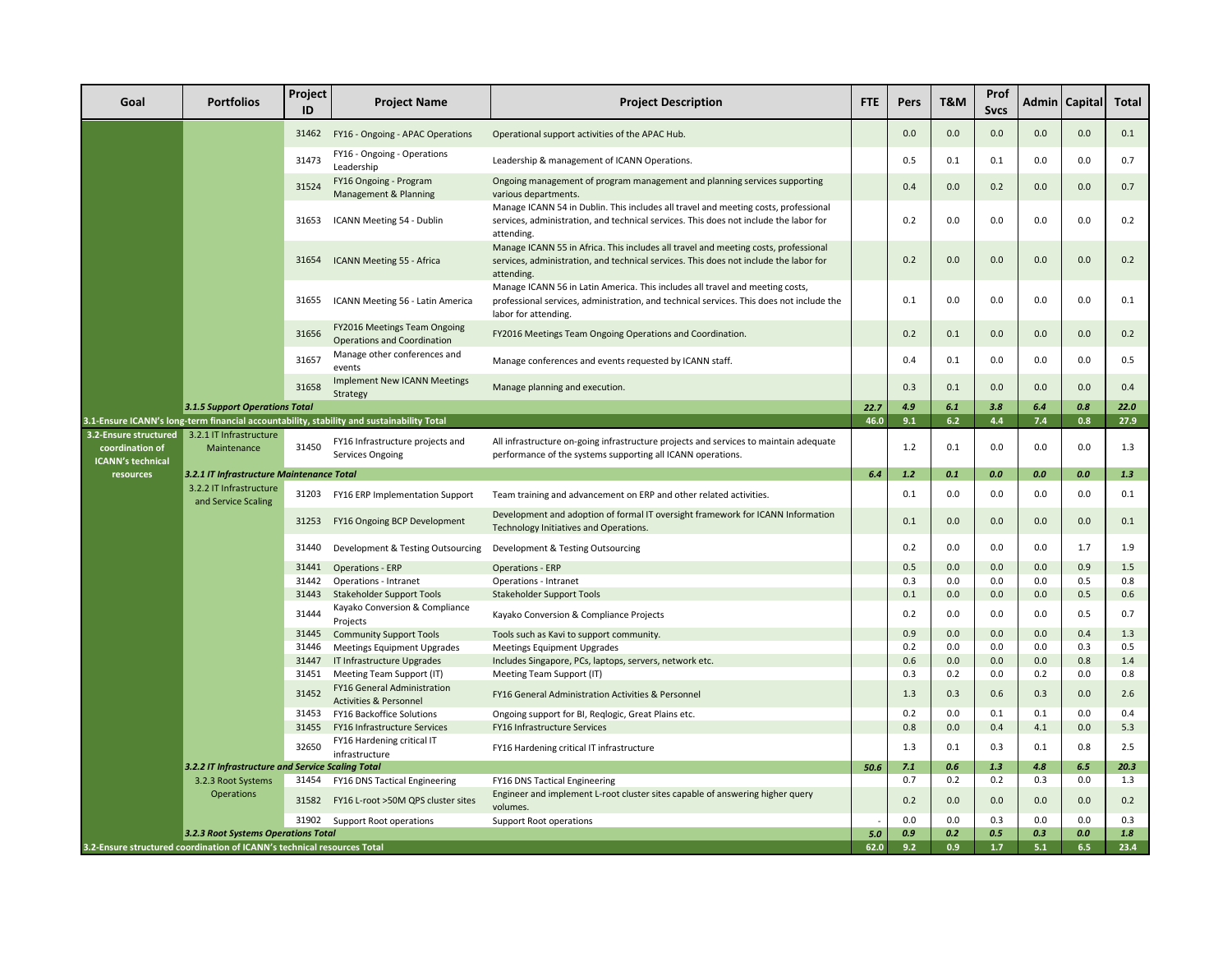| Goal                                            | <b>Portfolios</b>                                                                                                          | <b>Project</b><br>ID | <b>Project Name</b>                                                   | <b>Project Description</b>                                                                                            | <b>FTE</b> | <b>Pers</b> | T&M | Prof<br><b>Sycs</b> |      | Admin   Capital | Total |
|-------------------------------------------------|----------------------------------------------------------------------------------------------------------------------------|----------------------|-----------------------------------------------------------------------|-----------------------------------------------------------------------------------------------------------------------|------------|-------------|-----|---------------------|------|-----------------|-------|
| 3.3-Develop a globally<br>diverse culture of    | 3.3.1 Talent<br>Management                                                                                                 | 31457                | FY16 Ongoing - HR Development -<br>Project                            | HR Development Projects for Staff including training, needs assessment, business<br>partners and succession planning. |            | 0.5         | 0.0 | 0.0                 | 0.2  | 0.0             | 0.7   |
| knowledge and<br>expertise available to         |                                                                                                                            | 31545                | FY16 - Ongoing - Improvements to<br><b>Staff Onboarding</b>           | Improvements to Staff Onboarding Process.                                                                             |            | 0.1         | 0.0 | 0.0                 | 0.0  | 0.0             | 0.1   |
| <b>ICANN's Board, staff</b><br>and stakeholders |                                                                                                                            | 31546                | FY16 - Ongoing - HR Development -<br>Staff Morale & Rewards - Project | Activities to motivate staff morale and teamwork.                                                                     |            | 0.1         | 0.1 | 0.0                 | 0.0  | 0.0             | 0.2   |
|                                                 |                                                                                                                            | 31547                | FY16 - Ongoing - Talent Acquisition                                   | All work relating to Talent Acquisition for the organization.                                                         |            | 0.2         | 0.0 | 0.1                 | 0.0  | 0.0             | 0.3   |
|                                                 | 3.3.1 Talent Management Total                                                                                              |                      |                                                                       |                                                                                                                       | 5.1        | 0.9         | 0.1 | 0.2                 | 0.2  | 0.0             | 1.3   |
|                                                 | 3.3.2 ICANN Technical<br><b>University</b>                                                                                 | 32004                | <b>ICANN Technical University</b>                                     | Providing a mechanism to improve the technical understanding of the technology<br>ICANN coordinates.                  |            | 0.0         | 0.0 | 0.1                 | 0.0  | 0.0             | 0.1   |
|                                                 | 3.3.2 ICANN Technical University Total                                                                                     |                      |                                                                       |                                                                                                                       | 0.1        | 0.0         | 0.0 | 0.1                 | 0.0  | 0.0             | 0.1   |
|                                                 | 3.3-Develop a globally diverse culture of knowledge and expertise available to ICANN's Board, staff and stakeholders Total |                      |                                                                       | 5.2                                                                                                                   | 0.9        | 0.1         | 0.2 | 0.2                 | 0.0  | 1.4             |       |
|                                                 | 3-Advance organizational, technological and operational excellence Total                                                   |                      |                                                                       |                                                                                                                       |            | 19.2        | 7.1 | 6.4                 | 12.7 | 7.3             | 52.7  |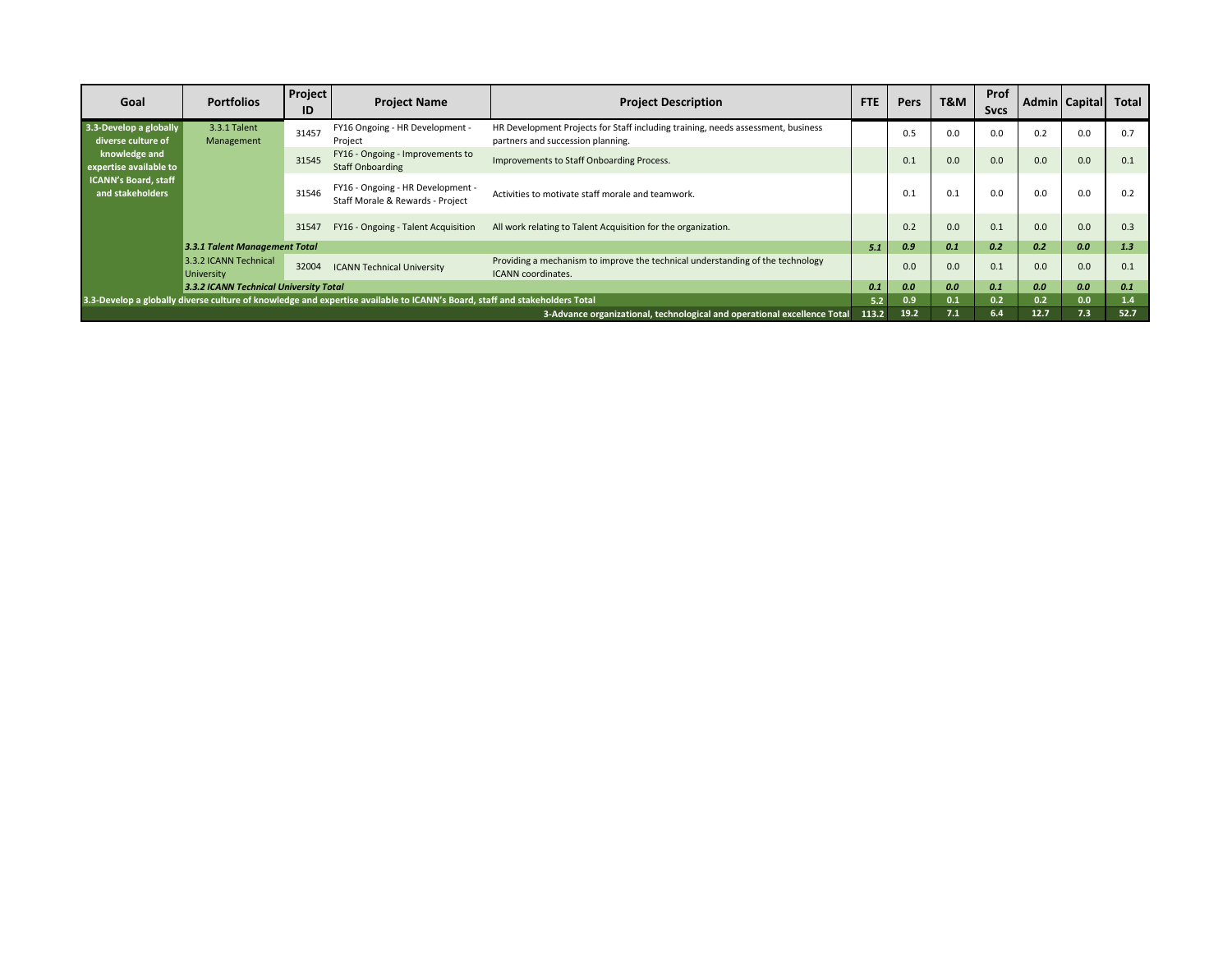#### **4-Promote ICANN's role and multistakeholder approach**

| Goal                                                                                                     | <b>Portfolios</b>                                                                    | Project<br>ID | <b>Project Name</b>                                                                                                         | <b>Project Description</b>                                                                                                                                                                                                                             | <b>FTE</b> | Pers | T&M | Prof<br><b>Sycs</b> |     | Admin   Capital | <b>Total</b>  |
|----------------------------------------------------------------------------------------------------------|--------------------------------------------------------------------------------------|---------------|-----------------------------------------------------------------------------------------------------------------------------|--------------------------------------------------------------------------------------------------------------------------------------------------------------------------------------------------------------------------------------------------------|------------|------|-----|---------------------|-----|-----------------|---------------|
| 4.1-Empower<br>engagement with the<br>existing Internet<br>governance ecosystem<br>at national, regional | 4.1.1 Coordination of<br><b>ICANN</b> participation in<br><b>Internet Governance</b> | 31775         | FY16 ICANN IGF participation and<br>supporting activites                                                                    | Project includes the ICANN participation in and support for the FY16 global IGF in Brazil<br>as well as the work supporting the IGF (IGFSA, UNDESA, MAG) and other IGF related<br>work.                                                                |            | 0.3  | 0.1 | 0.0                 | 0.2 | 0.0             | 0.6           |
| and international                                                                                        |                                                                                      |               | 4.1.1 Coordination of ICANN participation in Internet Governance Total                                                      |                                                                                                                                                                                                                                                        |            | 0.3  | 0.1 | 0.0                 | 0.2 | 0.0             | 0.6           |
|                                                                                                          |                                                                                      |               | 1.1-Empower engagement with the existing Internet governance ecosystem at national, regional and international levels Total |                                                                                                                                                                                                                                                        | 0.9        | 0.3  | 0.1 | 0.0                 | 0.2 | 0.0             | 0.6           |
| 4.2-Clarify the role of<br>governments in ICANN                                                          | 4.2.1 Support GAC<br>Engagement                                                      | 31562         | FY16 ATRT2 Recommendation 6<br>Implementation                                                                               | Mapping of activities performed by the GAC, BGRI-WG and GE to implement the<br>elements of ATRT2 Recommendation 6.                                                                                                                                     |            | 0.1  | 0.0 | 0.0                 | 0.0 | 0.0             | 0.1           |
| and work with them to<br>their commitment to                                                             |                                                                                      | 31776         | FY16 GE GAC engagement                                                                                                      | Project encompassing the GE staff work with the GAC, GACSEC, and wg related to GAC<br>activities                                                                                                                                                       |            | 0.2  | 0.0 | 0.0                 | 0.0 | 0.0             | 0.2           |
| supporting the global                                                                                    | 4.2.1 Support GAC Engagement Total                                                   |               |                                                                                                                             |                                                                                                                                                                                                                                                        | 1.0        | 0.3  | 0.0 | 0.0                 | 0.0 | 0.0             | 0.3           |
| Internet ecosystem                                                                                       | 4.2.2 Engagement with<br><b>Governments and</b><br>International                     | 31772         | FY16 Ongoing Government<br>Engagement                                                                                       | Government Engagement dept on going work globally with government engagement<br>coordinating with the capitals and the mission and embassy staff as well as national<br>representation in various venue.                                               |            | 0.5  | 0.1 | 0.0                 | 0.0 | 0.0             | 0.6           |
|                                                                                                          | Governmental<br>Organizations                                                        | 31773         | FY16 Ongoing IGO and IO<br>engagement                                                                                       | Ongoing engagement work involving the IGOs and IOs both on their participation in<br>ICANN and activities and positions within the wider IG ecosystem.                                                                                                 |            | 0.6  | 0.1 | 0.0                 | 0.0 | 0.0             | 0.8           |
|                                                                                                          |                                                                                      | 31774         | FY16 Government Engagement<br>Coordination and operations                                                                   | Project that encompasses the administrative and managerial aspects of the<br>Government Engagement department activities.                                                                                                                              |            | 0.3  | 0.2 | 0.0                 | 0.1 | 0.0             | 0.6           |
|                                                                                                          |                                                                                      | 31777         | FY16 Ongoing government<br>engagement - North America                                                                       | Engage with policymakers in the US and Canada in support of ICANN objectives.<br>Communicate effectively with Board, senior management and staff about legislative<br>and regulatory matters in North America.                                         |            | 0.2  | 0.0 | 0.0                 | 0.0 | 0.0             | 0.3           |
|                                                                                                          |                                                                                      |               | 4.2.2 Engagement with Governments and International Governmental Organizations Total                                        |                                                                                                                                                                                                                                                        | 5          | 1.7  | 0.4 | 0.0                 | 0.2 | 0.0             | 2.2           |
|                                                                                                          |                                                                                      |               |                                                                                                                             | 4.2-Clarify the role of governments in ICANN and work with them to their commitment to supporting the global Internet ecosystem Total                                                                                                                  | 6.2        | 2.0  | 0.4 | 0.0                 | 0.2 | 0.0             | $2.5^{\circ}$ |
| 4.3-Participate in the<br>evolution of a global,<br>trusted, inclusive<br>multistakeholder               | 4.3.1 Support Internet<br><b>Governance Ecosystem</b><br>Advancement                 |               | 31950 FY16 HLM event Marrakesh                                                                                              | Planning and Coordination of the HLM for the Marrakesh meeting between Morocco<br>host, African regional staff, meetings team, constituency travel, GAC, GE staff.                                                                                     |            | 0.0  | 0.0 | 0.0                 | 0.0 | 0.0             | 0.0           |
|                                                                                                          |                                                                                      |               | Internet governance 4.3.1 Support Internet Governance Ecosystem Advancement Total                                           |                                                                                                                                                                                                                                                        |            | 0.0  | 0.0 | 0.0                 | 0.0 | 0.0             | 0.0           |
|                                                                                                          |                                                                                      |               |                                                                                                                             | 1.3-Participate in the evolution of a global, trusted, inclusive multistakeholder Internet governance ecosystem that addresses Internet issues Total                                                                                                   |            | 0.0  | 0.0 | 0.0                 | 0.0 | 0.0             | 0.0           |
| 4.4-Promote role<br>clarity and establish                                                                | 4.4.1 Strategic<br>Initiatives                                                       | 12889         | Research Related to MS Model                                                                                                | Facilitate the development and publication of a scholarly work that validates the multi-<br>stakeholder model.                                                                                                                                         |            | 0.0  | 0.0 | 0.0                 | 0.0 | 0.0             | 0.1           |
| mechanisms to<br>increase trust within<br>ecosystem rooted in                                            |                                                                                      | 12899         | Assessment of Proposed Metrics for<br><b>CCC Review</b>                                                                     | Coordinate w/cross-functional team regarding assessment of feasibility and utility of<br>each of the proposed metrics; Develop and implement data gathering plan; Gather<br>data/metrics.                                                              |            | 0.0  | 0.0 | 0.0                 | 0.0 | 0.0             | 0.0           |
| the public interest                                                                                      |                                                                                      | 12914         | <b>Support Annual Planning Cycle</b><br>Achievement and Progress Reporting                                                  | Conduct all aspects of developing the ICANN Strategic Plan, including community<br>consultation, board approval, and Staff implementation of final Strategic Plan.                                                                                     |            | 0.0  | 0.0 | 0.0                 | 0.0 | 0.0             | 0.0           |
|                                                                                                          |                                                                                      | 26006         | <b>Strategy High Level</b>                                                                                                  | <b>Strategy High Level.</b>                                                                                                                                                                                                                            |            | 0.0  | 0.0 | 0.0                 | 0.0 | 0.0             | 0.0           |
|                                                                                                          |                                                                                      | 26146         | I* Engagement                                                                                                               | Work on I* Engagement project.                                                                                                                                                                                                                         |            | 0.0  | 0.0 | 0.0                 | 0.0 | 0.0             | 0.0           |
|                                                                                                          |                                                                                      | 26229         | Strategic Initiatives - Public Data                                                                                         | Make useful data publicly available in machine-readable form and in interactive,<br>accessible summaries.                                                                                                                                              |            | 0.0  | 0.0 | 0.1                 | 0.0 | 0.0             | 0.1           |
|                                                                                                          |                                                                                      | 26459         | Strategic Planning - Integration &<br><b>Systems Enhancements</b>                                                           | Strategic Planning - Integration & Systems Enhancements, including developing a<br>centralized tracking mechanism for monitoring findings, recommendations, and<br>implementation status of recommendations from all reviews (AoC and Organizational). |            | 0.0  | 0.0 | 0.1                 | 0.0 | 0.0             | 0.1           |
|                                                                                                          |                                                                                      |               | 31501 Institutional Confidence Index                                                                                        | Establish framework for indexing trust within the multistakeholder environment and<br>conduct the first assessment.                                                                                                                                    |            | 0.0  | 0.0 | 0.1                 | 0.0 | 0.0             | 0.1           |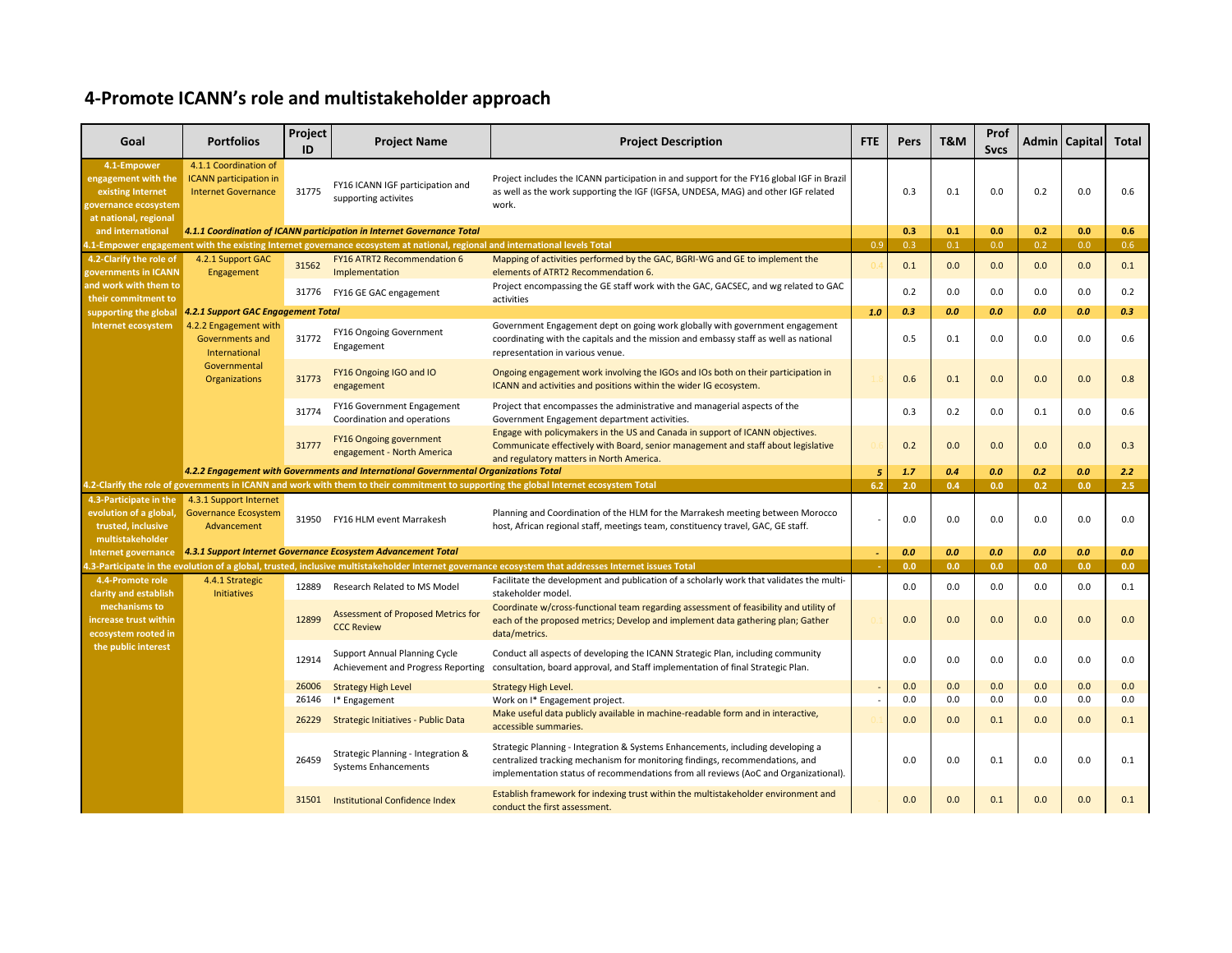| Goal | <b>Portfolios</b>                                                                                                                                                                      | Project<br>ID | <b>Project Name</b> | <b>Project Description</b>                                                                                                                                                                                                                                                                                                                                                                                                                                               | <b>FTE</b> | <b>Pers</b> | T&M | Prof<br><b>Sycs</b> | Admin I | <b>Capitall</b> | Total         |
|------|----------------------------------------------------------------------------------------------------------------------------------------------------------------------------------------|---------------|---------------------|--------------------------------------------------------------------------------------------------------------------------------------------------------------------------------------------------------------------------------------------------------------------------------------------------------------------------------------------------------------------------------------------------------------------------------------------------------------------------|------------|-------------|-----|---------------------|---------|-----------------|---------------|
|      |                                                                                                                                                                                        | 31651         |                     | Enhance public communication and reporting of Strategic Initiative Department<br>projects; coordinate with the Communications Department and other departments, as<br>Public Communication and Reporting needed, to improve public, and staff, awareness of status and progress on key<br>initiatives; improve messaging, develop templates for effective delivery and tools to be<br>able to do a more effective communication and reporting job on a go forward basis. |            | .J.O        | 0.0 | 0.0                 | 0.0     | 0.0             | 0.0           |
|      | 4.4.1 Strategic Initiatives Total                                                                                                                                                      |               |                     |                                                                                                                                                                                                                                                                                                                                                                                                                                                                          | 0.6        | 0.2         | 0.0 | 0.2                 | 0.0     | 0.0             | 0.4           |
|      |                                                                                                                                                                                        |               |                     |                                                                                                                                                                                                                                                                                                                                                                                                                                                                          |            | 0.2         | 0.0 | 0.2                 | 0.0     | 0.0             |               |
|      | 4.4-Promote role clarity and establish mechanisms to increase trust within ecosystem rooted in the public interest Total<br>4-Promote ICANN's role and multistakeholder approach Total |               |                     |                                                                                                                                                                                                                                                                                                                                                                                                                                                                          | 76.        |             | J.5 | 0.2                 | 0.4     | 0.0             | $3.6^{\circ}$ |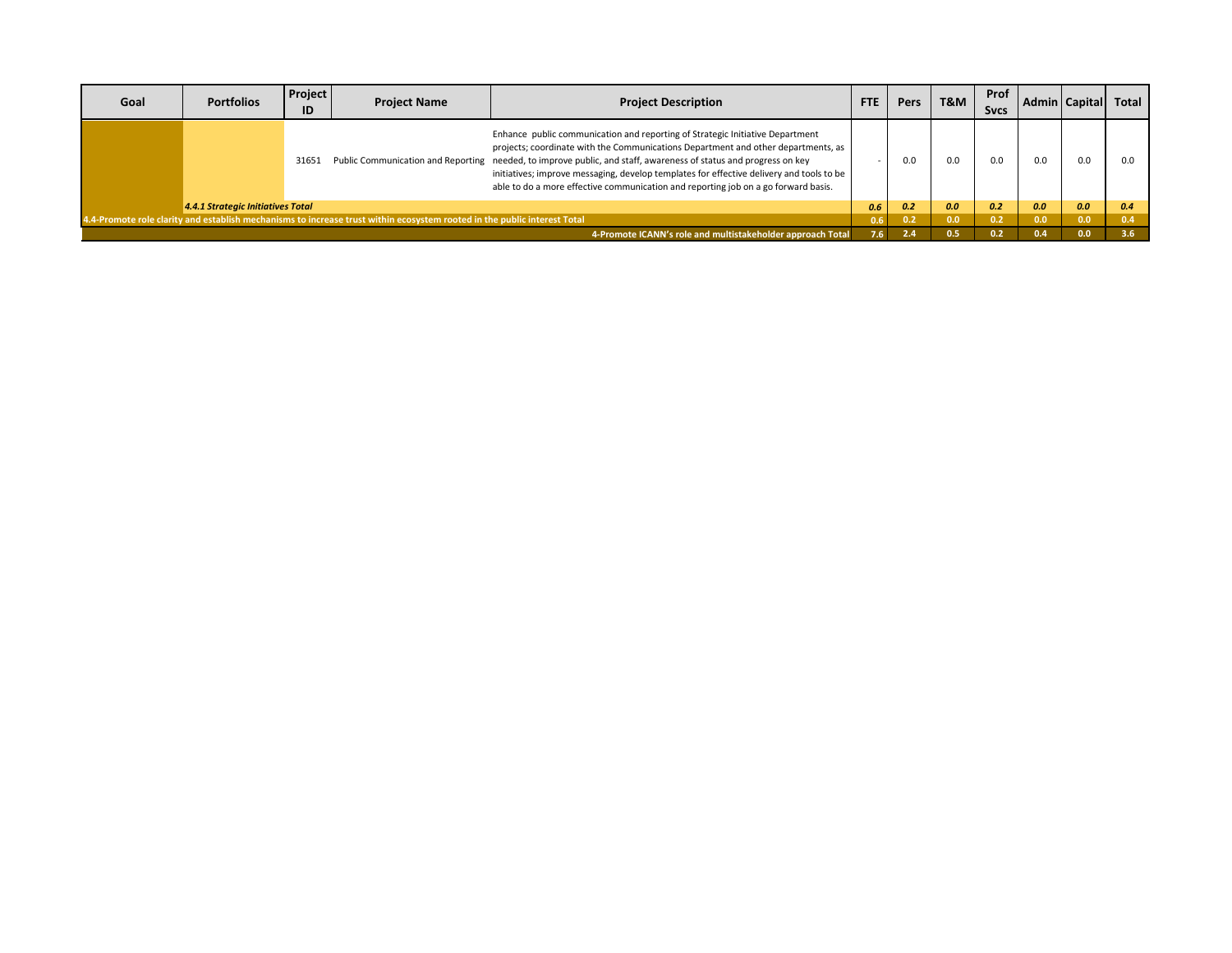## **5-Develop and implement a global public interest framework bounded by ICANN's mission**

| Goal                                           | <b>Portfolios</b>                                                                                                              | Project<br>ID                                                                                                     | <b>Project Name</b>                                                                                                                                                                      | <b>Project Description</b>                                                                                                                                                                                                            | FTE                                                                                                                                                                                                                                                                                                                                                                                                | Pers | T&M | Prof<br><b>Sycs</b> |     | Admin   Capital | <b>Total</b> |     |
|------------------------------------------------|--------------------------------------------------------------------------------------------------------------------------------|-------------------------------------------------------------------------------------------------------------------|------------------------------------------------------------------------------------------------------------------------------------------------------------------------------------------|---------------------------------------------------------------------------------------------------------------------------------------------------------------------------------------------------------------------------------------|----------------------------------------------------------------------------------------------------------------------------------------------------------------------------------------------------------------------------------------------------------------------------------------------------------------------------------------------------------------------------------------------------|------|-----|---------------------|-----|-----------------|--------------|-----|
| 5.1-Act as a steward of<br>the public interest | 5.1.1 Legal Advisory<br>Function                                                                                               | 30554                                                                                                             | FY16 - General Advice to Senior<br>Leadership                                                                                                                                            | Providing general advice to the ICANN Senior Leadership.                                                                                                                                                                              |                                                                                                                                                                                                                                                                                                                                                                                                    | 0.1  | 0.0 | 0.0                 | 0.0 | 0.0             | 0.1          |     |
|                                                |                                                                                                                                | 30555                                                                                                             | FY16 - Stakeholder Services (Legal<br>Support)                                                                                                                                           | Provide legal advice and support to the Communications, New gTLDs, Policy, Registrar,<br>Registry, and Security Teams.                                                                                                                |                                                                                                                                                                                                                                                                                                                                                                                                    | 0.1  | 0.0 | 0.0                 | 0.0 | 0.0             | 0.1          |     |
|                                                |                                                                                                                                | 30559                                                                                                             | FY16 - Global Stakeholder<br>Engagement (Legal Support)                                                                                                                                  | Provide legal advice and support to the Global Stakeholder Engagement team.                                                                                                                                                           |                                                                                                                                                                                                                                                                                                                                                                                                    | 0.2  | 0.0 | 0.0                 | 0.0 | 0.0             | 0.2          |     |
|                                                |                                                                                                                                | 30560                                                                                                             | FY16 - Strategy (Legal Support)                                                                                                                                                          | Provide legal advice and support to Strategic Initiatives Department                                                                                                                                                                  |                                                                                                                                                                                                                                                                                                                                                                                                    | 0.2  | 0.0 | 0.0                 | 0.0 | 0.0             | 0.2          |     |
|                                                |                                                                                                                                | 31561                                                                                                             | FY16 ATRT2 Recommendation 5<br>Implementation                                                                                                                                            | FY16 ATRT2 Recommendation 5 Implementation                                                                                                                                                                                            |                                                                                                                                                                                                                                                                                                                                                                                                    | 0.0  | 0.0 | 0.0                 | 0.0 | 0.0             | 0.0          |     |
|                                                |                                                                                                                                | 31571                                                                                                             | FY16 ATRT2 Recommendation 9<br>Implementation                                                                                                                                            | FY16 ATRT2 Recommendation 9 Implementation                                                                                                                                                                                            |                                                                                                                                                                                                                                                                                                                                                                                                    | 0.0  | 0.0 | 0.0                 | 0.0 | 0.0             | 0.0          |     |
|                                                | 5.1.1 Legal Advisory Function Total                                                                                            |                                                                                                                   |                                                                                                                                                                                          |                                                                                                                                                                                                                                       | 2.4                                                                                                                                                                                                                                                                                                                                                                                                | 0.7  | 0.0 | 0.0                 | 0.0 | 0.0             | 0.7          |     |
|                                                | 5.1.3 Legal Internal<br>Support                                                                                                |                                                                                                                   | 30551 FY16 - Contractual Services                                                                                                                                                        | Overall enterprise wide support for contracting matters: Contract Administration,<br>Contract Support for the Organization, Renewal of Registry Agreement, Review of RAA<br>Applications and related issues, etc.                     |                                                                                                                                                                                                                                                                                                                                                                                                    | 0.0  | 0.0 | 0.0                 | 0.0 | 0.0             | 0.0          |     |
|                                                |                                                                                                                                | 30552                                                                                                             | FY16 - Internal Services (Legal<br>Support)                                                                                                                                              | Provide legal advice and legal department support for all legal aspects of generally<br>internal functions work relating to Finance, HR, IT, enterprise risk, the IANA functions,<br>contractual compliance, project management, etc. |                                                                                                                                                                                                                                                                                                                                                                                                    | 1.6  | 0.0 | 0.1                 | 0.0 | 0.0             | 1.7          |     |
|                                                |                                                                                                                                | 30553                                                                                                             | FY16 - Litigation Management                                                                                                                                                             | Manage all ICANN litigation matters, dispute resolution matters and requests made<br>pursuant to reconsideration and independent review process.                                                                                      |                                                                                                                                                                                                                                                                                                                                                                                                    | 0.2  | 0.0 | 1.6                 | 0.0 | 0.0             | 1.8          |     |
|                                                |                                                                                                                                | 30562                                                                                                             | FY16 - Legal Administrative Support                                                                                                                                                      | Provide administrative support to ICANN General Counsel's Office and Legal<br>Department: Staffing, Budget and Invoicing, Administrative Support.                                                                                     |                                                                                                                                                                                                                                                                                                                                                                                                    | 0.2  | 0.0 | 0.2                 | 0.1 | 0.0             | 0.5          |     |
|                                                | 5.1.3 Legal Internal Support Total                                                                                             |                                                                                                                   |                                                                                                                                                                                          |                                                                                                                                                                                                                                       | 8.3                                                                                                                                                                                                                                                                                                                                                                                                | 2.0  | 0.1 | 1.9                 | 0.1 | 0.0             | 4.1          |     |
|                                                | 5.1.4 Support ICANN<br>Board                                                                                                   |                                                                                                                   |                                                                                                                                                                                          | Provision of Legal dept staff support to the Board and all of its Committees, as well as<br>support as needed to the Board Support Group.                                                                                             |                                                                                                                                                                                                                                                                                                                                                                                                    | 0.3  | 0.1 | 0.0                 | 0.0 | 0.0             | 0.3          |     |
|                                                | 30556 FY16 - Board (Legal Support)<br>30557 FY16 - Secretary Functions<br>31402<br><b>Selection Process</b><br>31495<br>Events |                                                                                                                   |                                                                                                                                                                                          |                                                                                                                                                                                                                                       | Performing Secretary's duties, including but not limited to those related to Secretary's<br>Notices, Board and Committee meetings, Annual General Meetings, corporate records,<br>and implementation of decisions made by the Board of Directors and its Committees,<br>as appropriate.                                                                                                            |      | 0.1 | 0.0                 | 0.0 | 0.0             | 0.0          | 0.1 |
|                                                |                                                                                                                                |                                                                                                                   |                                                                                                                                                                                          | 2015-2016 NomCom Operation                                                                                                                                                                                                            | Support the work of NomCom 2015 with selection and announcement of NomCom<br>Appointees for Board, ALAC, GNSO and ccNSO Council through early September 2015<br>and prepare for close out of 2015 NomCom at conclusion of 2015 NomCom term on<br>October 22 2015.<br>- Support the work of the 2016 NomCom with selection of NCAs for Board, ALAC, GNSO<br>and ccNSO Council through 30 June 2016. |      | 0.3 | 0.1                 | 0.2 | 0.0             | 0.0          | 0.6 |
|                                                |                                                                                                                                | FY16 - Board Travel and Expense<br><b>Report Processing Administrative</b><br>Support for All ICANN and Non-ICANN | Coordination of all Board travel costs both domestic and international (ICANN<br>Meetings, Board Workshops and Non-ICANN Events) - including airfare, lodging, meals<br>and incidentals. |                                                                                                                                                                                                                                       | 0.1                                                                                                                                                                                                                                                                                                                                                                                                | 0.0  | 0.0 | 0.0                 | 0.0 | 0.1             |              |     |
|                                                |                                                                                                                                | 31510                                                                                                             | FY16 - Board Member Support and<br><b>Board Process Development</b>                                                                                                                      | Support activities for the Board including but not limited to Board Training activities,<br>Board Master calendar, Board tools upgrades and purchase.                                                                                 |                                                                                                                                                                                                                                                                                                                                                                                                    | 0.1  | 0.0 | 1.2                 | 0.1 | 0.0             | 1.5          |     |
|                                                |                                                                                                                                |                                                                                                                   | FY16 - Board Meeting and Board<br>Workshop Coordination and<br>31513 Substantive Support - (Combination<br>of 21902, 21900& 21551) Not to<br>include travel support                      | Administrative and substantive coordination and execution of FY16 Board workshop(s)<br>and Board meetings.                                                                                                                            |                                                                                                                                                                                                                                                                                                                                                                                                    | 0.2  | 0.7 | 0.0                 | 0.0 | 0.0             | 0.9          |     |
|                                                |                                                                                                                                | 31521                                                                                                             | FY16 - Board Committees<br>Administrative Support and<br><b>Document Management</b>                                                                                                      | Provide administrative support and document managmeent for all board committees.                                                                                                                                                      |                                                                                                                                                                                                                                                                                                                                                                                                    | 0.1  | 0.0 | 0.0                 | 0.0 | 0.0             | 0.1          |     |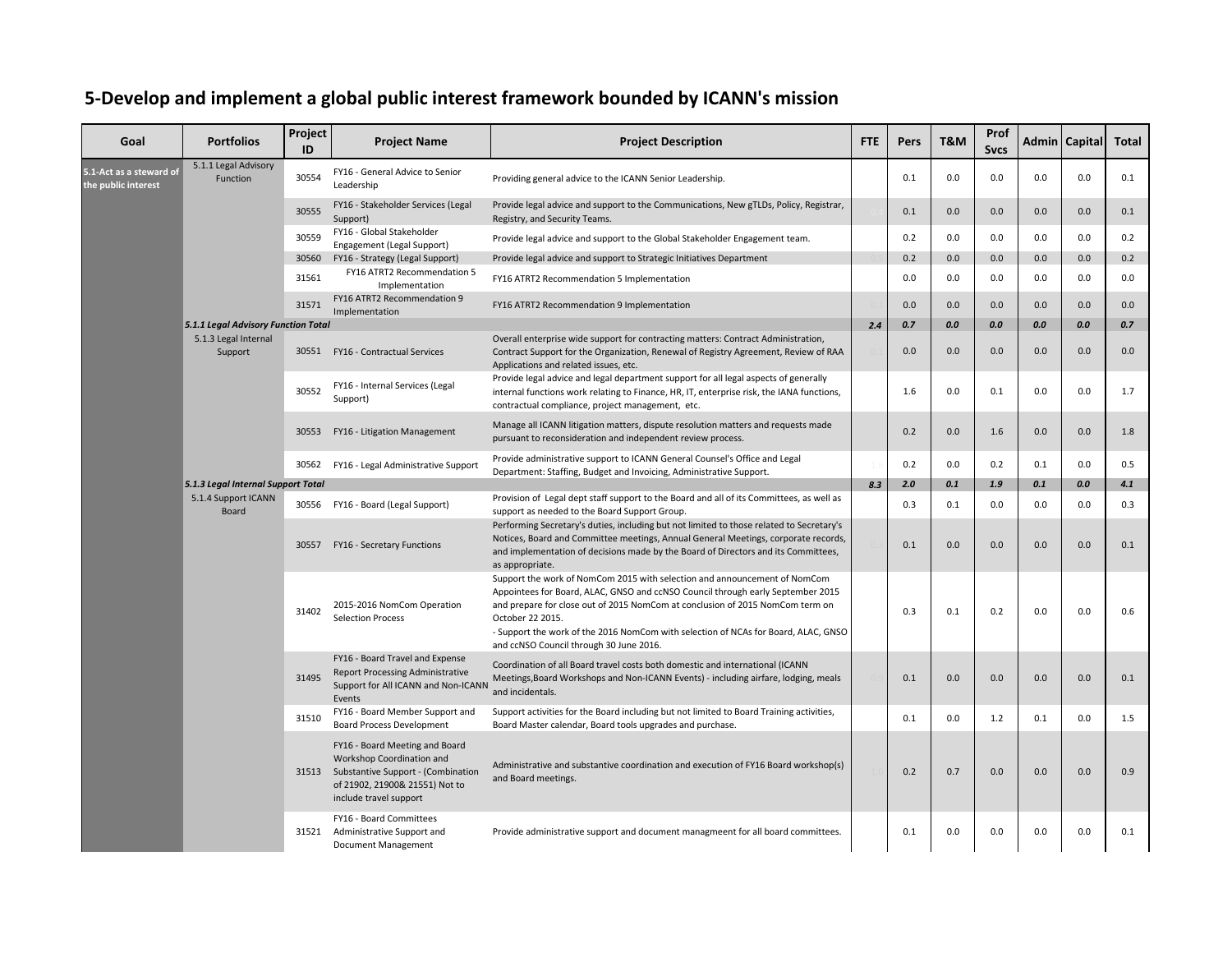| Goal                | <b>Portfolios</b>                                                        | Project<br>ID | <b>Project Name</b>                                                                              | <b>Project Description</b>                                                                                                                                                                                                                                                                                                                                                                                                                                                                 | <b>FTE</b> | Pers    | T&M     | Prof<br><b>Sycs</b> |     | Admin   Capital | <b>Total</b> |
|---------------------|--------------------------------------------------------------------------|---------------|--------------------------------------------------------------------------------------------------|--------------------------------------------------------------------------------------------------------------------------------------------------------------------------------------------------------------------------------------------------------------------------------------------------------------------------------------------------------------------------------------------------------------------------------------------------------------------------------------------|------------|---------|---------|---------------------|-----|-----------------|--------------|
|                     |                                                                          | 31528         | FY16 - Board New gTLD Program<br>Commitee                                                        | Manage the administration & content for all NGPC meetings.                                                                                                                                                                                                                                                                                                                                                                                                                                 |            | 0.1     | 0.0     | 0.0                 | 0.0 | 0.0             | 0.1          |
|                     |                                                                          | 31537         | FY16 - Develop Internal Board<br><b>Content Cross Functional Working</b><br>Group                | Working group established to create processes for content production for Board<br>Meetings and Workshops.                                                                                                                                                                                                                                                                                                                                                                                  |            | 0.1     | 0.0     | 0.0                 | 0.0 | 0.0             | 0.1          |
|                     |                                                                          |               | FY16 Board Support Ongoing<br>31697 Administrative and Department<br><b>Operations Processes</b> | Ongoing day to day Board Support Administrative and Operation Processes, include but<br>not limited to: Board Support Staff Training, Board Administrative Support, Cross<br>Functional Administrative Support (Legal Dept)                                                                                                                                                                                                                                                                |            | 0.1     | 0.0     | 0.0                 | 0.0 | 0.0             | 0.1          |
|                     | 5.1.4 Support ICANN Board Total                                          |               |                                                                                                  |                                                                                                                                                                                                                                                                                                                                                                                                                                                                                            | 8.3        | 1.5     | 0.9     | 1.4                 | 0.1 | 0.0             | 3.9          |
|                     | 5.1-Act as a steward of the public interest Total                        |               |                                                                                                  |                                                                                                                                                                                                                                                                                                                                                                                                                                                                                            | 18.9       | 4.2     | 0.9     | 3.3                 | 0.1 | 0.0             | 8.6          |
|                     | 5.2.1 AoC Review:<br>Accountability &<br>Transparency                    | 29050         | ATRT2 Recommendation 11<br>Implementation                                                        | Implement improvements to accomplish the spirit of ATRT2 Recommendation #11.<br>Conduct of future reviews will benefit from various process improvements, such as: (1)<br>clarity around 3-year trigger activities; (2) predictable schedule for review activities,<br>from the selection of Review Team members to final report; (3) guidance on scope of<br>work of the Review Teams as well as guidance on implementation of the<br>recommendations and (4) other process improvements. |            | 0.1     | 0.0     | 0.0                 | 0.0 | 0.0             | 0.1          |
|                     | 5.2.1 AoC Review: Accountability & Transparency Total                    |               |                                                                                                  |                                                                                                                                                                                                                                                                                                                                                                                                                                                                                            | 0.5        | 0.1     | 0.0     | 0.0                 | 0.0 | 0.0             | 0.1          |
|                     | 5.2.2 AoC Review:<br><b>WHOIS Policy</b>                                 |               | 25914 AoC Review: WHOIS2                                                                         | Prepare for the upcoming work for the second WHOIS Review Team as mandated by<br>the Affirmation of Commitments by facilitating the activities and interactions between<br>the community and review team members once the review has commenced.                                                                                                                                                                                                                                            |            | 0.0     | 0.0     | 0.0                 | 0.0 | 0.0             | 0.0          |
|                     | 5.2.2 AoC Review: WHOIS Policy Total                                     |               |                                                                                                  |                                                                                                                                                                                                                                                                                                                                                                                                                                                                                            |            | 0.0     | 0.0     | 0.0                 | 0.0 | 0.0             | 0.0          |
|                     | 5.2.3 AoC Review: SSR                                                    |               | 25912 AoC Review: SSR2                                                                           | Prepare for the upcoming work for the second SSR Review Team as mandated by the<br>Affirmation of Commitments by facilitating the activities and interactions between the<br>community and review team members once the review has commenced; facilitate<br>development of recommendations to be submitted to the Board.                                                                                                                                                                   |            | 0.0     | 0.0     | 0.0                 | 0.0 | 0.0             | 0.0          |
|                     |                                                                          | 31458         | <b>SSR Review Implementation</b><br>Coordination                                                 | Oversee and provide strategic direction on the cross-functional activities related to SSR<br>Review Team Recommendations.                                                                                                                                                                                                                                                                                                                                                                  |            | 0.0     | 0.0     | 0.1                 | 0.0 | 0.0             | 0.1          |
|                     |                                                                          | 31650         | TEG Activities that Relate to SSR<br>Review Implementation                                       | Support TEG activities that intersect Strategic Initiative Department initiatives,<br>including AoC SSR Review implementation projects and evolving the multistakeholder<br>model.                                                                                                                                                                                                                                                                                                         |            | 0.0     | 0.0     | 0.0                 | 0.0 | 0.0             | 0.0          |
|                     |                                                                          | 32008         | <b>SSR Recommendation</b><br>Implementation                                                      | SSR Recommendation Implementation                                                                                                                                                                                                                                                                                                                                                                                                                                                          |            | 0.2     | 0.0     | 0.0                 | 0.0 | 0.0             | 0.2          |
|                     | 5.2.3 AoC Review: SSR Total                                              |               |                                                                                                  |                                                                                                                                                                                                                                                                                                                                                                                                                                                                                            | 0.5        | 0.2     | 0.0     | 0.1                 | 0.0 | 0.0             | 0.3          |
|                     | 5.2.4 AoC Review:<br>Competition, Consumer<br>Trust & Consumer<br>Choice | 25919         | AoC Review: Consumer Choice,<br><b>Competition and Trust</b>                                     | Prepare for the upcoming work for the CCT Review Team as mandated by the<br>Affirmation of Commitments by facilitating the activities and interactions between the<br>community and review team members once the review has commenced.                                                                                                                                                                                                                                                     |            | 0.0     | 0.0     | 0.0                 | 0.0 | 0.0             | 0.0          |
|                     |                                                                          |               | 5.2.4 AoC Review: Competition, Consumer Trust & Consumer Choice Total                            |                                                                                                                                                                                                                                                                                                                                                                                                                                                                                            |            | $0.0\,$ | $0.0\,$ | 0.0                 | 0.0 | $0.0\,$         | 0.0          |
|                     | 5.2.5 Accountability<br>and Transparency                                 | 30558         | FY16 - Ombudsman (Legal Support)                                                                 | Support Ombudsman as requested to assist with interactions with Board, staff and<br>community.                                                                                                                                                                                                                                                                                                                                                                                             |            | 0.0     | 0.0     | 0.0                 | 0.0 | 0.0             | 0.0          |
|                     | Mechanisms                                                               | 31205         | FY16 - Accountability Mechanisms<br>(Legal Support)                                              | Manage, maintain and implement any changes suggested by Bylaws mandated<br>accountability mechanisms.                                                                                                                                                                                                                                                                                                                                                                                      |            | 0.0     | 0.0     | 0.0                 | 0.0 | 0.0             | 0.0          |
|                     |                                                                          |               |                                                                                                  | 32301 Ombudsman Office On-going project Ombudsman office On-going operations.                                                                                                                                                                                                                                                                                                                                                                                                              |            | 0.2     | 0.0     | 0.0                 | 0.1 | 0.0             | 0.4          |
|                     | 5.2.5 Accountability and Transparency Mechanisms Total                   |               |                                                                                                  |                                                                                                                                                                                                                                                                                                                                                                                                                                                                                            | 1.1        | 0.3     | 0.0     | 0.0                 | 0.1 | 0.0             | 0.4          |
| 5.2-Promote ethics, | 5.2.6 Conflicts of<br>Interest and<br><b>Organizational Ethics</b>       | 30561         | <b>Ethics Practices</b>                                                                          | FY16 - Institutionalize Organizational Develop ethics policy, taking into consideration external best practices and<br>recommendations from expert group review.                                                                                                                                                                                                                                                                                                                           |            | 0.0     | 0.0     | 0.1                 | 0.0 | 0.0             | 0.1          |
| transparency and    | 5.2.6 Conflicts of Interest and Organizational Ethics Total              |               |                                                                                                  |                                                                                                                                                                                                                                                                                                                                                                                                                                                                                            | 0.1        | 0.0     | 0.0     | 0.1                 | 0.0 | 0.0             | 0.1          |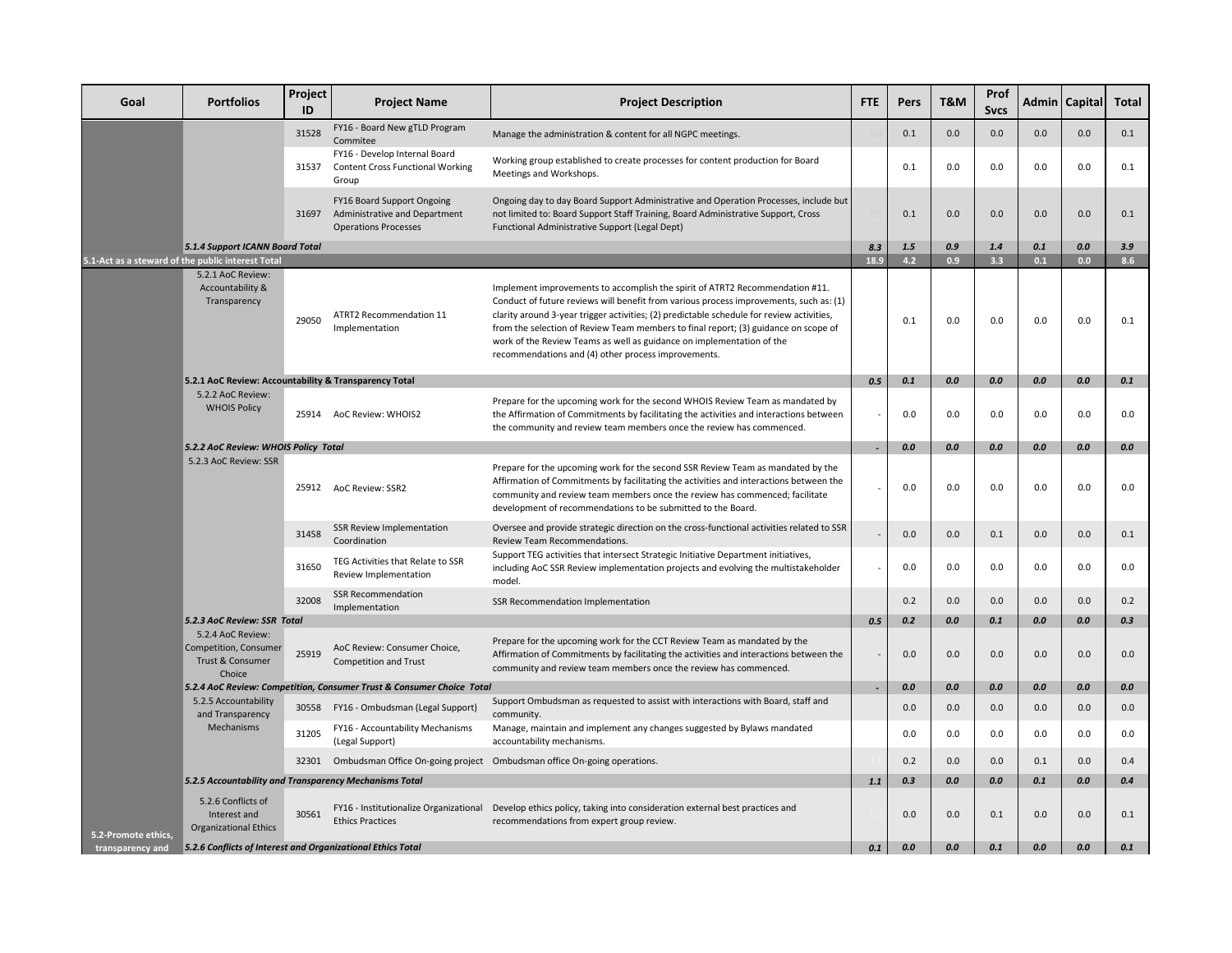| Goal                                         | <b>Portfolios</b>                                     | Project<br>ID | <b>Project Name</b>                                                                          | <b>Project Description</b>                                                                                                                                                                                                                                                                                                                                                                                                                                                                                                                                                                                                                                                                                                                                             | <b>FTE</b> | <b>Pers</b> | T&M | Prof<br><b>Svcs</b> |       | Admin   Capital | <b>Total</b> |
|----------------------------------------------|-------------------------------------------------------|---------------|----------------------------------------------------------------------------------------------|------------------------------------------------------------------------------------------------------------------------------------------------------------------------------------------------------------------------------------------------------------------------------------------------------------------------------------------------------------------------------------------------------------------------------------------------------------------------------------------------------------------------------------------------------------------------------------------------------------------------------------------------------------------------------------------------------------------------------------------------------------------------|------------|-------------|-----|---------------------|-------|-----------------|--------------|
| accountability across<br>the ICANN community |                                                       | 26005         | Track 2 - Strengthen ICANN<br>Governance and Accountability                                  | Enhancing ICANN Accountability & Governance including :<br>1. Facilitate and support process on strengthening ICANN Governance & Accountability;<br>2. Manage substantive issues on accountability in relation to the IANA transition USG;<br>3. Adopt and implement report and recommendations out of the process; and<br>4. As relevant, adopt timeline and mechanisms to address accountability<br>recommendations not related to the IANA transition                                                                                                                                                                                                                                                                                                               |            | 0.6         | 0.5 | 0.1                 | (0.0) | 0.0             | 1.1          |
|                                              | 5.2.7 IANA Functions<br><b>Stewardship Transition</b> | 27000         | Track 1 - Transition of U.S.<br>Government Stewardship of IANA<br>functions at ICANN         | NTIA Stewardship Transition Track of the IANA Transition including :<br>1. Facilitate and support process for the NTIA IANA Stewardship Transition<br>2. Ensure link to Strengthening ICANN Accountability process as relevant to the<br>transition<br>3. Track dialogues among affected and other parties, including input to the ICG:<br>4. Ensure proposal preparations consistent to meeting criteria set forth by NTIA<br>5. Adoption of proposal, formalize conclusion of the IANA contract                                                                                                                                                                                                                                                                      |            | 1.4         | 0.9 | 2.5                 | 0.0   | 0.0             | 4.7          |
|                                              | & Enhancing ICANN                                     | 28350         | IANA Transition - General Cost<br>Tracking                                                   | IANA Transition - General Cost Tracking                                                                                                                                                                                                                                                                                                                                                                                                                                                                                                                                                                                                                                                                                                                                |            | 0.1         | 0.0 | 0.0                 | 0.0   | 0.0             | 0.1          |
|                                              | Accountability                                        | 28351         | Track 4 - Document strengthened<br>relationship with policy and advisory<br>bodies           | Document strengthened relationship with policy and advisory bodies including:<br>1. Strengthen MoU/develop mutual commitments documentation with IETF<br>Administrative Oversight Committee (IAOC) / Internet Architecture Board IAB<br>2. Strengthen MoU/develop mutual commitments documentation with with Number<br>Resources Organization (NRO) for Address Supporting Organization (ASO)<br>3. Develop mutual commitments documentation with the ccNSO<br>4. Revise/strengthen documentation with individual ccTLD managers to include mutual<br>commitments and reflect post-transition relationship<br>5. Identify terms for inclusion in gTLD Registry Agreements allowing for continued<br>recognition of ICANN's role in the event of post-transition change |            | 0.1         | 0.0 | 0.5                 | 0.0   | 0.0             | 0.6          |
|                                              |                                                       |               | Track 3 - Maintain Security and<br>28352 Stability of Implementation of Root<br>Zone Updates | Maintain Security and Stability of Implementation of Root Zone Updates in post-<br>Stewardship Transition environment.                                                                                                                                                                                                                                                                                                                                                                                                                                                                                                                                                                                                                                                 |            | 0.1         | 0.1 | 0.1                 | 0.0   | 0.0             | 0.2          |
|                                              |                                                       |               | 5.2.7 IANA Functions Stewardship Transition & Enhancing ICANN Accountability Total           |                                                                                                                                                                                                                                                                                                                                                                                                                                                                                                                                                                                                                                                                                                                                                                        | 8.8        | 2.2         | 1.4 | 3.2                 | (0.0) | 0.0             | 6.7          |
|                                              | 5.2.8 AoC and<br><b>Organizational Reviews</b>        | 32550         | AoC and Organizational Reviews<br>Project                                                    | AoC and Organizational Reviews Project                                                                                                                                                                                                                                                                                                                                                                                                                                                                                                                                                                                                                                                                                                                                 |            | 0.8         | 0.4 | 0.7                 | 0.0   | 0.0             | 1.9          |
|                                              | 5.2.8 AoC and Organizational Reviews Total            |               |                                                                                              |                                                                                                                                                                                                                                                                                                                                                                                                                                                                                                                                                                                                                                                                                                                                                                        | 3.3        | 0.8         | 0.4 | 0.7                 | 0.0   | 0.0             | 1.9          |
|                                              |                                                       |               | 5.2-Promote ethics, transparency and accountability across the ICANN community Total         |                                                                                                                                                                                                                                                                                                                                                                                                                                                                                                                                                                                                                                                                                                                                                                        | 14.3       | 3.6         | 1.8 | 4.1                 | 0.0   | 0.0             | 9.5          |
|                                              |                                                       | 31752         | FY16 Public Interest Discussion<br>Groups                                                    | Engagement with community of definitions of public interest through discussion<br>groups.                                                                                                                                                                                                                                                                                                                                                                                                                                                                                                                                                                                                                                                                              |            | 0.1         | 0.1 | 0.0                 | 0.0   | 0.0             | 0.2          |
|                                              |                                                       | 31758         | FY16 Local Content Development                                                               | Project to identify major gaps in local content creation and explore providing<br>collaboration and coordination assistance to existing efforts and initiatives that<br>encourage local content creation. Develop and disseminate toolkits for local content<br>creation.                                                                                                                                                                                                                                                                                                                                                                                                                                                                                              |            | 0.0         | 0.0 | 0.0                 | 0.0   | 0.0             | 0.0          |
|                                              | 531 Strengthening                                     | 31759         | FY16 Internships                                                                             | Explore establishing framework for international internship program to serve broader<br>international engagement goals under DPRD.                                                                                                                                                                                                                                                                                                                                                                                                                                                                                                                                                                                                                                     |            | 0.1         | 0.0 | 0.1                 | 0.0   | 0.0             | 0.2          |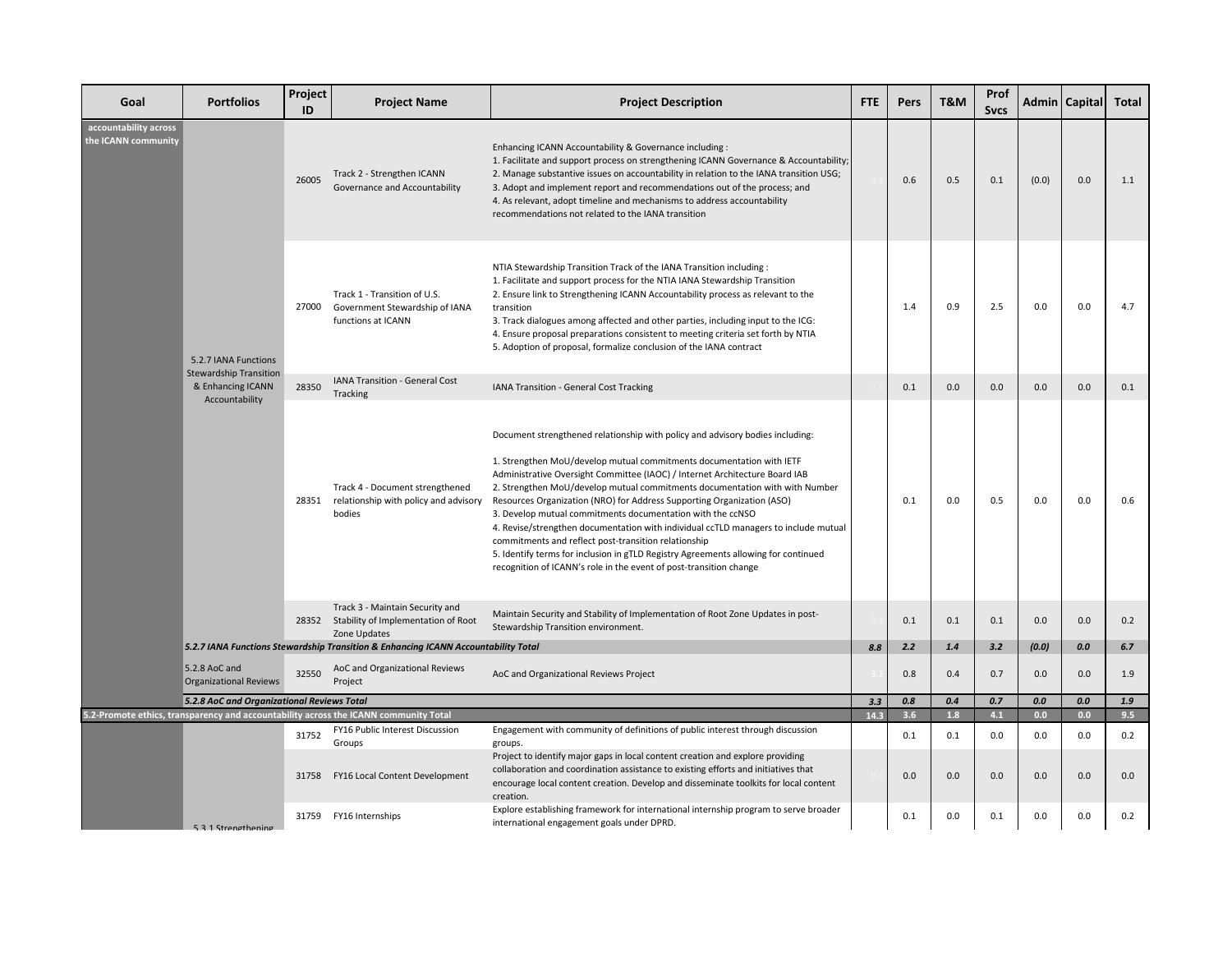| Goal                                        | <b>Portfolios</b>                                                                                                                     | Project<br>ID                                                            | <b>Project Name</b>                                                                                             | <b>Project Description</b>                                                                                                                                                                                                                                                                                                                                                                                                                                                                                                                                                                                                                                                                                                                              | <b>FTE</b> | <b>Pers</b>  | T&M        | Prof<br><b>Svcs</b> |            | Admin   Capital | <b>Total</b> |
|---------------------------------------------|---------------------------------------------------------------------------------------------------------------------------------------|--------------------------------------------------------------------------|-----------------------------------------------------------------------------------------------------------------|---------------------------------------------------------------------------------------------------------------------------------------------------------------------------------------------------------------------------------------------------------------------------------------------------------------------------------------------------------------------------------------------------------------------------------------------------------------------------------------------------------------------------------------------------------------------------------------------------------------------------------------------------------------------------------------------------------------------------------------------------------|------------|--------------|------------|---------------------|------------|-----------------|--------------|
|                                             | J.J.I JUCIISUICIIIIIS<br>Development and<br><b>Public Responsibility</b><br>Department                                                | 31760                                                                    | FY16 Internet and Diplomacy Summer<br>Institute                                                                 | Project to educate state department officials (or relevant posts in other countries),<br>those running international organizations, and decision-makers about the growing field<br>of Internet governance and its political and economic relevance in the hope that they<br>leave the Summer Institute with a deeper understanding of the complexity of IG issues,<br>and a firm base of understanding related to Public Diplomacy.                                                                                                                                                                                                                                                                                                                     |            | 0.0          | 0.0        | 0.2                 | 0.0        | 0.0             | 0.2          |
|                                             |                                                                                                                                       | 31761                                                                    | FY16 Strengthen Development<br>Projects                                                                         | Build on the recommendations of the Strategy Panel on the Public Responsibility<br>Framework to continue to streamline and formalize ICANN's approach to development<br>and public responsibility programing through the DPRD.                                                                                                                                                                                                                                                                                                                                                                                                                                                                                                                          |            | 0.1          | 0.1        | 0.2                 | 0.0        | 0.0             | 0.4          |
|                                             |                                                                                                                                       |                                                                          | 32101 FY16 DPRD Administration                                                                                  | Tracking of DPRD Administrative costs.                                                                                                                                                                                                                                                                                                                                                                                                                                                                                                                                                                                                                                                                                                                  |            | 0.0          | 0.0        | 0.0                 | 0.0        | 0.0             | 0.0          |
| 5.3-Empower current<br>and new stakeholders | 5.3.2 Participation in<br>Global Internet<br>Cooperation and<br>Development                                                           |                                                                          | 5.3.1 Strengthening Development and Public Responsibility Department Total<br>31751 FY16 Ongoing Collaborations | As per recommendations of the report from the Strategy Panel on the Public<br>Responsibility Framework, formalize collaboration programing through DPRD. -Energize<br>a global movement towards a collaborative, distributed Internet governance ecosystem<br>based on the NETmundial Principles of São Paulo.<br>-Help strengthen the capacity of the multistakeholder Internet governance ecosystem<br>in responding effectively in an open, on-demand manner to concrete challenges<br>identified by the community<br>-Actively work to strengthen the Internet Governance Forum and extend its valuable<br>work at the global, regional, national, and local levels.<br>-Ensure the broadest possible multistakeholder inclusion in all activities. | 2.6        | 0.4<br>0.3   | 0.2<br>0.2 | 0.5<br>0.5          | 0.0<br>0.0 | 0.0<br>0.0      | $1.1$<br>0.9 |
| to fully participate in                     |                                                                                                                                       | 5.3.2 Participation in Global Internet Cooperation and Development Total |                                                                                                                 |                                                                                                                                                                                                                                                                                                                                                                                                                                                                                                                                                                                                                                                                                                                                                         |            |              |            | 0.5                 | 0.0        | 0.0             | 0.9          |
| <b>ICANN</b> activities                     | 5.3.3 Supporting<br><b>Education and</b>                                                                                              |                                                                          | 31755 FY16 Online Learning Platform                                                                             | ICANN Learn, also known as the Online Learning Platform, is a popular way for new and<br>current members of the ICANN community to better understand how the Internet,<br>ICANN, and other related entities work together to form a reliable and open Internet.                                                                                                                                                                                                                                                                                                                                                                                                                                                                                         | 1.5        | 0.3<br>0.1   | 0.2<br>0.0 | 0.1                 | 0.0        | 0.0             | 0.2          |
|                                             | Academic Outreach                                                                                                                     | 31756                                                                    | FY16 Development of Educational<br>Materials                                                                    | Involves the creation of marketing materials both online and in print.                                                                                                                                                                                                                                                                                                                                                                                                                                                                                                                                                                                                                                                                                  |            | 0.0          | 0.0        | 0.0                 | 0.0        | 0.0             | 0.0          |
|                                             |                                                                                                                                       | 31757                                                                    | FY16 Support University Outreach                                                                                | Designed to help encourage better understanding at the university level. Members of<br>the ICANN staff and community are brought to organized events at educational<br>organizations to discuss key ICANN-related topics.                                                                                                                                                                                                                                                                                                                                                                                                                                                                                                                               |            | 0.1          | 0.0        | 0.0                 | 0.0        | 0.0             | 0.1          |
|                                             |                                                                                                                                       |                                                                          | 5.3.3 Supporting Education and Academic Outreach Total                                                          |                                                                                                                                                                                                                                                                                                                                                                                                                                                                                                                                                                                                                                                                                                                                                         | 1.1        | 0.2          | 0.0        | 0.1                 | 0.0        | 0.0             | 0.3          |
|                                             |                                                                                                                                       |                                                                          | 31753 FY16 Ongoing Fellowship Program                                                                           | Ongoing Fellowship Program.                                                                                                                                                                                                                                                                                                                                                                                                                                                                                                                                                                                                                                                                                                                             |            | 0.2          | 0.0        | 0.1                 | 0.0        | 0.0             | 0.4          |
|                                             |                                                                                                                                       | 31754                                                                    | FY16 Next Generation Engagement                                                                                 | Designed to help encourage and promote members of the 'next generation' of Internet<br>users. Applications are required and members are given a customized experience at<br>each ICANN meeting.                                                                                                                                                                                                                                                                                                                                                                                                                                                                                                                                                         |            | 0.1          | 0.1        | $0.0\,$             | 0.0        | 0.0             | 0.2          |
|                                             |                                                                                                                                       | 31764                                                                    | FY16 Remote Participation Projects                                                                              | As identified by the Strategy Panel on the Public Responsibility Framework, accessibility<br>project to broaden and support global community through remote participation.                                                                                                                                                                                                                                                                                                                                                                                                                                                                                                                                                                              |            | 0.0          | 0.0        | 0.0                 | 0.0        | 0.0             | 0.1          |
|                                             | 5.3.4 Supporting the<br><b>Next Generation</b>                                                                                        |                                                                          | 31811 FY16 Newcomer Program                                                                                     | Provides a starting point for Newcomers to understand what ICANN is and where it fits<br>in the Internet Governance ecosystem through focused sessions at each ICANN<br>meeting and support provided at the ICANN Information Booth, managed by alumni of<br>the Fellowship Program. Ongoing access to information all year is provided via the<br>Newcomer webpage and email at engagement@icann.org.<br>The program also supports training on the necessary tools to participate and engage in<br>ICANN remotely for both Staff and Community.<br>Goal is for Newcomers to feel well informed and willing to lend their expertise and<br>voice to the ICANN Community.                                                                                |            | 0.0          | 0.0        | 0.0                 | 0.0        | 0.0             | 0.1          |
|                                             | 5.3.4 Supporting the Next Generation Total<br>5.3-Empower current and new stakeholders to fully participate in ICANN activities Total |                                                                          |                                                                                                                 |                                                                                                                                                                                                                                                                                                                                                                                                                                                                                                                                                                                                                                                                                                                                                         |            | 0.3<br>$1.2$ | 0.1<br>0.6 | 0.2<br>$1.1$        | 0.0<br>0.1 | 0.0<br>0.0      | 0.7<br>3.0   |
|                                             | 5-Develop and implement a global public interest framework bounded by ICANN's mission Total                                           |                                                                          |                                                                                                                 |                                                                                                                                                                                                                                                                                                                                                                                                                                                                                                                                                                                                                                                                                                                                                         |            |              |            | 8.5                 | 0.2        | 0.0             | 21.1         |